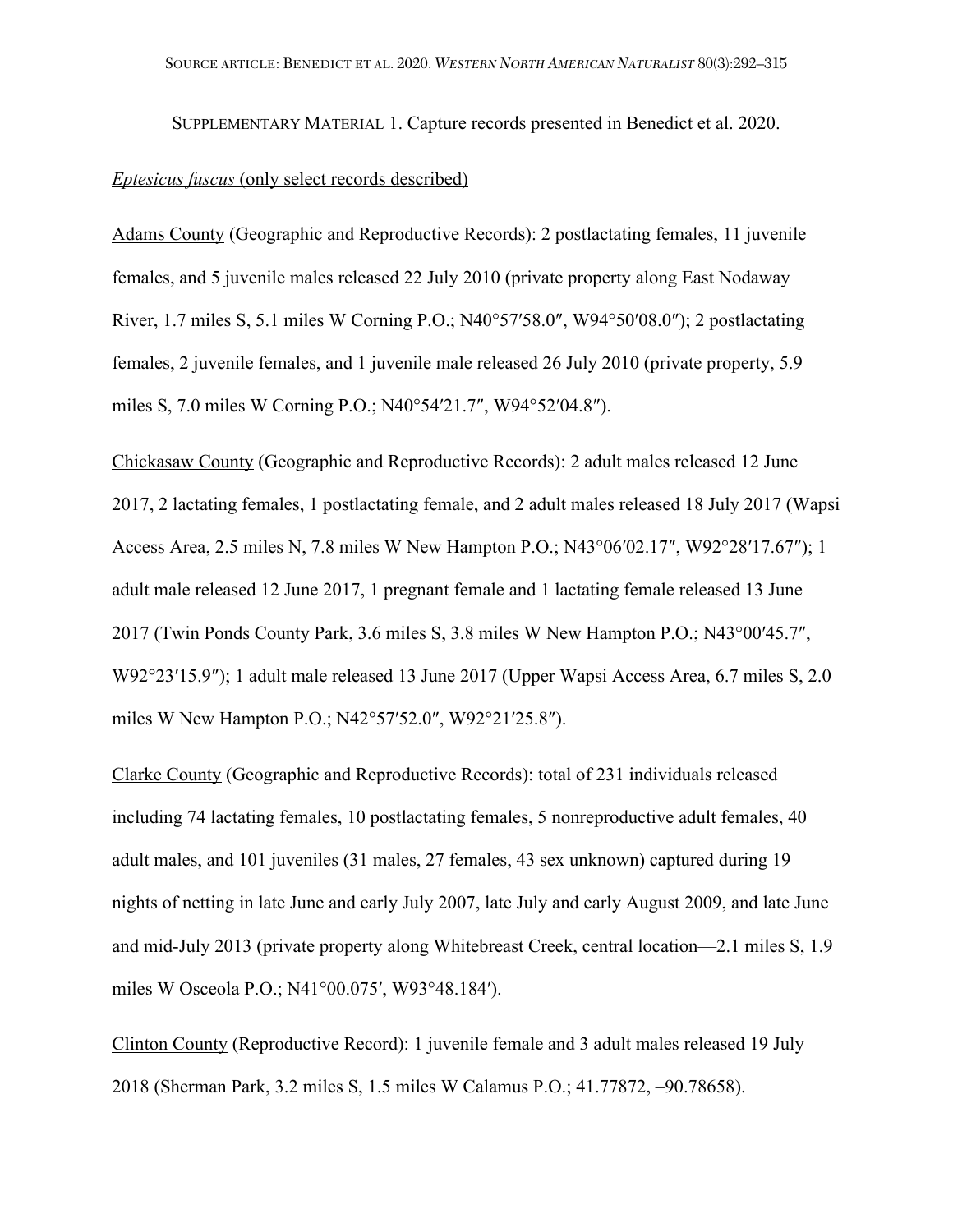Dallas County (Geographic and Reproductive Records; additional 10 nonreproductive individuals captured, not described below): 2 lactating females, 1 nonreproductive adult female, and 3 adult males released 30 June 2010, 1 adult male released 9 July 2010 (private property, 1.2 miles S, 1.2 miles E De Soto P.O.; N41°30′55.7″, W93°59′19.1″); 2 postlactating females, 1 juvenile female, 1 nonreproductive female, 1 juvenile male, and 1 adult male released 28 July 2010 (private property on Sugar Creek, 2.5 miles N, 1.1 miles E Booneville P.O.; N41°33′44.7″, W93°51′45.9″); 5 adult males released 8 June 2011, 5 adult males released 16 June 2011, 1 adult male released 17 June 2011, 6 adult males released 21 June 2011 (private property, 0.1 miles S, 2.5 miles E Booneville P.O.; N41°31′09.9″ and W93°50′20.2″); 1 pregnant female and 1 nonreproductive adult female released 24 May 2013 (private property along Sugar Creek, 2.2 miles N, 1.7 miles E Booneville P.O.; N41°33′33.2″, W93°51′23.0″); 2 pregnant females released 27 May 2013, 2 pregnant females released 28 May 2013 (private property along Sugar Creek, 2.4 miles N, 1.7 miles E Booneville P.O.; N41°33′32.9″, W93°51′06.5″).

Davis County (Geographic and Reproductive Records): 1 adult male released 26 June 2012, 1 juvenile male and 2 adult males released 11 July 2012 (private property, 10.0 miles N, 0.3 miles W Bloomfield P.O.; N40°53′56.0″, W92°24′28.2″); 1 juvenile female and 3 adult males released 28 June 2012 (private property, 5.6 miles N, 0.8 miles E Bloomfield P.O.; N40°50′03.4″, W92°23'52.4"); 1 postlactating female, 2 juvenile females, and 4 adult males released 3 July 2012 (private property along North Chequest Creek, 5.7 miles N, 0.7 miles E Bloomfield P.O.; N40°50′09.5″, W92°24′03.2″).

Decatur County (Reproductive Records): 7 lactating females, 1 postlactating female, 3 juvenile females, 3 juvenile males, and 1 adult male released 5 July 2006, 5 lactating females, 10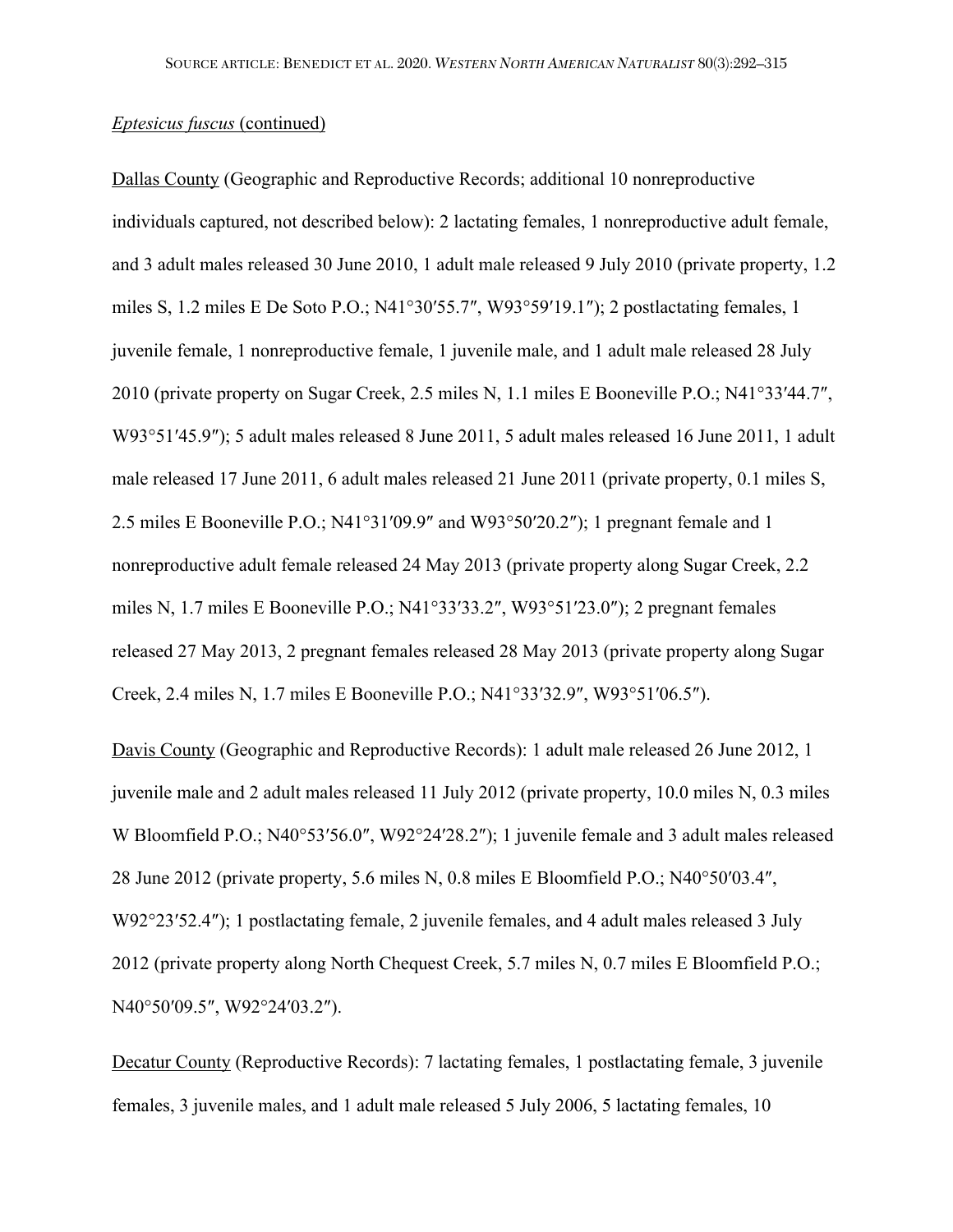postlactating females, 4 juvenile females, 1 nonreproductive adult female, 2 juvenile males, and 2 adult males released 21 July 2006 (private property, 1 mile S, 5 miles E Leon P.O.; T69N, R24W, sec 31 SE  $\frac{1}{4}$  of SE  $\frac{1}{4}$ ; 13 lactating females, 5 nonreproductive adult females, 12 juvenile females, 16 juvenile males, and 7 adult males released 6 July 2006 (private property, 1.0 mile S, 5.6 miles E Leon P.O.; T69N, R24W, sec 32 SE ¼ of SW ¼); 12 lactating females, 8 postlactating females, 11 juvenile females, 13 juvenile males, and 3 adult males released 7 July 2006 (private property, 3.9 miles N, 1.6 miles E Leon P.O.; T69N, R25W, sec. 10 NW ¼ of NE ¼); 1 lactating female, 5 postlactating females, 3 juvenile females, 3 juvenile males, and 2 adult males released 20 July 2006 (private property, 4 miles N, 1.3 miles E Leon P.O.; T69N, R25W, Sec.  $3$  SW  $\frac{1}{4}$ ).

Des Moines County (Reproductive Records): 8 lactating females, 3 postlactating females, 1 juvenile female, 1 juvenile male, and 2 adult males released 8 July 2011, 1 postlactating female, 2 juvenile females, 1 juvenile male, and 2 adult males released 17 July 2011, 1 lactating female and 3 adult males released 7 July 2014, 1 lactating female, 1 nonreproductive adult female, 2 juvenile females, 2 juvenile males, and 4 adult males released 8 July 2014, 5 lactating females, 1 juvenile male, and 2 adult males released 10 July 2014 (Big Hollow Recreation Area, central location—4.0 miles S, 3.2 miles W Mediapolis P.O.; N40°57′04.8″, W91°13′38.0″); 2 postlactating females, 1 juvenile female, and 1 adult male released 21 June 2012 (private property, 2.7 miles N, 0.2 miles W West Burlington P.O.; N40°51′54.1″, W91°09′50.5″); 1 postlactating female, 1 juvenile male, and 4 adult males released 22 June 2012 (private property, 2.8 miles N West Burlington, P.O.; N40°52′05.1″, W91°09′36.1″).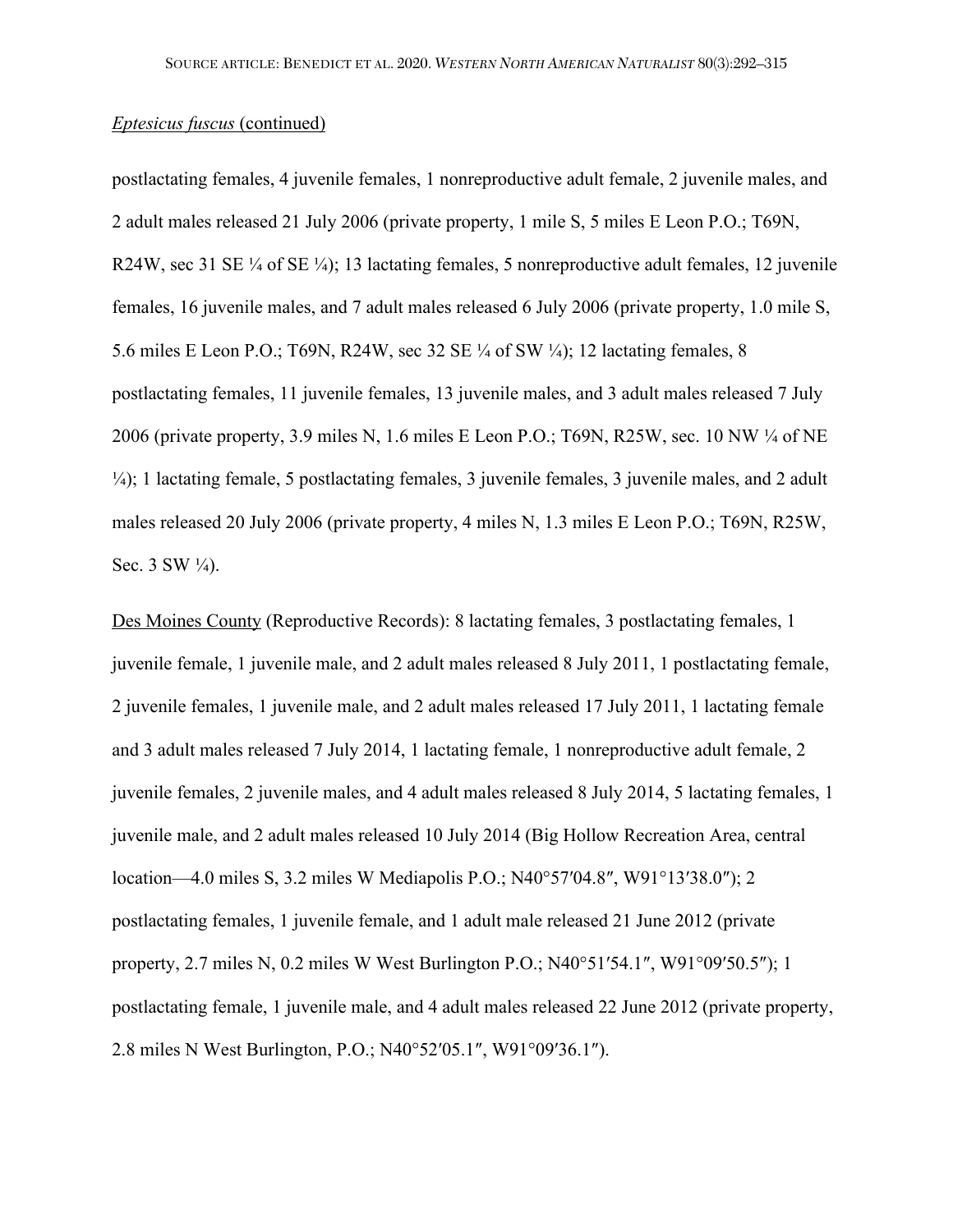Emmet County (Reproductive Records): 1 lactating female and 3 adult males released 1 July 2015 (Fort Defiance State Park, 1.0 miles S, 1.4 miles W Estherville P.O.; N43°23′36.7″, W94°51′32.5″); 1 postlactating female and 2 adult males released 2 July 2015 (private property, 1.0 miles S, 0.4 miles W Estherville P.O.; N43°23′34.7″, W94°50′42.5″).

Floyd County (Geographic and Reproductive Records): 2 nonreproductive adult females released 14 June 2017 (Colwell Park, 1.8 miles N, 4.6 miles E Floyd P.O.; N43°09′15.3″, W92°38′36.6″); 1 pregnant female and 2 adult males released 15 June 2017 (Mather Woods, 0.8 miles S, 0.6 miles E Nora Spring P.O.; N43°07′55.2″, W92°59′37.8″); 1 pregnant female and 1 adult male released 15 June 2017 (Happy Acres, 3.9 miles N, 2.4 miles E Marble Rock P.O.; N43°01′12.5″, W92°49′24.5"); and 2 lactating females and 1 adult male released 15 June 2017 (Ackley Creek, 0.7 miles S, 0.3 miles W Marble Rock P.O.; N42°57′05.7″, W92°52′35.4″).

Franklin County (Geographic and Reproductive Records): 4 postlactating females, 2 juvenile females, 1 nonreproductive adult female, 2 juvenile males, and 4 adult males released 26 July 2016 (West Fork Wildlife Area, 4.1 miles N, 8.7 miles E Hampton P.O.; N42°48′06.9″, W93°02′07.6″); and 1 adult male released 27 July 2016 (Ingebretson Wildlife Refuge, 0.4 miles N, 2.5 miles W Sheffield P.O.; N42°54′03.3″, W93°15′45.8″).

Fremont County (Geographic and Reproductive Records): 2 postlactating females and 1 juvenile male released 15 July 2010, 1 lactating female, 11 postlactating females, 9 juvenile females, 10 juvenile males, and 4 adult males released 16 July 2010 (Manti Memorial Park, 0.6 miles N, 4.1 miles E Fremont P.O.; N40°43′36.6″, W95°24′06.6″); 2 juvenile females, 2 juvenile males, and 1 adult male released 15 July 2010 (Riverton Wildlife Management Area, 0.1 miles N, 0.6 miles W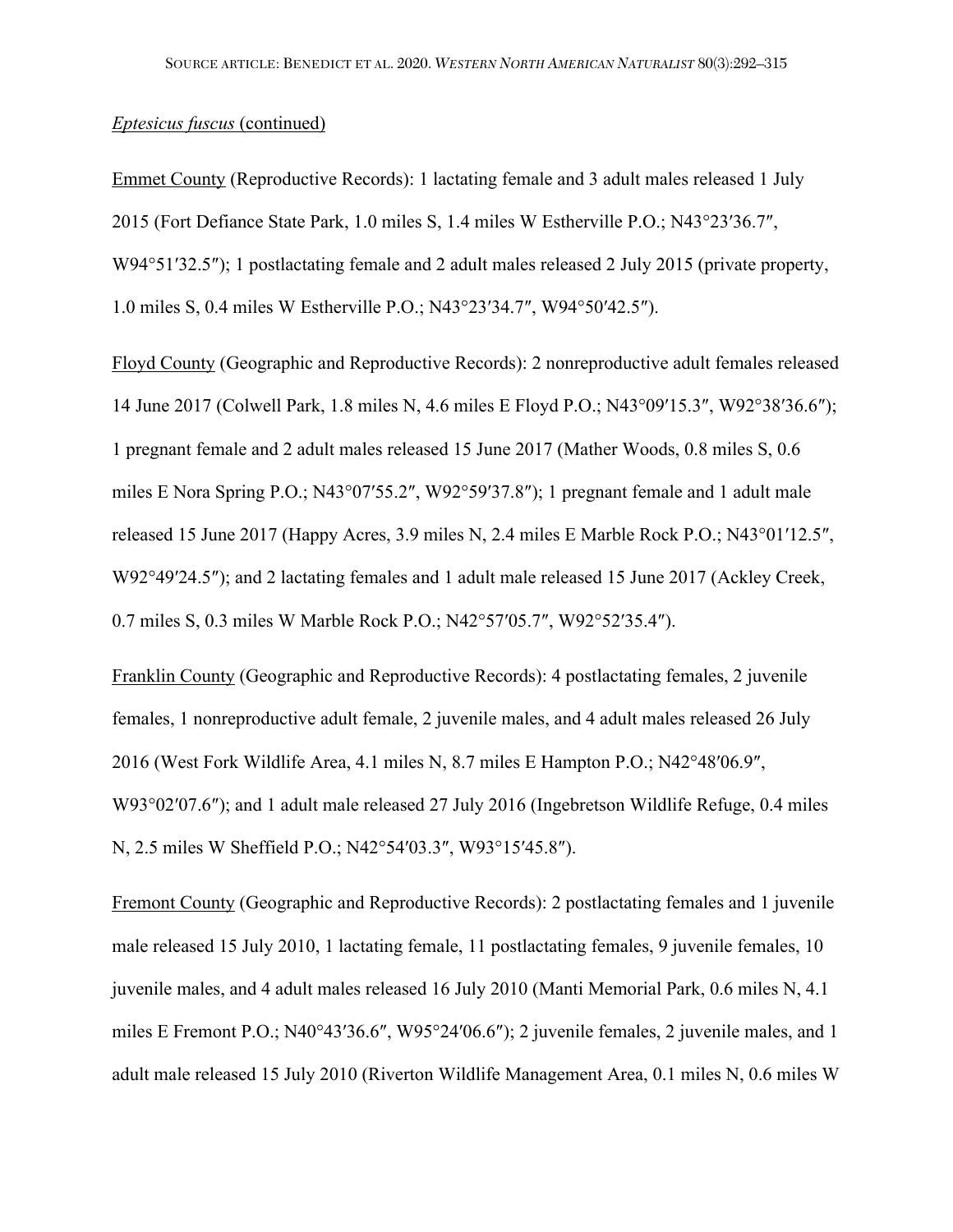Riverton P.O.; N40°41′14.9″, W95°34′43.8″); 4 postlactating females, 4 juvenile females, and 2 adult males released 16 July 2010 (Riverton Wildlife Management Area, 0.6 miles W Riverton P.O.; N40°41′14.9″, W95°34′43.8″).

Guthrie County (Geographic, Reproductive, and Seasonal Records; additional 4 nonreproductive individuals captured, not described below): 1 lactating female and 2 adult males released 1 July 2010, 1 adult male released 6 July 2010, 1 postlactating female, 1 juvenile female, and 1 juvenile male released 27 July 2010, 3 juvenile females released 28 July 2010, and 9 postlactating females, 5 juvenile females, and 1 adult male released 5 August 2010 (Middle Raccoon River WMA, 1.7 miles S, 0.3 miles W Panora P.O.; N41°39′59.2″, W94°22′19.7″); 1 juvenile male released 7 July 2010 (Springbrook WMA, 5.5 miles N, 1.7 miles E Guthrie Center P.O.; N41°45′37.5″, W94°28′07.2″); 1 juvenile female and 2 adult males released 6 August 2010 (Bennie Hall Wildlife Area, 0.4 miles S, 1.8 miles W Linden P.O.; T79N, R30W, Sec. 23 NE ¼ of SE ¼); 1 nonreproductive adult female, 2 juvenile females, 2 juvenile males, and 2 adult males released 6 August 2010 (private property, 1.7 miles S Linden P.O.; T79N, R29W, Sec. 30 SW ¼); 2 postlactating females released 8 June 2012, 2 adult males released 12 July 2013, and 5 lactating females released 20 June 2014 (Whiterock Conservancy, 3.1 miles S, 1.4 miles E Coon Rapids P.O.; N41°50′55.5″, W94°39′55.4″).

Hancock County (Geographic and Reproductive Records): 1 lactating female, 1 postlactating female, and 2 adult males released 30 June 2015, 2 juvenile females, 3 juvenile males, and 7 adult males released 30 July 2015 (Eagle Lake State Park, 1.6 miles N, 3.2 miles E Britt P.O.; N43°07′23.1″, W93°44′25.7″); and 3 adult males released 15 August 2016 (Eldred Sherman Recreation Area, 4.4 miles S, 1.7 miles E Klemme P.O.: N42°56′35.2″, W93°34′01.3″).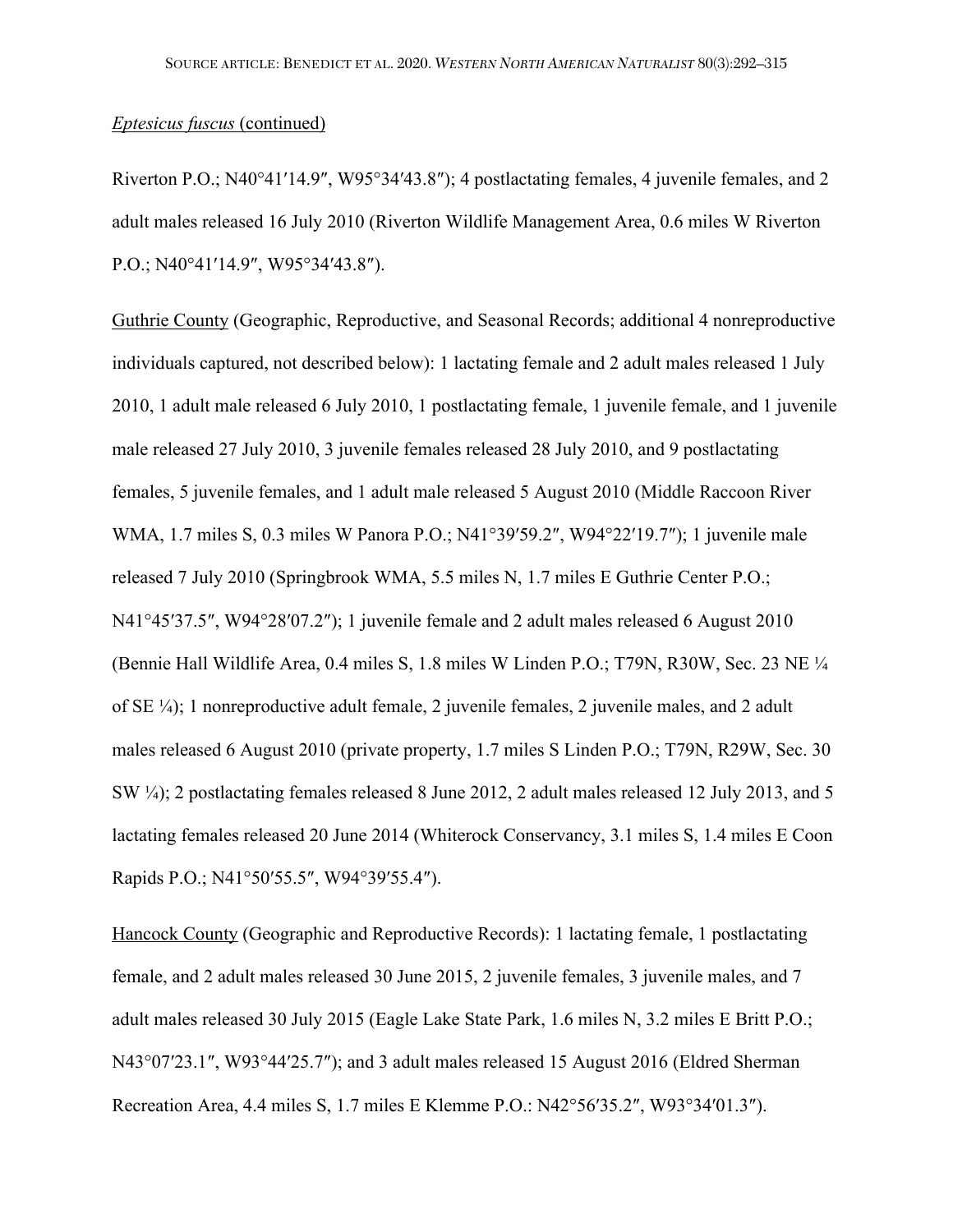Humboldt County (Geographic and Reproductive Records): 1 juvenile female, 1 juvenile male, and 1 adult male released 20 July 2015 (Bradgate Wildlife Area, 1.3 miles S, 1.1 miles E Bradgate P.O.; N42°47′02.3″, W94°23′40.0″); 4 postlactating females, 3 nonreproductive adult females, 2 juvenile males, and 5 adult males released 20 July 2015, 1 postlactating female and 8 adult males released 28 June 2016 (Joe Sheldon County Park, 0.2 miles N, 1.4 miles W Humboldt P.O.; N42°43'42.1", W94°15'15.6"); and 1 lactating female, 1 postlactating female, 3 juvenile females, and 4 adult males released 21 July 2015 (Lotts Creek Park, 0.1 mile N, 0.7 miles W Livermore P.O.; N42°52′14.2″, W94°11′42.3″).

Jackson County (Reproductive Record): 1 lactating female, 1 postlactating female, 1 juvenile male, and 1 adult male released 10 July 2015 (Prairie Creek Recreation Area, 0.7 miles S, 1.4 miles E Maquoketa P.O.; N42°03′40.9″, W90°38′17.0″).

Jasper County (Geographic, Hibernation, and Reproductive Records): 9 individuals observed but not captured 6 October 2002, 105 individuals observed but not captured 4 March 2015, 128 individuals observed but not captured 23 February 2016 (storm sewer in Newton, 0.6 miles N Newton P.O.; T80N, R19W, Sec. 27 SW ¼); 1 juvenile (?) female and 1 juvenile (?) male released 17 August 2005, 1 postlactating female and 1 juvenile male released 30 August 2005, 4 postlactating females, 5 nonreproductive adult females, and 8 adult males released 12 September 2013, 2 adult males released 16 June 2016 (Beyer's Bridge WMA, 0.7 miles N, 6.6 miles E Monroe P.O.; T78N, R18W, Sec. 30 NW ¼ of NE ¼); 1 postlactating female, 1 juvenile female, and 2 adult males released 29 July 2007 (private property, 0.6 miles N, 6.7 miles E Monroe P.O.; N41°31′42.6″, W92°58′14.5″); 2 adult males released 5 June 2012; 2 adult males released 20 June 2016 (Neil Smith NWR, West 109th Street South, 4.9 miles S, 0.8 miles W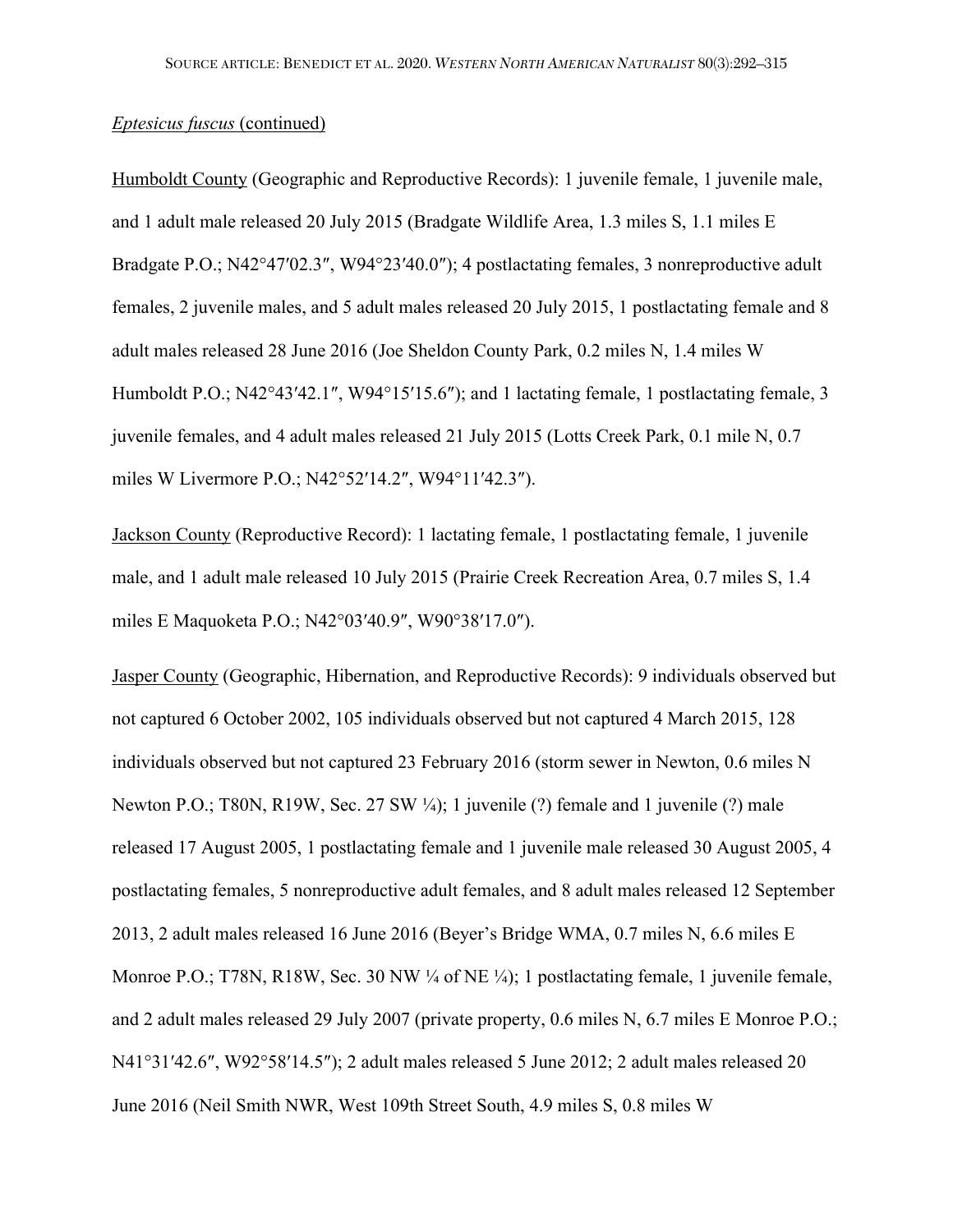Prairie City P.O.; N41°31′40.1″, W93°15′11.7″); 1 adult male released 10 July 2013 (private property along Wolf Creek, 3.3 miles N, 1.8 miles W Mingo P.O.; N41°49′05.5″, W93°18′57.2″); 2 lactating females, 1 postlactating female, 1 juvenile female, 1 juvenile male, and 1 adult male released 26 July 2013 (Neal Smith NWR, Savanna Trail, 2.6 miles S, 1.7 miles W Prairie City P.O.; N41°33.365′, W93°15.963′); and 3 postlactating females, 3 juvenile females, 1 nonreproductive adult female, 3 juvenile males, and 4 adult males released 17 August 2013, 1 adult female released 22 August 2014 (Ashton-Wildwood County Park, 2.8 miles N, 0.9 mile W Mingo P.O.; N41°48′40.0″, W93°17′42.5″).

Johnson County (Reproductive Records): 1 lactating female, 2 juvenile females, 1 adult female, and 1 juvenile male released 28 July 2011 (private property, 1.7 miles S, 4.6 miles E Solon P.O.; N41°46′27.0″, W91°23′51.0″); 9 juvenile females, 6 juvenile males and 3 adult males released 29 July 2011 (private property, 3.7 miles S, 2.1 miles E Solon P.O.; N41°44′43.5″, W91°26′49.0″); 2 postlactating females, 4 juvenile females, 10 juvenile males, and 2 adult males released 30 July 2011 (private property, 0.3 miles S, 3.6 miles E Solon P.O.; N41°47′34.7″, W91°25′12.7″); 3 lactating females, 7 postlactating females, and 5 juvenile males released 31 July 2011 (private property, 0.3 miles S, 4.2 miles E Solon P.O.; N41°47′35.6″, W91°24′21.6″).

Keokuk County (Reproductive Record): 2 postlactating females, 4 nonreproductive adult females, and 1 adult males released 26 August 2005 (private property, 0.25 miles S, 0.7 miles E Hedrick P.O.; T74N, R12W, Sec. 31 NW ¼ of SW ¼).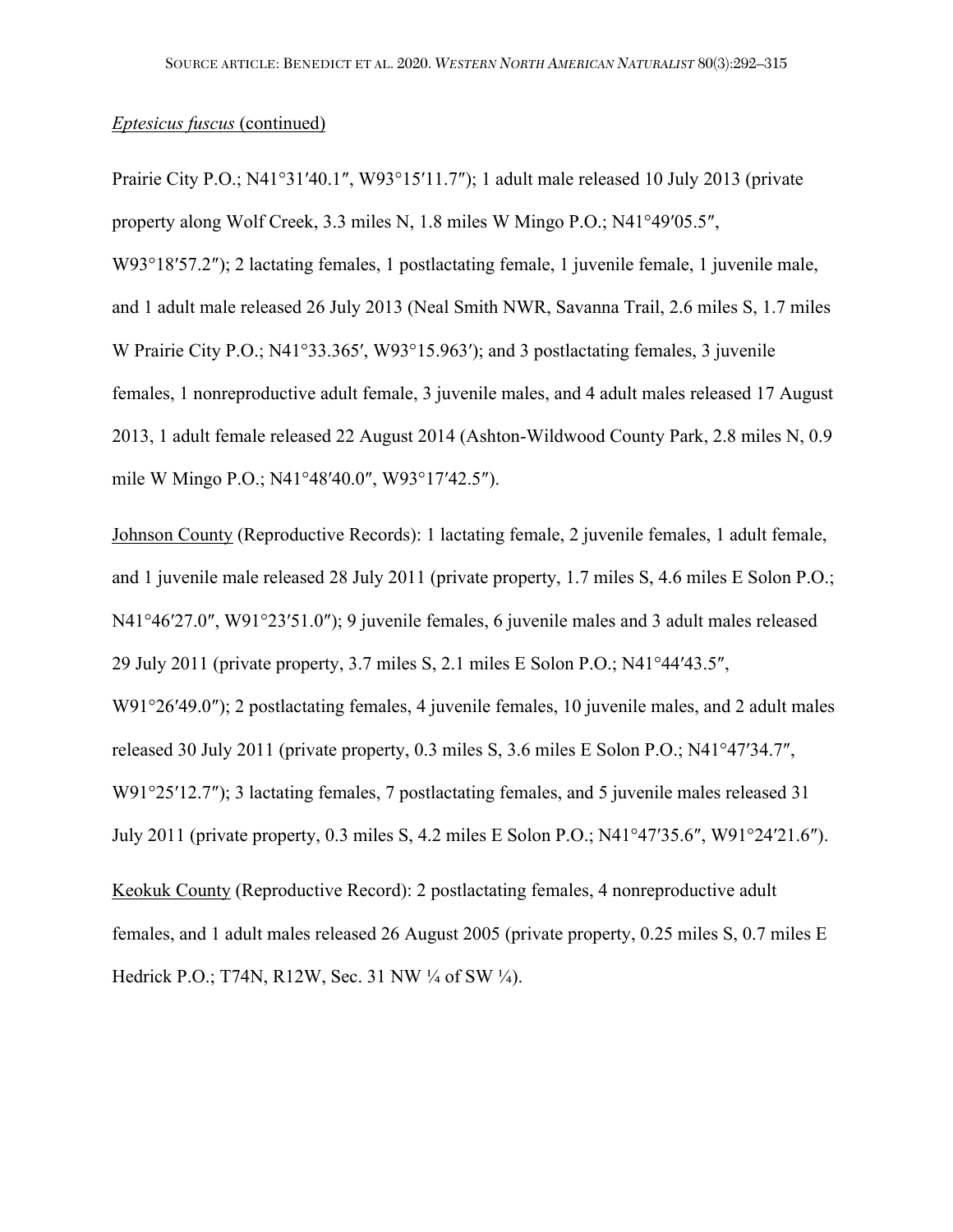Kossuth County (Geographic and Reproductive Records): 1 adult male released 21 July 2015 (Smith Wildlife Area, 2.7 miles S, 0.5 miles E Algona P.O.; N43°01′35.3″, W94°13′08.8″); 1 lactating female and 2 juvenile males released 31 July 2015 (Union Slough NWR, 0.8 miles N, 2.9 miles E Burt P.O.; N43°12′31.2″, W94°09′43.1″); and 2 adult males released 27 June 2016 (Geigel Woods County Park, 2.1 miles S, 2.0 miles E Algona P.O.; N43°02′22.1″, W94°11′22.3″).

Louisa County (Geographic and Reproductive Records): 1 juvenile female and 1 juvenile male released 9 July 2011 (private property along Iowa River, 0.2 miles N, 1.1 miles W Oakville P.O.; N41°06′01.5″, W91°03′49.1″); 5 adult males released 11 June 2012 (private property along Iowa River, 2.2 miles N, 0.1 miles W Wapello P.O.; N41°12′47.0″, W91°11′25.4″); 2 adult males released 12 June 2012 (private property, 0.4 miles S, 0.7 miles E Wapello P.O.; N41°10′32.1″, W91°10′18.2″); 1 lactating female released 14 June 2012 (private property, 7.2 miles S, 0.2 miles E Wapello P.O.; N41°04′29.4″, W91°10′54.0″); 5 adult males released 22 June 2012 (Indian Slough Wildlife Area, 2.0 miles N, 0.6 miles W Wapello P.O.; N41°12′33.6″, W91°11′59.5″); and 2 lactating females, 1 nonreproductive adult female, 4 juvenile males, and 4 adult males released 25 June 2012 (private property, 1.4 miles N, 0.7 miles E Wapello P.O.; N41°12′04.9″, W91°10′25.1″).

Lucas County (Reproductive Records): 9 lactating females, 1 postlactating female, and 2 adult males released 27 June 2005 (private property, 6.9 miles N, 2.7 miles W Lucas; T73N, R23W, Sec. 17 NE ¼ of NE ¼); 4 lactating females and 1 adult male released 30 June 2005 (private property, 5.4 miles N, 5.9 miles E Chariton P.O.; T73N, R20W, Sec. 30 SE ¼); 1 juvenile male released 20 July 2005 (private property, 4.5 miles N, 6.8 miles E Chariton P.O.; T73N, R20W,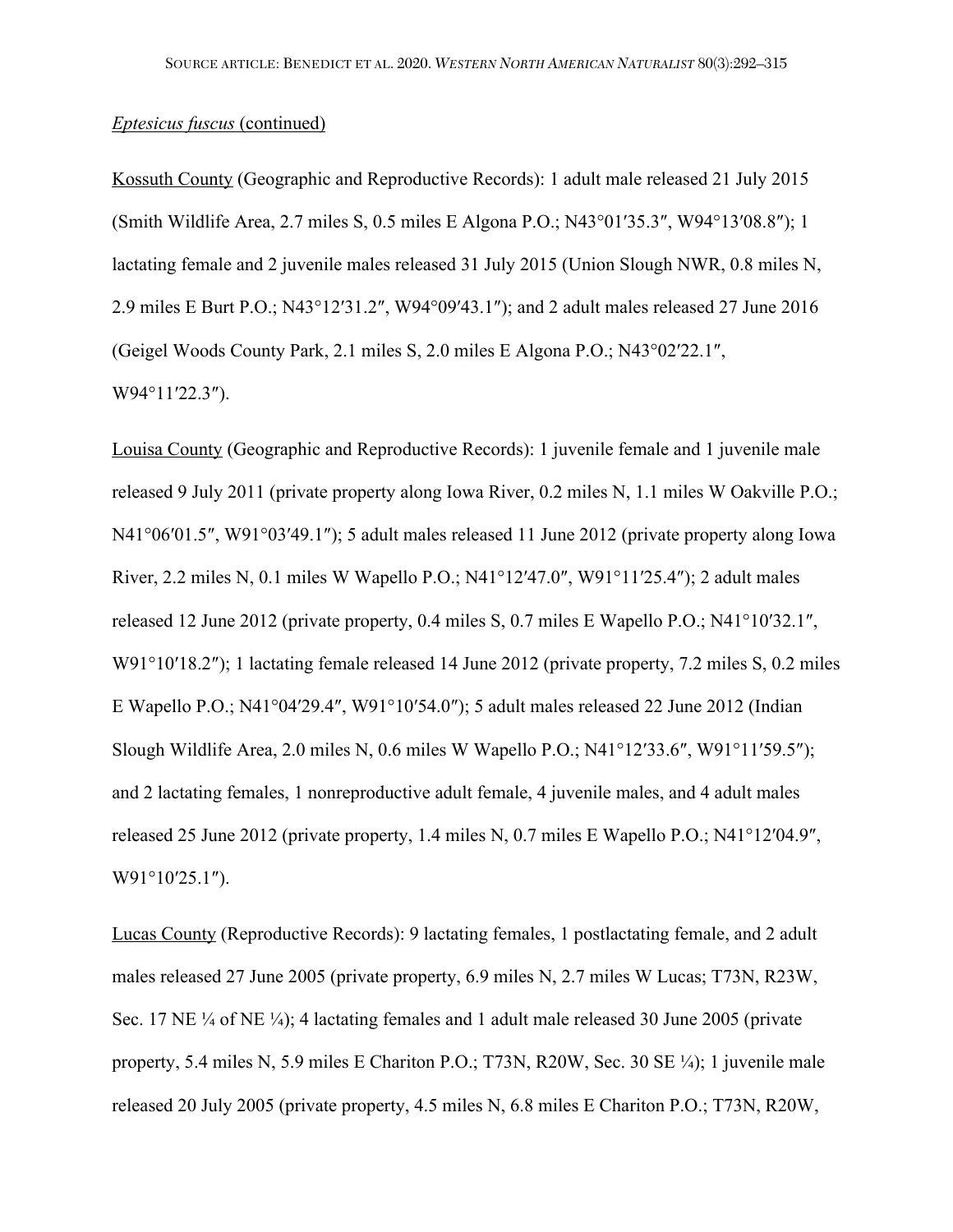Sec. 32 SE ¼); 14 postlactating females, 20 juvenile females, 2 nonreproductive adult females, 27 juvenile males, and 5 adult males released 1 August 2005 (private property, 4.4 miles S, 2.1 miles E Russell P.O.; T71N, R20W, Sec. 28 SE ¼); and 1 juvenile male and 4 adult males released 2 August 2008 (Lake Morris 0.3 miles S, 3.0 miles E Chariton P.O.; N41°00′41.6″, W93°15′07.4).

Madison County (Reproductive Records; additional 12 reproductive individuals captured not described below): 7 lactating females and 8 adult males released 29 June 2005 (private property, 2.8 miles N, 3 miles E Winterset P.O.; T76N, R27W, Sec. 16 SE ¼ of SE ¼); 9 lactating females, 1 adult female, 6 juvenile females, 16 juvenile males, and 5 adult males released 12 July 2005 (Holliwell Covered Bridge, 0.9 miles S, 2.8 miles E Winterset P.O.; T75N, R27W, Sec. 4 NE ¼); 5 lactating females, 4 postlactating females, 1 nonreproductive adult female, 2 juvenile females, 2 juvenile males, and 2 adult males released 18 July 2005 (private property, 0.3 miles N, 5.4 miles E Winterset P.O.; T76N, R27W, Sec. 36 NW ¼); 5 lactating females, 2 postlactating females, 1 nonreproductive adult female, 8 juvenile females, 7 juvenile males, and 3 adult males released 22 July 2005 (private property, 4.3 miles N, 2.7 miles W Winterset P.O.; T76N, R28W, SEC. 10 NW ¼); 6 lactating females, 6 postlactating females, 4 juvenile females, 3 juvenile males, and 3 adult males released 28 July 2005 (private property, 0.65 miles S, 0.7 miles W East Peru. P.O.; T74N, R27W, Sec. 10 SE ¼ of SE ¼); 5 lactating females, 18 postlactating females, 13 juvenile females, 2 nonreproductive adult females, 11 juvenile males, and 6 adult males released 29 July 2005, 12 lactating females, 3 postlactating females, 3 juvenile females, 1 female age unknown, 3 juvenile males, and 15 adult males released 27 June 2006, 12 postlactating females, 6 juvenile females, 2 nonreproductive adult females, 7 juvenile males,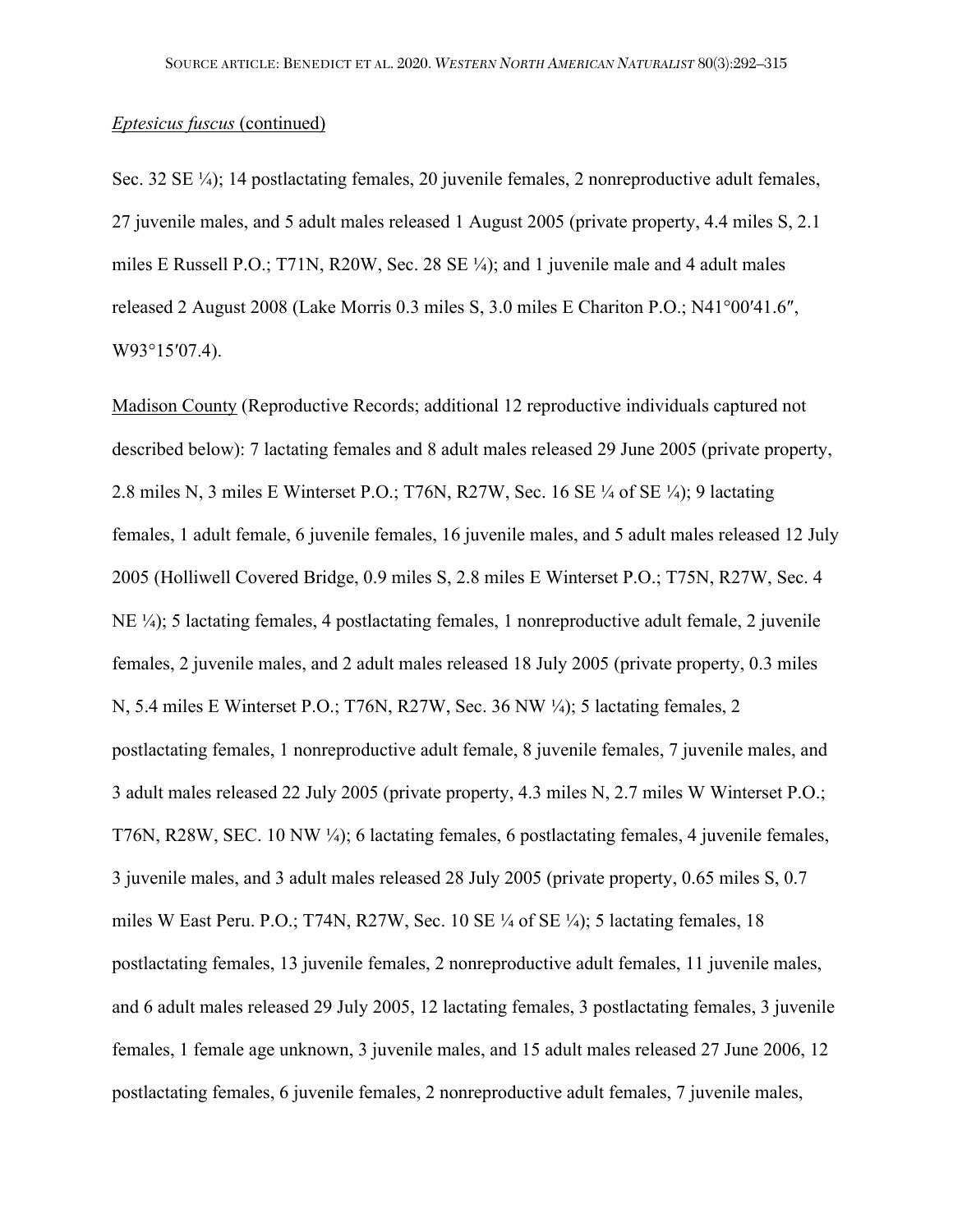and 6 adult males released 23 July 2007 (private property, 2.3 miles N, 0.9 miles E Patterson P.O.; T76N, R26W, Sec. 16 NW ¼ of SW ¼).

Mahaska County (Reproductive Records; additional 38 reproductive individuals captured not described below): 3 lactating females and 7 adult males released 12 June 2006, 11 lactating females, 1 juvenile female, 1 nonreproductive adult female, and 1 adult male released 3 July 2007 (Eveland Access, Scheet's Addition, 3.0 miles S, 2.9 miles W Beacon P.O.; T74N, R16W, Sec. 6 SE ¼ of SE ¼); 7 lactating females and 5 adult males released 14 June 2006 (private property, 4.9 miles S, 4.8 miles W Beacon P.O.; T74N, R17W, sec. 13 SW ¼ of SW ¼); 88 lactating females, 1 nonreproductive adult female, 15 adult females, and 5 adult males released 15 June 2006 (private property, 5 miles S, 6.4 miles W Beacon. P.O; T74N, R17W, sec. 15 SE ¼ of SW ¼); 3 lactating females, 3 postlactating females, 1 nonreproductive adult female, 1 juvenile male, and 18 adult males released 13 July 2006 (private property, 1.2 miles S, 2.5 miles W Beacon P.O.; T75N, R16W, sec. 32 NW ¼); 13 postlactating females, 4 juvenile females, 7 juvenile males, and 2 adult males released 25 July 2006 (private property, 4.5 miles S, 0.8 miles W Rose Hill P.O.; T75N, R14W, Sec. 33 SE ¼ of NW ¼).

Marion County (Reproductive and Seasonal Records; additional 27 reproductive individuals captured not described below): 1 adult male released 5 February 2005 (Big Rock City Park, 1.2 miles N, 0.6 miles W Pella P.O.; N41°25′24.8″, W92°55′49.7″); 10 lactating females, 1 postlactating female, 1 nonreproductive adult female, 1 juvenile female, 1 juvenile male, and 1 adult male released 29 June 2005 (bridge for Vermont Drive over creek, 0.2 miles E Maryville town center; T74N, R18W, Sec. 29 NE ¼ of SE ¼); 7 lactating females, 7 juveniles sex unknown, and 5 adult males observed or released 2 July 2005 (bridge for Wyoming Street over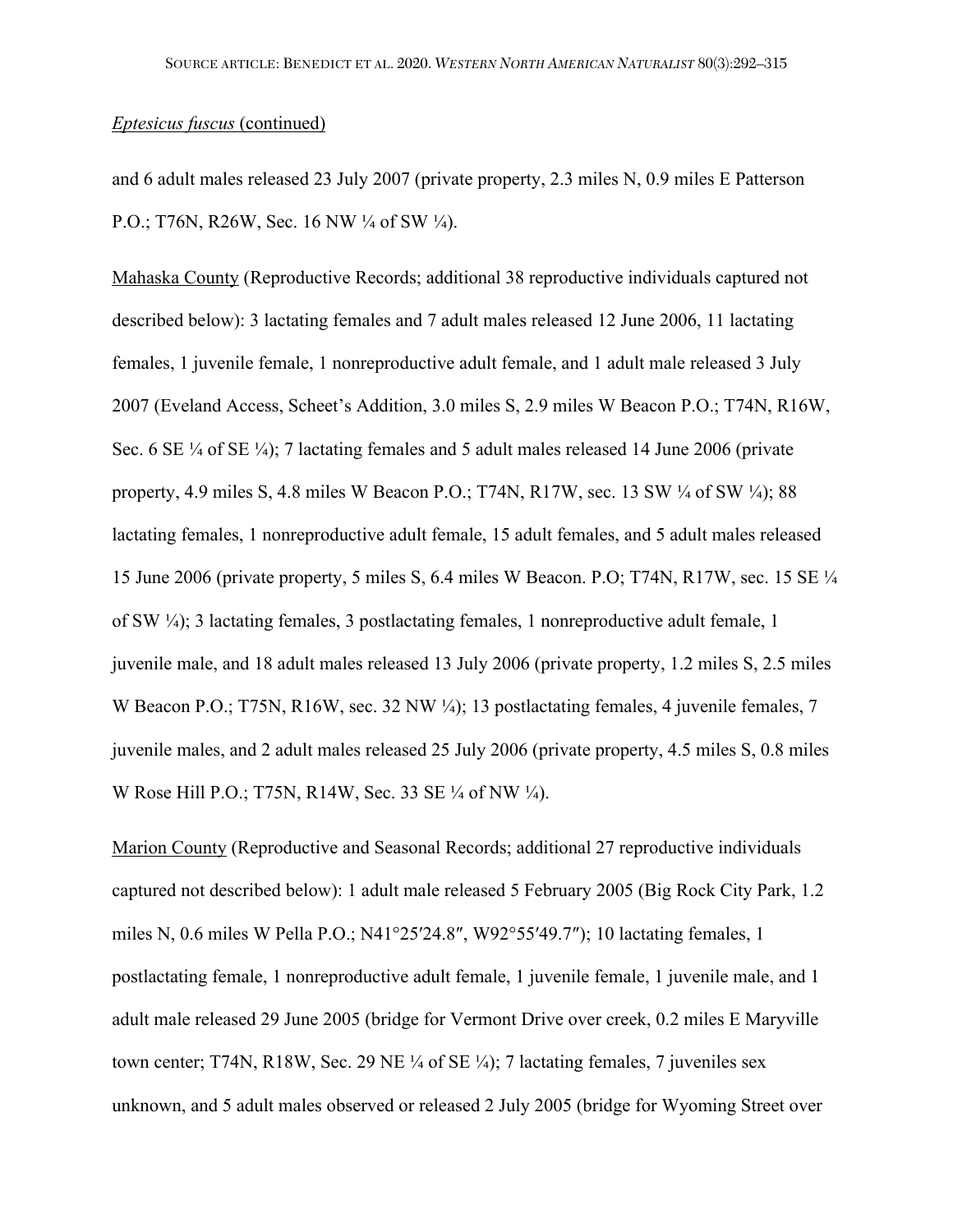English Creek, 4.5 miles S, 0.9 miles E Dallas P.O.; T74N, R21W, Sec. 36 SE ¼ of SW ¼); 1 lactating female and 3 adult males released 6 July 2005, 6 lactating females, 4 postlactating females, 1 juvenile male, and 5 adult males released 29 June 2007, 5 postlactating females and 6 adult males released 10 September 2009, 15 postlactating females, 2 nonreproductive adult females, 1 juvenile female, 2 juvenile males, and 3 adult males released 20 August 2013 (private property, 0.3 miles S, 3.8 miles W Dallas P.O.; T74N, R21W, Sec. 7 SW ¼ of SE ¼); 1 lactating female, 33 postlactating females, 2 nonreproductive adult females, 7 juvenile females, 2 juvenile males, and 9 adult males released 2 August 2005, 12 lactating females, 2 juvenile females, 9 nonreproductive adult females, and 13 adult males released 28 June 2007, 7 postlactating females, 6 adult females, and 5 adult males released 13 September 2009 (private property, 5.9 miles N, 1.7 miles W Pella P.O.; T77N, R18W, Sec. 8 NE ¼ of NE ¼); 4 lactating females and 2 adult males released 29 May 2012, 1 postlactating female, 1 juvenile female, and 2 adult males released 13 July 2015 (Central College Field Station 2.4 miles S, 5.1 miles W Pella P.O.; N41°22′13.4″, W93°01′01.1″); 1 juvenile male and 1 adult male released 5 September 2013, 1 postlactating female and 2 adult males released 30 August 2015, 1 pregnant female and 2 lactating females released 10 June 2016 (private property along Sand Creek, 5.2 miles S, 1.5 miles E Pella P.O.; N41°19′42.1″, W92°53′18.5″).

Mitchell County (Geographic and Reproductive Records): 2 nonreproductive adult females released 26 June 2017 (Hamlin Garland Wildlife Area, 1.7 miles N, 1.5 miles W St. Ansgar P.O.; N43°24′07.1″, W92°56′20.2″); 1 adult male released 27 June 2017 (Otranto Park, 5.4 miles N, 3.5 miles E St. Ansgar P.O.; N43°27′27.7″, W92°58′50.2″); 1 adult male released 27 June 2017 (Pinicon Alders Park, 1.1 miles N, 8.5 miles E Staceyville P.O.; N43°27′05.3″, W92°36′39.7″);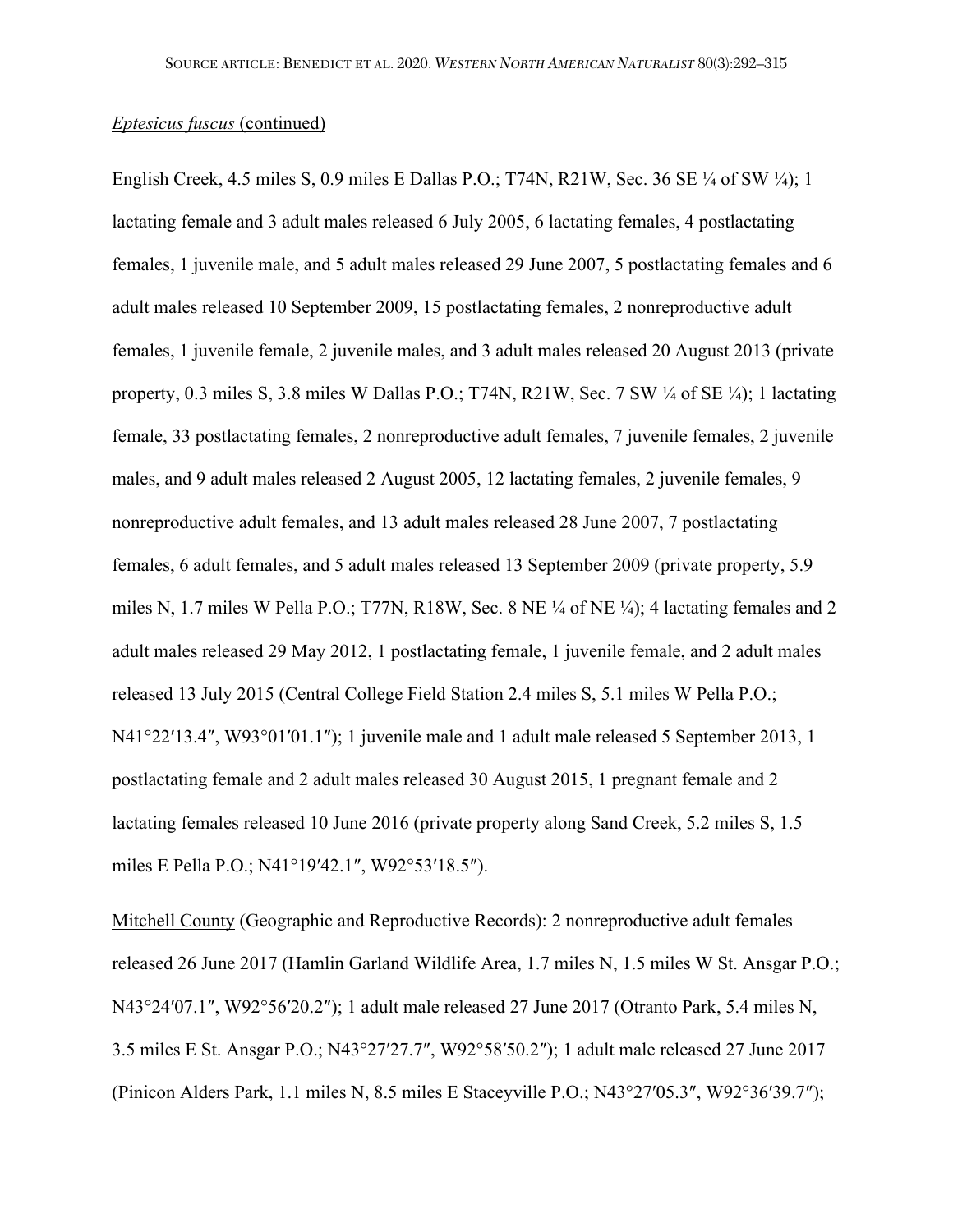2 adult males and 1 nonreproductive adult female released 27 June 2017 (private property, 0.5 miles S and 2.1 miles W Osage P.O.; N43°16′36.3″, W92°51′01.8″); and 2 postlactating females and 8 adult males released 17 July 2017 (private property along Deer Creek, 3.1 miles N, 5.7 miles W St. Ansgar P.O.; N43°25′28.0″, W93°01′17.9″).

Monroe County (Geographic and Reproductive Records): 3 nonreproductive adult females and 1 adult male released 29 May 2006, 1 juvenile male released 15 July 2009, 2 juvenile females and 1 juvenile male released 16 July 2009, 3 lactating females, 7 postlactating females, 2 juvenile females, and 6 adult males released 18 July 2009, 1 juvenile male released 19 July 2009, 1 juvenile female released 22 July 2009, 1 juvenile male released 5 August 2009, 1 adult male released 12 August 2009, 2 postlactating females and 5 adult males released 13 August 2009, 1 postlactating female and 1 juvenile female released 9 August 2013 (private property, central location—2.0 miles S, 2.0 miles W Eddyville P.O.; N41°07′49.7″, W92°40′28.1″); and 1 adult male released 7 September 2009 (private property, 4.0 miles S, 4.5 miles W Eddyville P.O.; N41°06′19.5″, W92°43′41.4″).

Muscatine County (Reproductive Records): 1 postlactating female released 16 July 2018 (Saulsbury Bridge Recreation Area, 1.4 miles N, 7.3 miles E Nichols P.O.; 41.49789, –91.1675); and 1 juvenile male and 5 adult males released 17 July 2018 (Wildcat Den State Park, 1.5 miles N, 7.6 miles E Muscatine P.O.; 41.46942, –90.88255).

Palo Alto County (Geographic and Reproductive Records): 1 lactating female, 1 postlactating female, 1 juvenile female, and 2 adult males released 22 July 2015 (Brushy Bayou WMA, 4.9 miles S, 1.3 miles E Emmetsburg P.O.; N43°02′17.9″, W94°39′12.3″); 2 lactating females, 1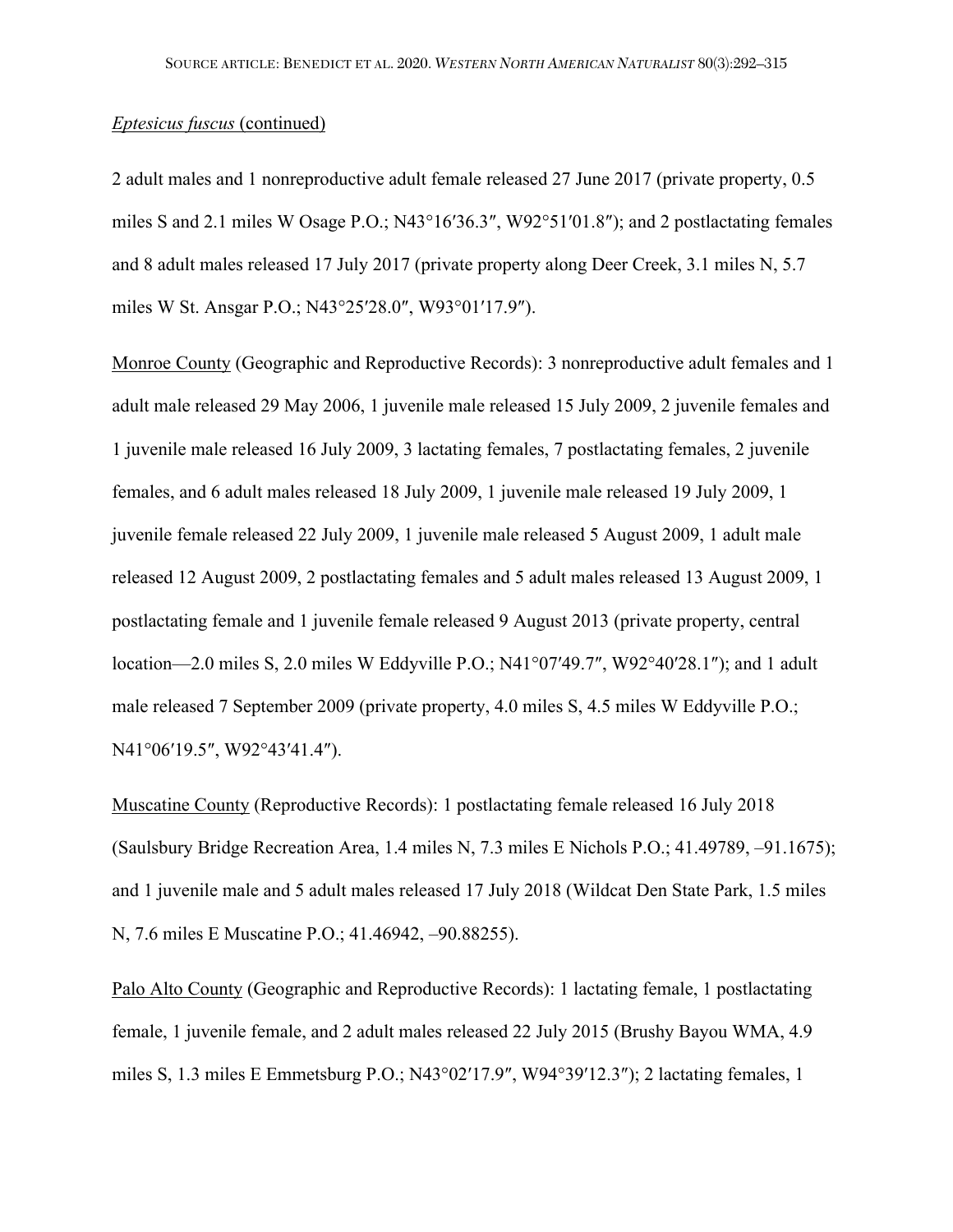nonreproductive adult female, and 1 adult male released 29 June 2016, 1 lactating female and 1 adult male released 30 June 2016 (Basswood Recreation Area, 1.5 miles N, 1 mile W Emmetsburg P.O.; N43°07′57.8″, W94°42′15.9″).

Polk County (Reproductive Records): 1 juvenile male released 30 July 2010, 1 nonreproductive adult female, 2 juvenile females, and 3 adult males released 8 August 2010, 2 juvenile females released 9 August 2010, 2 juvenile females, 1 juvenile male, and 1 adult male released 10 August 2010 (property of City of Des Moines, central location—1.3 miles S, 2.1 miles E Des Moines P.O.; N41°33′58.1″, W93°34′44.0″).

Pottawattamie County (Geographic and Reproductive Records): 1 juvenile female, 2 juvenile males, and 4 adult males released 8 July 2010; 2 lactating females, 7 postlactating females, 8 juvenile females, 13 juvenile males, 2 juveniles sex unknown, and 8 adult males released 13 July 2010 (private property along West Nishnabotna River 1.4 miles N, 1.3 miles W Griswold P.O.; N41°15′16.3″, W95°09′58.6″); and 1 juvenile female, 1 juvenile male, and 5 adult males released 14 July 2010 (Hitchcock County Park, 4.7 miles N, 0.5 miles W Crescent P.O.; N41°25′08.9″, W95°52′05.1″).

Poweshiek County (Geographic and Reproductive Records): 1 adult female and 1 adult male released 15 June 2008, 1 lactating female and 1 adult male released 22 June 2008, 1 lactating female released 8 July 2008 (private property, 5.4 miles S, 1.3 miles W Grinnell P.O.; N41°39′57.3″, W92°44′53.7″); and 1 lactating female and 1 nonreproductive adult female released 18 June 2009 (private property, 0.8 miles N, 2.5 miles W Montezuma P.O.; N41°35′59.2″, W92°34′15.0″).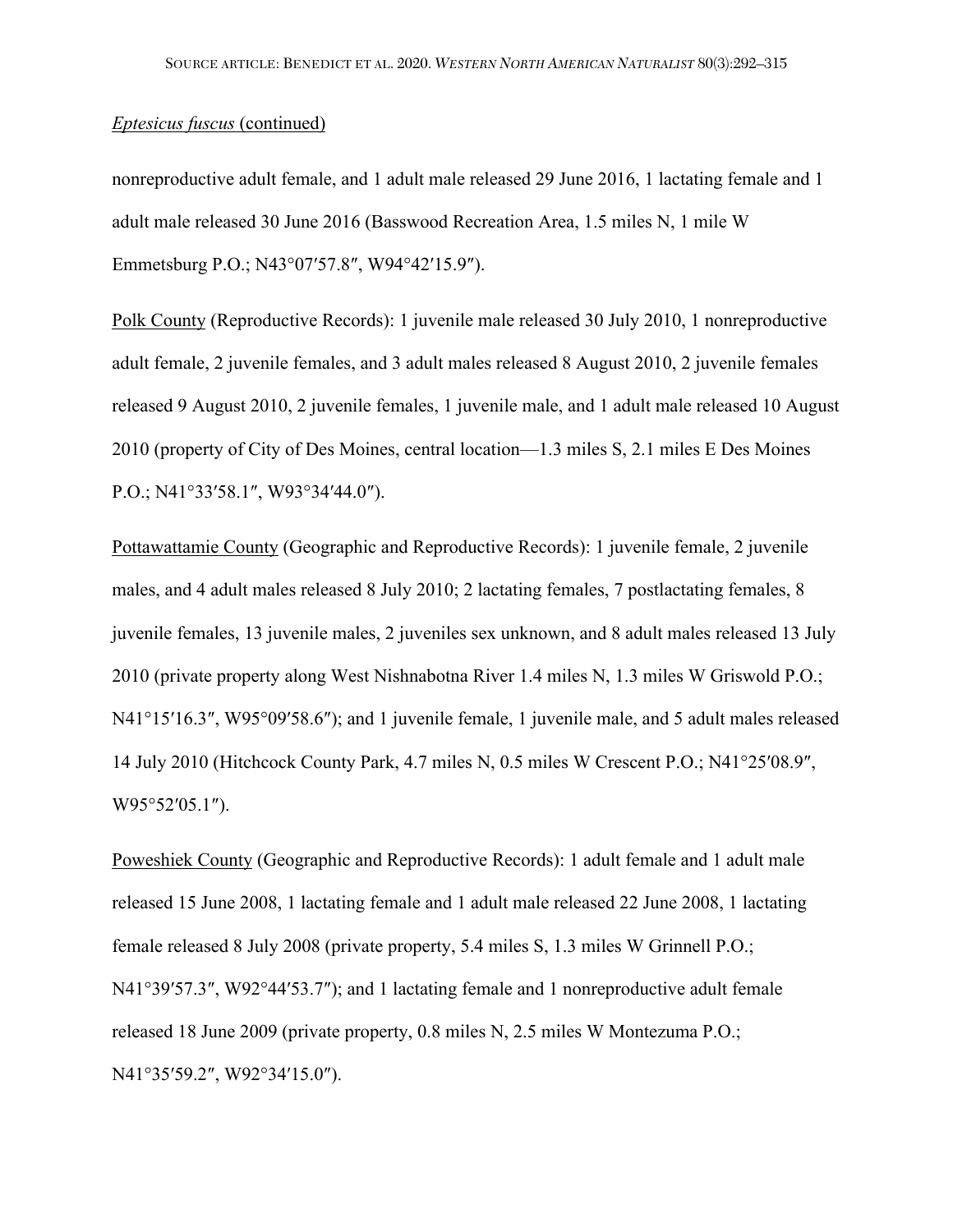Sioux County (Geographic and Reproductive Records): 2 juvenile females, 1 juvenile male, and 1 adult male released 23 July 2018 (Oak Grove Park, 4.4 miles N, 1.1 miles E Hawarden P.O.; 43.06266, –96.46309); 1 adult male released 24 July 2018 (Oak Grove P); and 2 lactating females, 3 juvenile males, and 1 adult male released 25 July 2018 ( Sioux Rock Access).

Story County (Reproductive Records): 2 lactating females and 2 adult males released 24 July 2013 (Robison Wildlife Acres, 2.8 miles N, 2.1 miles W Maxwell P.O.; N41°55′52.6″, W93°26′22.7″); and 2 lactating females and 2 adult males released 23 June 2015 (private property 2.9 miles N, 1.8 miles W Maxwell P.O.; N41°55′52.0″, W93°26′22.2″).

Tama County (Geographic and Reproductive Records): 1 juvenile male released 16 July 2012 (private property, 2.9 miles N, 2.9 miles E Chelsea P.O.; N41°57′43.2″, W92°19′51.1″); 1 postlactating female and 2 juvenile females released 16 July 2012, 1 juvenile female released 19 July 2012 (private property, 3.2 miles N, 0.7 miles W Chelsea P.O.; N41°58′04.0″, W92°23′53.7″); 1 juvenile female released 17 July 2012, 2 postlactating females released 20 July 2012 (private property along Salt Creek, 3.1 miles S, 0.4 miles E Elberon P.O.; N41°57′48.5″, W92°18′49.5″); 2 juvenile females and 1 adult male released 17 July 2012, 2 postlactating females, 1 nonreproductive adult female, 2 juvenile males, and 1 adult male released 20 July 2012 (private property along Salt Creek, 2.7 miles S Elberon P.O.; N41°57′58.6″, W92°18′56.5″); and 1 adult male released 18 July 2012 (private property, 3.0 miles S, 2.5 miles W Elberon P.O.; N41°57′44.3″, W92°21′42.0″).

Taylor County (Geographic and Reproductive Records): 3 postlactating females, 3 nonreproductive adult females, 4 juvenile females, 1 juvenile male, and 3 adult males released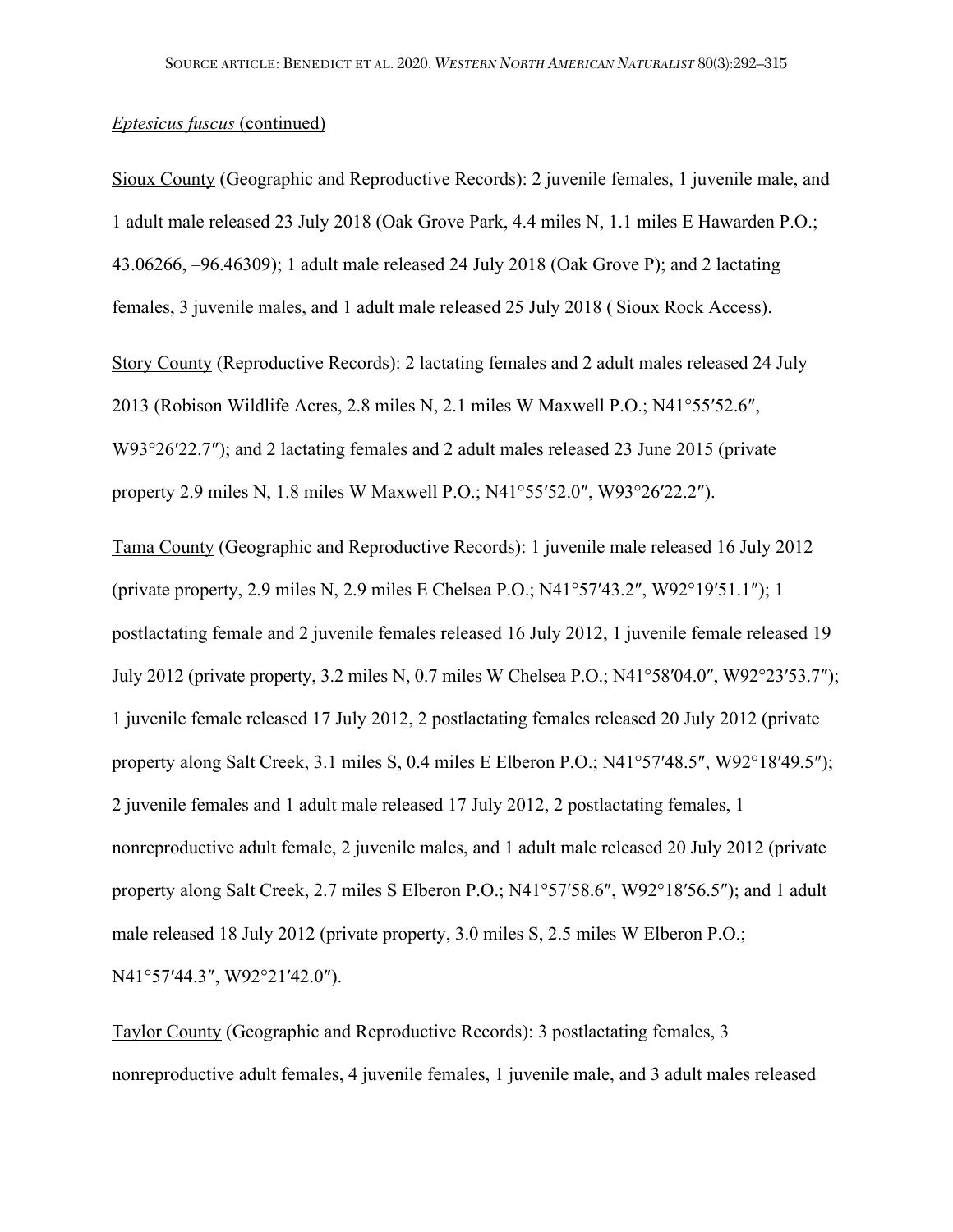2 August 2010 (Lake of Three Fires State Park, 2.8 miles N, 1.6 miles E Bedford P.O.; N40°42′25.7″, W94°41′15.3″); and 1 adult male released 3 August 2010 (Sands Timber Recreation Area, 0.8 miles N, 1.4 miles West Blockton P.O.; N40°37′35.3″, W94°30′11.6″).

Van Buren County (Reproductive and Seasonal Records; additional 28 reproductive individuals captured not described below): 6 lactating females, 3 juvenile females, 6 juvenile males, 1 juvenile age unknown, and 7 adult males released 20 June 2006 (private property, 0.7 miles N, 4.3 miles W Keosauqua P.O.; T69N, R10W, sec. 29 SW ¼ of SW ¼); 5 lactating females, 2 juvenile females, 3 juvenile males, and 3 adult males released 30 June 2006 (private property, 0.9 miles S, 0.75 miles E Keosauqua P.O.; T68N, R9W, sec. 6 SW ¼ of NW ¼); 14 lactating females, 4 postlactating females, 1 juvenile female, 1 juvenile male, and 1 adult male released 10 July 2006 (private property, 1 mile N, 5.6 miles E Keosauqua P.O.; T69N, R9W, sec 26 NE ¼ of SE ¼); 3 lactating females, 6 postlactating females, 3 nonreproductive adult females, 12 juvenile females, 21 juvenile males, and 4 adult males released 11 July 2006 (private property, 0.5 miles S, 3.7 miles W Keosauqua. P.O.; T68N, R10W, sec. 5 NW ¼ of NE ¼); 16 lactating females, 46 postlactating females, 2 nonreproductive adult females, 14 juvenile females, 16 juvenile males, and 2 adult males released 18 July 2006 (private property, roughly 2.6 miles N, 4.6 miles E Keosauqua P.O.; T69N, R9W, Sec. 22 NE ¼); and 6 lactating females, 7 postlactating females, 5 nonreproductive adult females, 14 juvenile females, 16 juvenile males, and 7 adult males released 19 July 2006 (private property, 2.6 miles N, 3.2 miles W Keosauqua P.O.; T69N, R10W, Sec. 16, SW  $\frac{1}{4}$ ).

Wapello County (Reproductive Records): 1 lactating female released 2 July 2006, 2 juvenile females and 1 adult male released 22 July 2006 (Garrison Rock Park, roughly 2.9 miles S,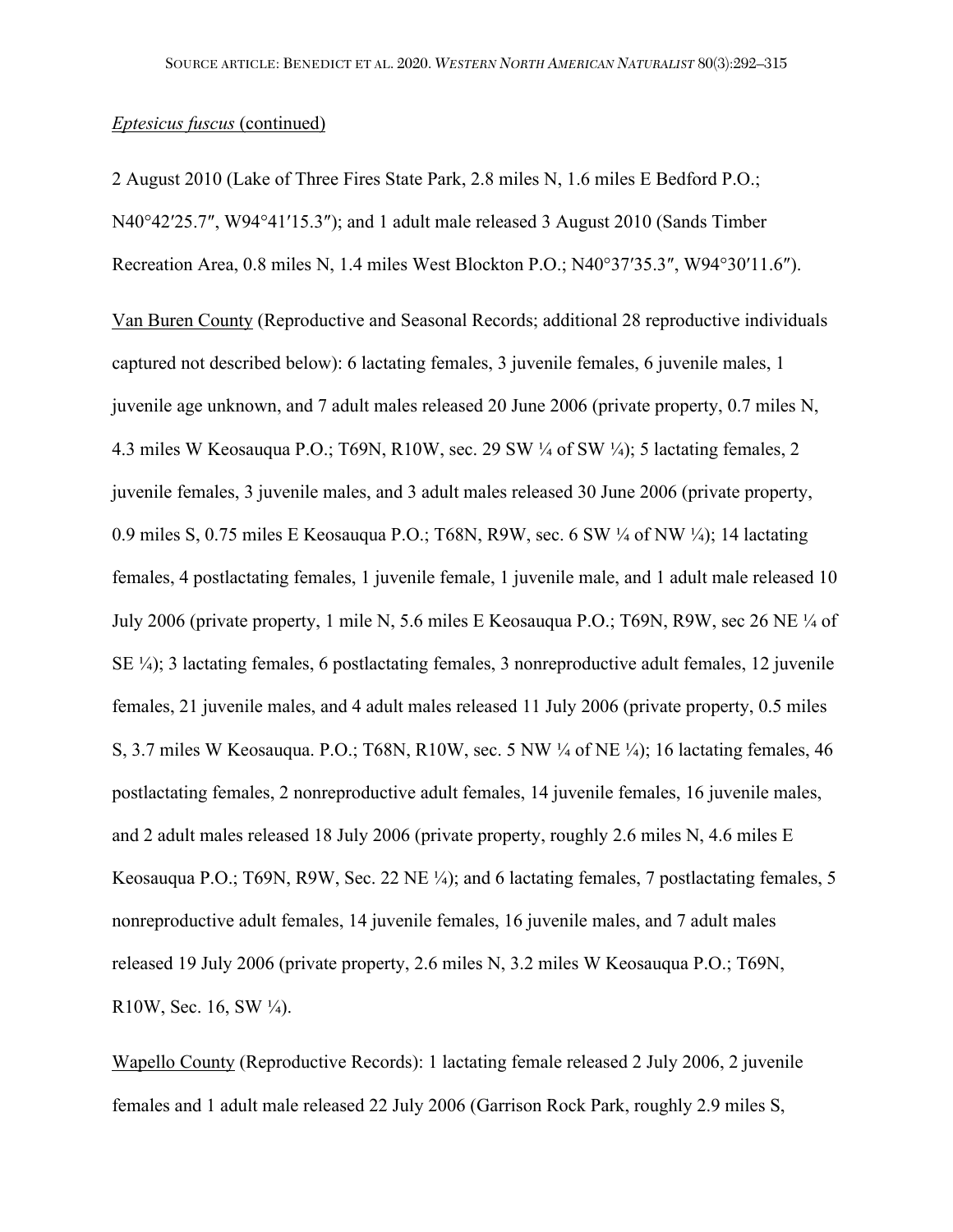4.1 miles E Ottumwa P.O; N40°59′08.4″, W92°21′09.5″); 1 juvenile female released 26 June 2012 (private property, 5.2 miles S, 0.5 miles E Ottumwa P.O.; N40°56′54.4″, W92°24′29.5″); 1 postlactating female and 6 adult males released 29 June 2012 (private property, 3.8 miles S, 0.7 miles E Ottumwa P.O.; N40°58′05.1″, W92°24′09.7″); 1 lactating female, 2 postlactating females, 1 juvenile female, 1 juvenile male, and 1 adult male released 5 July 2012 (private property, 4.7 miles S, 0.7 miles E Ottumwa P.O.; N40°57′21.1″, W92°24′13.0″); 1 juvenile female and 1 adult male released 6 July 2012 (private property, 7.2 miles S, 0.5 miles E Ottumwa P.O.; N40°55′09.6″, W92°24′26.5″); and 1 lactating female and 4 adult males released 26 June 2014 (private property, site 0.2 miles S, 0.2 miles E Chillicothe P.O.; N41°05′01.8″, W92°31′30.3″).

Warren County (Reproductive Records): 6 lactating females, 2 nonreproductive adult females, and 2 adult males released 25 June 2008 (private property along North River, 3.15 miles N, 2.1 miles W Martensdale P.O.; T76N, R25W, Sec. 6 SW ¼ of NE ¼); 1 lactating female released 13 July 2008 (private property, 1.1 miles S, 2.1 miles W Martensdale P.O.; N41°21′32.3″, W93°46′36.9″); and 1 juvenile female released 13 July 2008 (private property along North River, 3.2 miles N, 2.2 miles W of Martensdale P.O.; N41°25′12.8″ W93°46′53.8″).

Worth County (Reproductive Record): 2 lactating females, 1 postlactating female, 1 juvenile female, 2 nonreproductive adult females, and 2 adult males released 19 July 2017 (Wally's Wood Wildlife Area, 0.6 miles S, 1.7 miles E Fertile P.O.; N43°15′19.6″, W93°23′34.8″).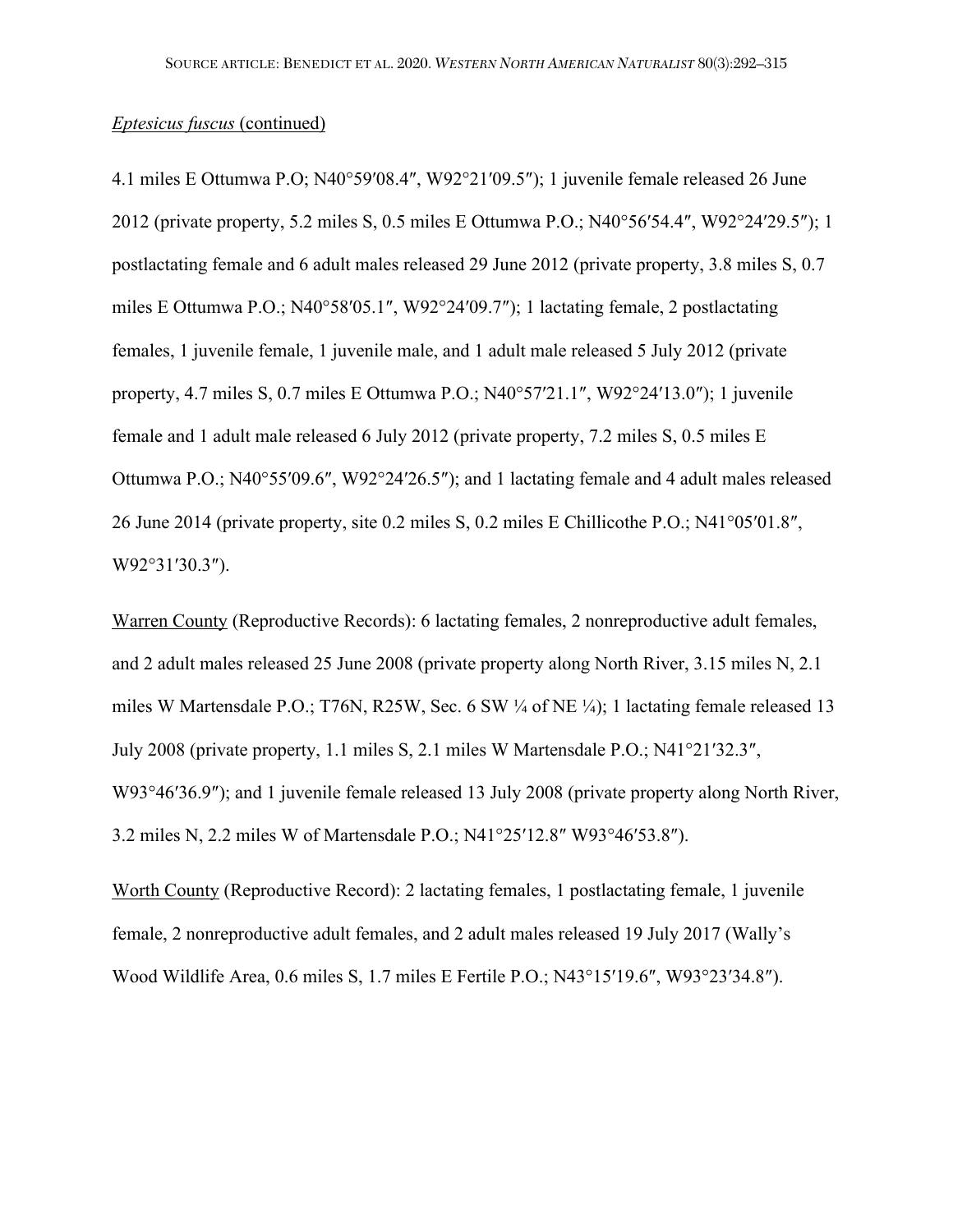Wright County (Reproductive Record): 4 postlactating females, 2 juvenile females, 3 juvenile males, and 4 adult males released 25 July 2016 (Pike's Timber, 3.6 miles N, 4.2 miles E Clarion P.O.; N42°47′00.2″, W93°38′53.5″).

Museum Records (Geographic Records): **Black Hawk County**, Waterloo, 1 collected by John Bowles, 30 August 1970 (TTU 23013); Cedar Falls, 1 collected by John Bowles, 4 March 1972 (TTU 23012); Cedar Falls, 2 collected by John Bowles, 19 August 1970 and 28 August 1970 (SUI 34085–34085); **Bremer County**, Denver, 1 collected by Dave DeGeus, 19 October 1983 (SUI 34388); **Davis County**, 6 miles SE Pulaski, 1 collected by Larry Watkins, 10 June 1971 (MSU 17349); **Jasper County**, Prairie City, 1 collected by Gene Jennings, 25 December 1968 (KU 169363).

#### *Lasionycteris noctivagans*

Clarke County (Geographic and Reproductive Records): 1 lactating female released 24 June 2007; 2 juvenile males released 2 July 2007; and 1 pregnant female released 19 June 2013 (private property along Whitebreast Creek, central location—2.1 miles S, 1.9 miles W Osceola P.O.; N41°00′04.5″, W93°48′11.0″).

Dallas County (Geographic, Reproductive, and Seasonal Record): 2 lactating females released 16 June 2011 (private property 0.1 miles S, 2.5 miles E Booneville P.O.; N41°31′09.9″ and W93°50′20.2″).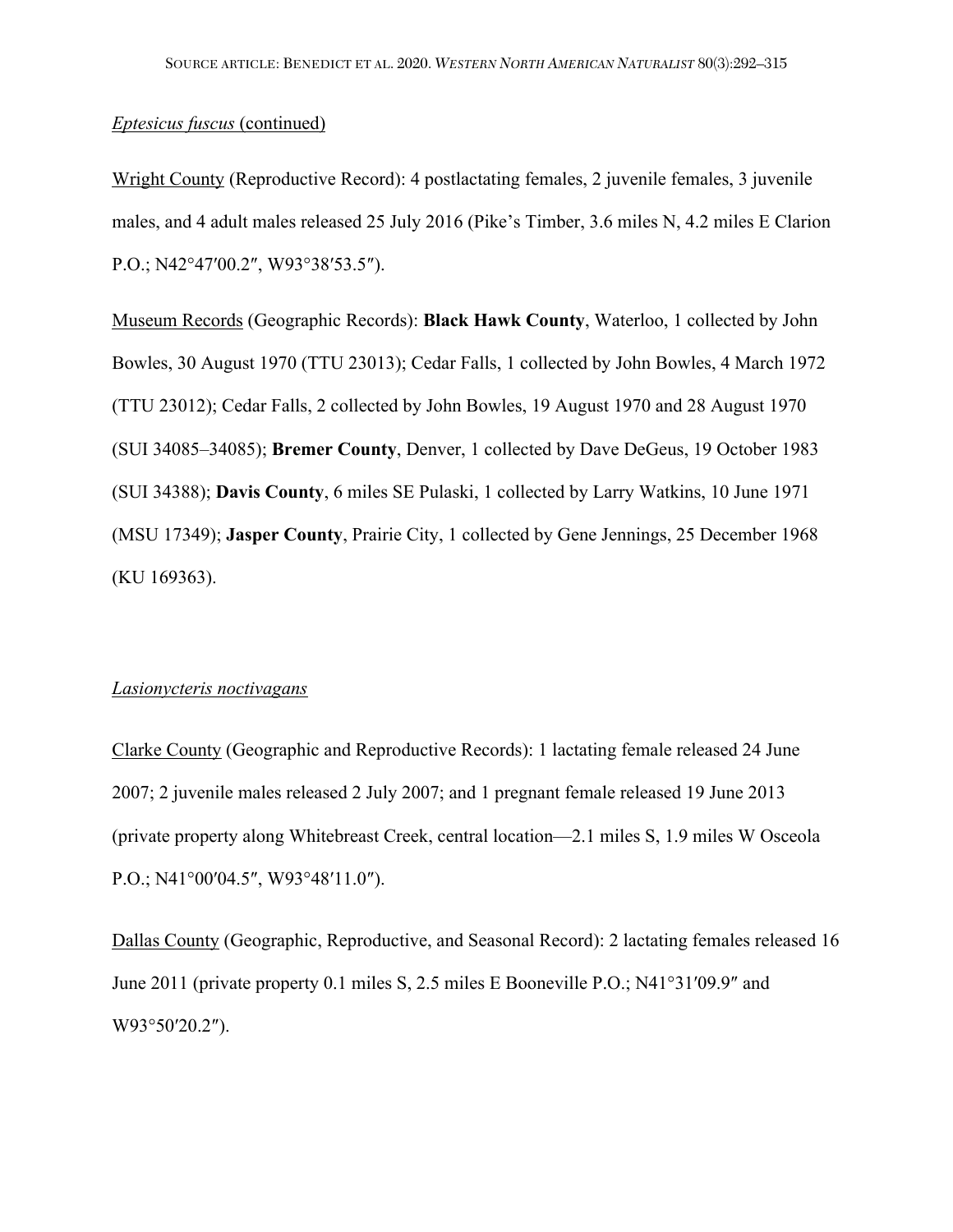## *Lasionycteris noctivagans* (continued)

Guthrie County (Geographic, Reproductive, and Seasonal Records): 1 postlactating female and 1 juvenile male released 1 July 2010; and 1 juvenile male released 6 July 2010 (Lenon Mills Wildlife Management Area 1.7 miles S, 0.3 miles W Panora P.O.; N41°39′59.2″, W94°22′19.7″); 1 juvenile male released 4 August 2010 (private property along Middle Raccoon River 0.6 miles S, 1.4 miles W Linden P.O.; N41°37′56.6″, W94°17′57.6″); and 1 adult (?) male released 6 August 2010 (Bennie Hall Wildlife Area 0.4 miles S, 1.8 miles W Linden P.O.; T79N, R30W, Sec. 23 NE ¼ of SE ¼)

Monroe County (Geographic Record): 1 adult male released 13 August 2009 (private property 2.0 miles S, 2.0 miles W Eddyville P.O.; N41°07′49.7″, W92°40′28.1″).

Pottawattamie County (Geographic and Reproductive Record): 1 lactating female released 5 June 2009 (Hitchcock Nature Center 3.4 miles N, 0.6 miles W Crescent P.O.; T76N, R44W, Sec. 2 center).

Tama County (Geographic and Reproductive Record): 1 juvenile female released 20 July 2012 (private property along Salt Creek, 2.7 miles S Elberon P.O.; N41°57′59.1″, W92°19′02.3″).

Taylor County (Geographic and Reproductive Record): 1 juvenile female released 3 August 2010 (Sands Timber Recreation Area 0.8 miles N, 1.4 miles W Blockton P.O.; N40°37′35.3″, W94°30′11.6″).

Wapello County (Geographic Record): 1 adult male released 9 June 2014 (private property 2.5 miles S, 2.2 miles E Chillicothe P.O.; N41°02′57.6″, W92°29′03.7″)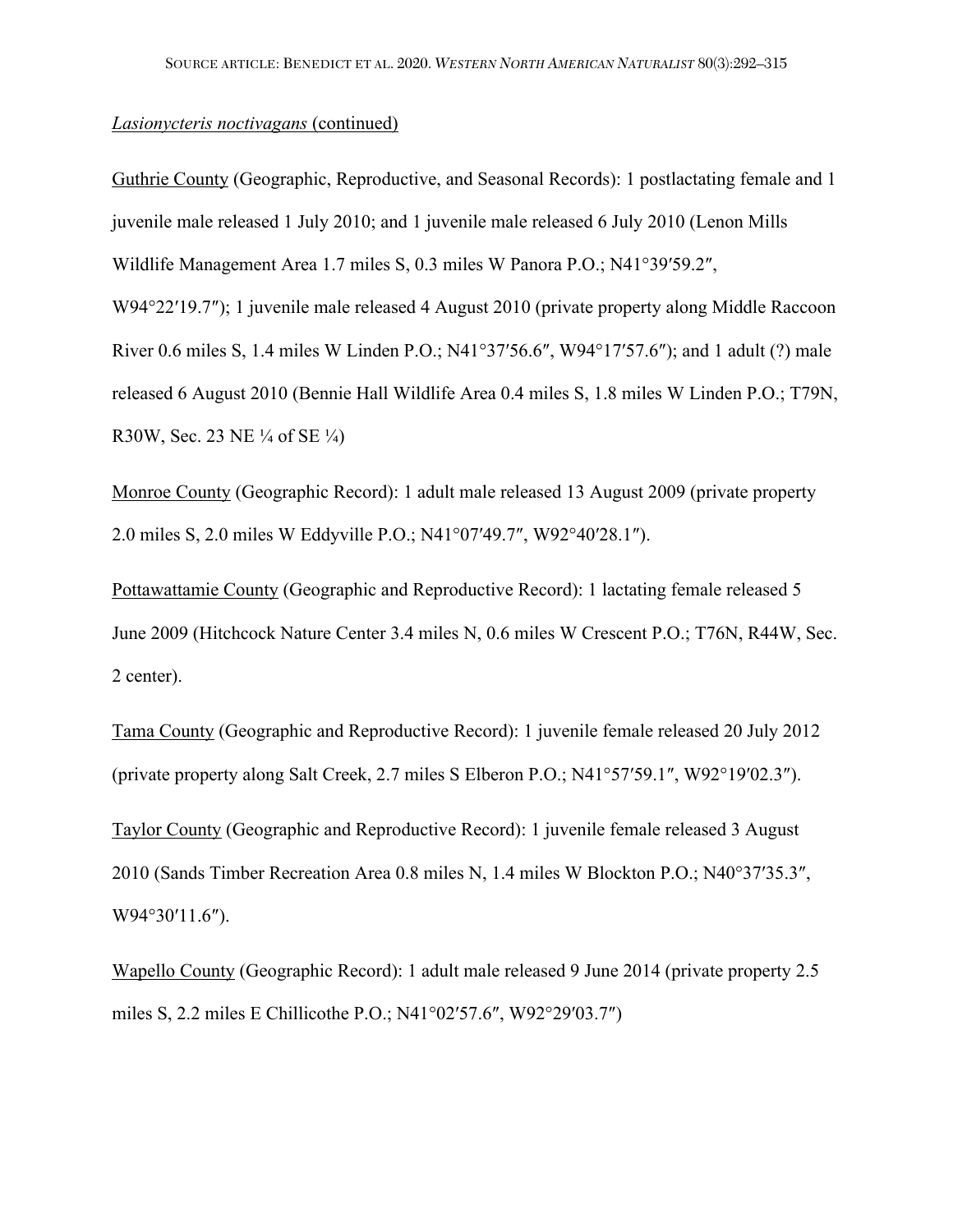# *Lasionycteris noctivagans* (continued)

Warren County (Reproductive Records): 1 lactating female released 25 June 2008 (private property along North River 3.1 miles N and 1.9 miles W Martensdale P.O.; N41°25′09.2″ W93°46′44.7″); 1 juvenile female released 13 July 2008 (private property along North River 3.2 miles N, 2.1 miles W Martensdale P.O.; N41°25′12.8″, W93°46′53.8″).

Museum Records (Geographic Record): **Webster County**, Brushy Creek Recreation Area, 2 miles N, 3 miles E Lehigh, 1 collected by John Bowles, 13 July 1979 (SUI 34099).

# *Lasiurus borealis*

Adams County (Geographic and Reproductive Records): 1 juvenile female released 22 July 2010 (private property along East Nodaway River 1.7 miles S, 5.1 miles W Corning P.O.; N40°57′58.0″, W94°50′08.0″); 1 juvenile female released 26 July 2010 (private property 5.9 miles S, 7.0 miles W Corning P.O.; N40°54′21.7″, W94°52′04.8″).

Chickasaw County (Geographic Record): 1 adult female released 12 June 2017 (Twin Ponds County Park, 3.6 miles S, 3.8 miles W New Hampton P.O.; N43°00′45.7″, W92°23′15.9″).

Clarke County (Geographic and Reproductive Records): total of 57 individuals released, including 7 lactating females, 4 postlactating females, 2 adult males, and 36 juveniles (13 males, 22 females, 1 not recorded) captured during 20 nights of netting in late June and early July 2007, early July 2009, late July 2009, early August 2009, late June 2013, and mid July 2013 (private property along Whitebreast Creek, central location—2.1 miles S, 1.9 miles W Osceola P.O.; N41°00′04.5″, W93°48′11.0″)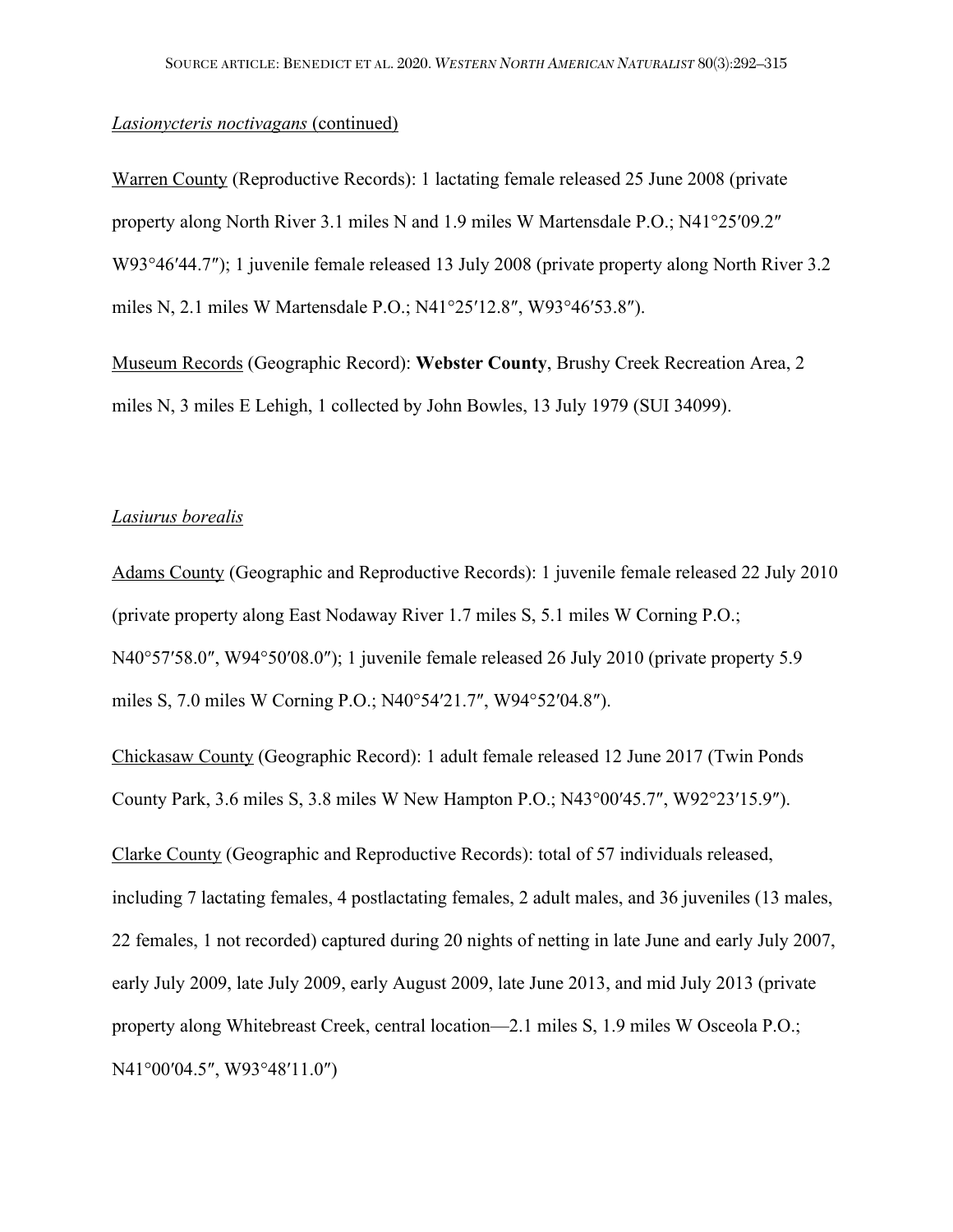Clinton County (Geographic and Reproductive Record): 1 juvenile female and 1 juvenile male released 19 July 2018 (Sherman Park, 3.2 miles S, 1.5 miles W Calamus P.O.; 41.77872, –90.78658).

Dallas County (Geographic and Reproductive Records; additional 6 nonreproductive individuals captured not described below): 1 juvenile female released 30 June 2010 (private property 1.2 miles S, 1.2 miles E De Soto P.O.; N41°30′55.7″, W93°59′19.1″); 1 pregnant female released 17 June 2011 (private property 0.1 miles S, 2.5 miles E Booneville P.O.; N41°31′09.9″ and W93°50′20.2″); 1 lactating female and 1 adult male released 23 June 2011 (private property 0.1) miles S, 2.5 miles E Booneville P.O.; N41°31′09.9″ and W93°50′20.2″); 1 adult male released 13 August 2012 (private property 1.9 miles N, 1.6 miles E Booneville P.O; N41°33′06.8″, W93°51′14.9″); and 1 pregnant female released 27 May 2013 (private property along Sugar Creek 2.4 miles N, 1.7 miles E Booneville P.O.; N41°33′32.9″, W93°51′06.5″)

Davis County (Geographic and Reproductive Records; additional 1 individual captured not described below): 2 postlactating females, 1 juvenile female, and 2 adult males released 26 June 2012; and 3 postlactating females, 2 juvenile females, and 1 juvenile male released 11 July 2012 (private property 10.0 miles N, 0.3 miles W Bloomfield P.O.; N40°53′56.0″, W92°24′28.2″); 1 juvenile male and 2 juvenile females released 29 June 2012 (private property 7.2 miles N, 0.9 miles E Bloomfield P.O.; N40°51′25.4″, W92°23′48.8″); 1 lactating female released 2 July 2012 (private property along Soap Creek 9.1 miles N, 0.3 miles W Bloomfield P.O.; N40°53′12.7″, W92°24′37.3″); 1 postlactating female, 1 juvenile female, and 1 juvenile male released 11 July 2012 (private property along Soap Creek, 8.9 miles N, 0.2 miles W Bloomfield P.O.; N40°53′00.1″, W92°24′35.3″).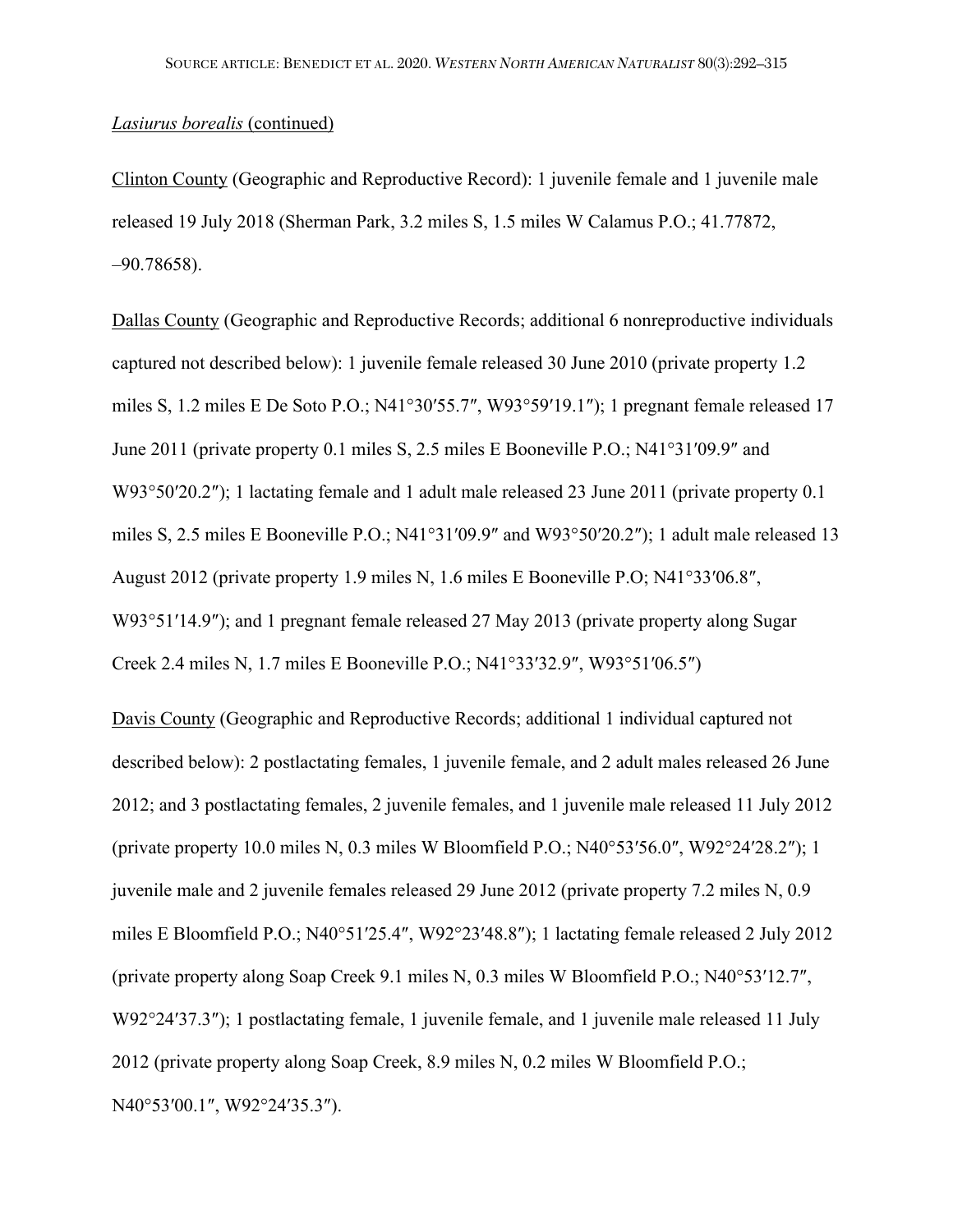Des Moines County (Geographic and Reproductive Records; additional 1 nonreproductive individual and 1 reproductive individual captured not described below): total of 17 individuals released including 5 lactating females, 3 postlactating females, 4 juvenile females, 2 juvenile males, and 3 adult females captured during 6 nights of netting in mid-July 2011, and mid-July 2014 (Big Hollow Recreation Area, central location—4.0 miles S, 3.2 miles W Mediapolis P.O.; N40°57′04.8″, W91°13′38.0″); 2 lactating females and 1 adult male released 13 June 2012 (private property along Knotty Creek, 2.4 miles N, 0.2 miles E West Burlington P.O.; N40°51′21.2″, W91°09′13.9″); 1 postlactating female released 14 June 2012; and 1 juvenile female and 1 adult male released 22 June 2012 (private property, 2.8 miles N West Burlington, P.O.; N40°52′05.1″, W91°09′36.1″); 2 juvenile males and 3 juvenile females released 19 June 2012; and 3 postlactating females, 4 juvenile females, and 3 juvenile males released 21 June 2012 (private property, 2.7 miles N, 0.2 miles W West Burlington P.O.; N40°51′54.1″, W91°09′50.5"); and 1 lactating female, 1 postlactating female, 1 juvenile male, and 1 juvenile female released 21 June 2012 (private property, 1.7 miles N West Burlington P.O.; N40°50′53.2″, W91°09′15.8″).

Floyd County) (Geographic and Reproductive Records): 1 lactating female released 14 June 2017 (Idlewild County Park, 2.7 miles N, 1.3 miles W Floyd P.O., N43°09′51.3″, W92°45′30.4″); and 1 adult female released 14 June 2017 (Colwell Park, 1.8 miles N, 4.6 miles E Floyd P.O.; N43°09′15.3″, W92°38′36.6″).

Franklin County (Geographic and Reproductive Records): 1 juvenile female and 1 adult male released 26 July 2016 (West Fork Wildlife Area, 4.1 miles N, 8.7 miles E Hampton P.O.; N42°48′06.9″, W93°02′07.6″); and 1 postlactating female and 1 juvenile female released 27 July 2016 (Ingebretson Wildlife Refuge, 0.4 miles N, 2.5 miles W Sheffield P.O.; N42°54′03.3″, W93°15′45.8″).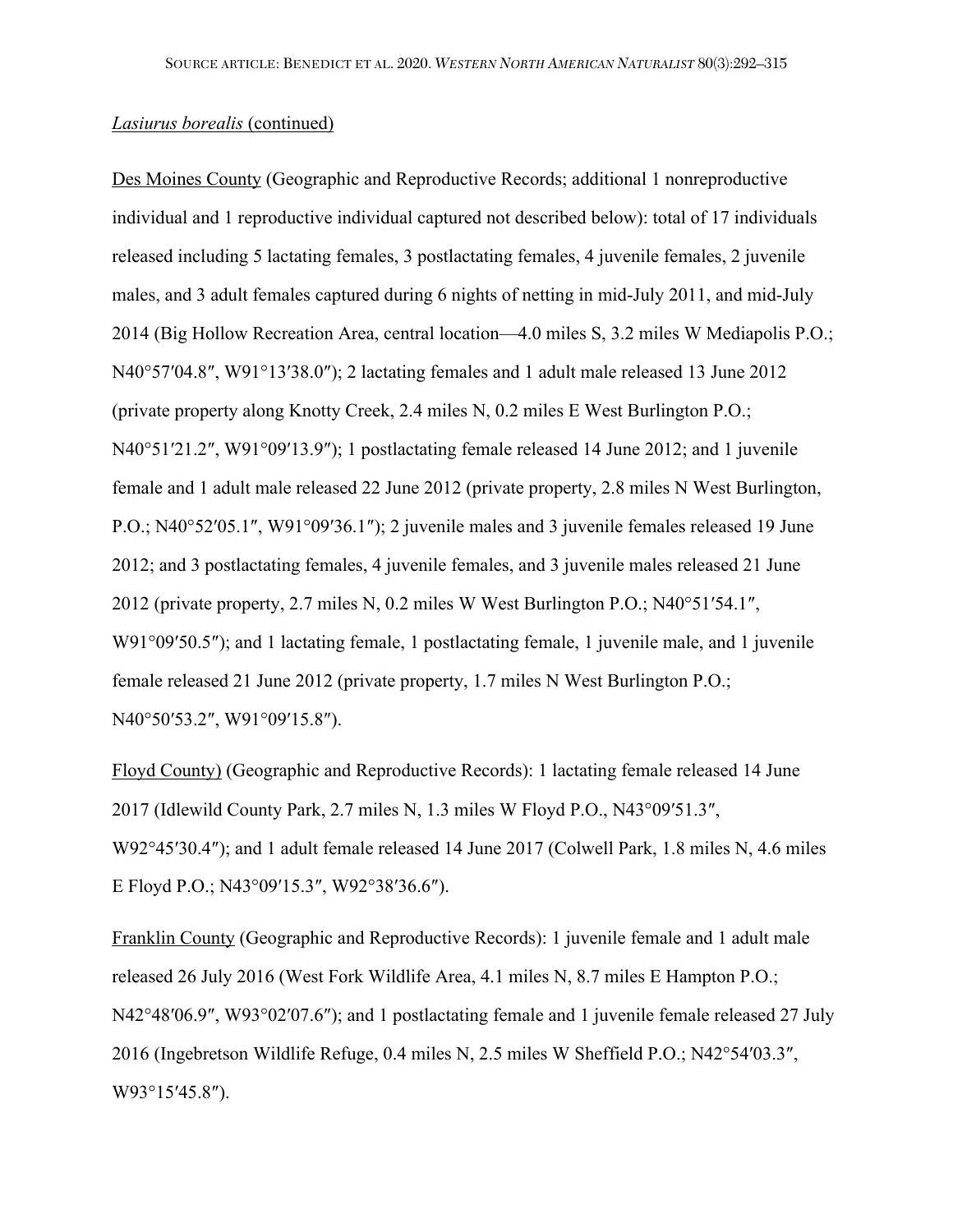Fremont County (Geographic and Reproductive Records): 2 postlactating females and 7 juvenile females released 15 July 2010 (Riverton Wildlife Management Area, 0.6 miles W Riverton P.O.; N40°41′14.9″, W95°34′43.8″); 2 juvenile females released 16 July 2010 (Riverton Wildlife Management Area, 0.75 miles N, 0.1 mile E Riverton P.O.; N40°41′48.8″, W95°34′01.1″); 3 juvenile females and 2 juvenile males released 16 July 2010 (Manti Memorial Park, 0.6 miles N, 4.1 miles E Fremont P.O.; N40°43′36.6″, W95°24′06.6″); and 3 juvenile females released 25 July 2010 (Waubonsie State Park, 5.3 miles S, 2.3 miles W Sidney P.O.; N40°40′27.0″, W95°41′22.1″).

Guthrie County (Geographic, Reproductive, and Seasonal Records; additional 1 reproductive and 2 nonreproductive individuals captured not described below): 2 postlactating females released 1 July 2010; and 1 juvenile female released 6 July 2010 (Lenon Mills Wildlife Management Area, 1.7 miles S, 0.3 miles W Panora P.O.; N41°39′59.2″, W94°22′19.7″); 2 juvenile females and 1 juvenile male released 7 July 2010 (Springbrook Wildlife Management Area, 5.5 miles N, 1.7 miles E Guthrie Center P.O.; N41°45′37.5″, W94°28′07.2″); 8 juvenile females released 4 August 2010 (private property along Middle Raccoon River, 0.6 miles S, 1.4 miles W Linden P.O.; N41°37′56.6″, W94°17′57.6″); 4 juvenile females released 5 August 2010 (Middle Raccoon River Wildlife Management Area 2.7 miles S, 2.0 miles E Panora P.O.; N41°39′03.5″, W94°19′16.0″); 1 adult male released 6 August 2010 (Bennie Hall Wildlife Area, 0.4 miles S, 1.8 miles W Linden P.O.; T79N, R30W, Sec. 23 NE ¼ of SE ¼); 3 lactating females and 1 juvenile female released 8 June 2012, 1 lactating female, 1 postlactating female, and 3 juvenile males released 12 July 2013, and 1 lactating female released 20 June 2014 (Whiterock Conservancy 3.1 miles S, 1.4 miles E Coon Rapids P.O.; N41°50′55.5″, W94°39′55.4″).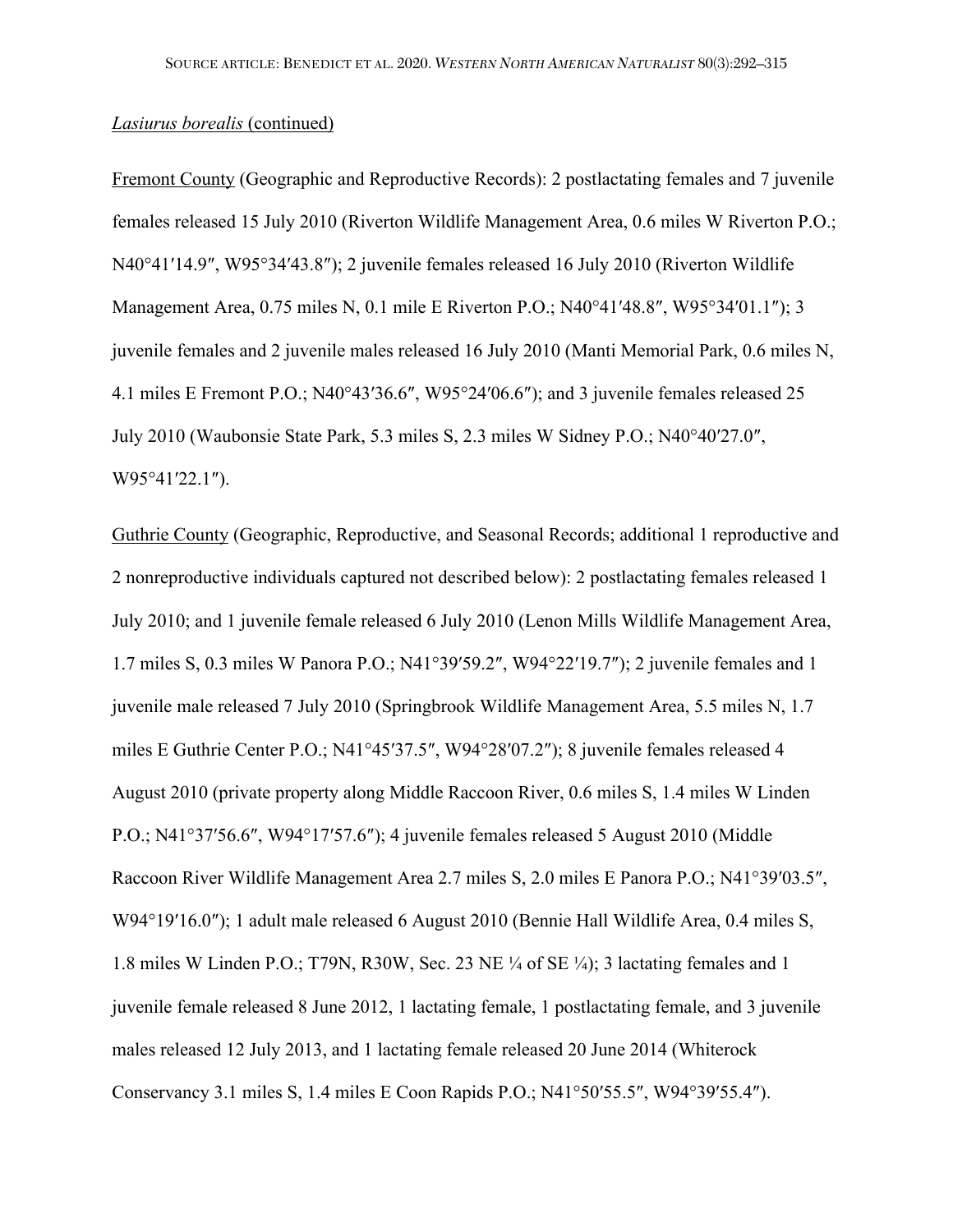Hancock County (Geographic and Reproductive Records): 1 postlactating female and 1 juvenile female released 30 July 2015 (Eagle Lake State Park, 1.6 miles N, 3.2 miles E Britt P.O.; N43°07′23.1″, W93°44′25.7″); and 1 male released on 15 August 2016 (Eldred Sherman Recreation Area, 4.4 miles S, 1.7 miles E Klemme P.O.: N42°56′35.2″, W93°34′01.3″).

Humboldt County (Geographic and Reproductive Records): 1 nonreproductive adult female released 20 July 2015, and 2 lactating females, 3 postlactating females, and 1 nonreproductive adult female released 28 June 2016 (Joe Sheldon County Park, 0.2 miles N, 1.4 miles W Humboldt P.O.; N42°43′42.1″, W94°15′15.6″); and 1 juvenile female released 21 July 2015 (Lotts Creek Park, 0.1 mile N, 0.7 miles W Livermore P.O.; N42°52′14.2″, W94°11′42.3″).

Johnson County (Geographic and Reproductive Records): 1 juvenile female released 28 July 2011 (private property, 2.1 miles S, 3.8 miles E Solon P.O.; N41°46′25.6″, W91°24′53.0); 1 postlactating female, 9 juvenile females, and 2 juvenile males released at several sites on 29 July 2011 (private property, central location—1.6 miles S, 1.8 miles E Solon P.O.; N41°46′24.5″, W91°27′08.9); and 3 juvenile males released at several sites on 30 July 2011 (private property, central location—2.1 miles S, 3.8 miles E Solon P.O.; N41°46′25.6″, W91°24′53.0).

Kossuth County (Geographic and Reproductive Records): 1 juvenile male released 31 July 2015 (Union Slough National Wildlife Refuge, 0.8 miles N, 2.9 miles E Burt P.O.; N43°12′31.2″, W94°09′43.1″).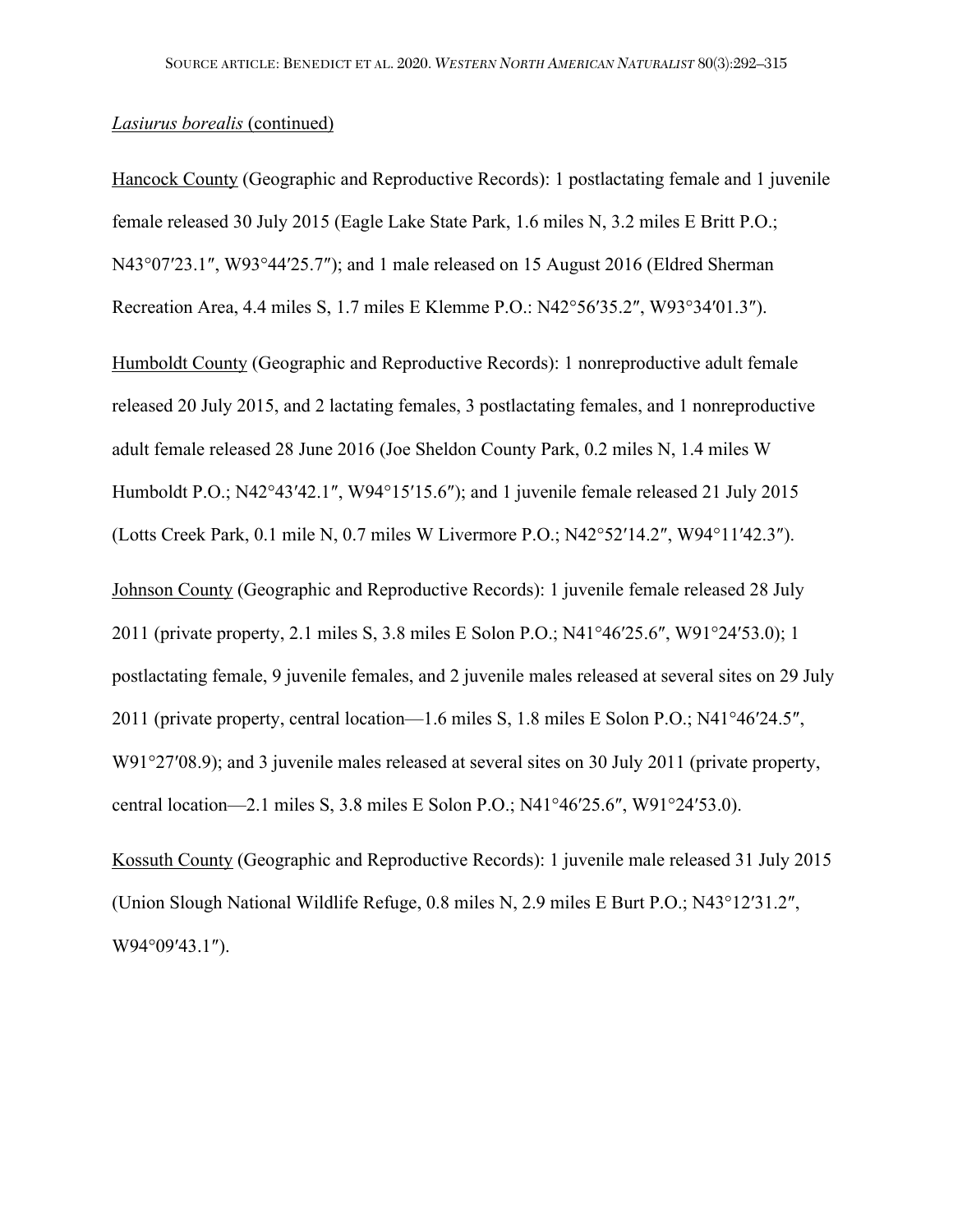Lee County (Geographic Records): 1 male and 1 nonreproductive female released 6 August 2007 (private property, 2.0 miles N, 2.3 miles W Fort Madison P.O.; N40°39′36.5″, W91°21′34.7″); 1 adult male released 7 August 2007 (private property, 2.9 miles N, 2.3 miles W Fort Madison P.O.; N40°40′18.6″, W91°16′19.4″); 1 nonreproductive adult female released 13 August 2007 (private property; 0.7 miles N, 3.4 miles W of Fort Madison P.O.; N40°38′27.0″ W91°22′48.1″); 2 adult males released 14 August 2007 (private property, 2.7 miles N, 1.8 miles W Fort Madison P.O.; N40°40′04.9″, W91°21′03.2″); and 1 nonreproductive adult female released 15 August 2007 (private property, 2.8 miles N, 2.2 miles W Fort Madison P.O.; N40°40′17.5″, W91°16′22.3″).

Louisa County (Geographic, Reproductive, and Seasonal Records): 1 postlactating female released 9 July 2011 (private property along Iowa River, 0.2 miles N, 1.1 miles W Oakville P.O.; N41°06′01.5″, W91°03′49.1″); 1 adult male released 11 June 2012, 1 juvenile female and 2 juvenile males released 25 June 2012 (private property, 1.4 miles N, 0.7 miles E Wapello P.O.; N41°12′04.9″, W91°10′25.1″); 3 lactating females and 1 postlactating female released 11 June 2012 (private property along Iowa River, 2.2 miles N, 0.1 miles W Wapello P.O.; N41°12′47.0″, W91°11′25.4″); 2 lactating females and 1 juvenile female released 12 June 2012 (private property, 0.4 miles S, 0.7 miles E Wapello P.O.; N41°10′32.1″, W91°10′18.2″); and 2 postlactating females released 14 June 2012 (private property, 7.2 miles S, 0.2 miles E Wapello P.O.; N41°04′29.4″, W91°10′54.0″).

Lucas County (Reproductive Records; additional 9 nonreproductive individuals captured not described below): 1 lactating female released 28 June 2005 (Stephens State Forest, Cedar Creek Unit, 4.2 miles N, 7.3 miles E Chariton P.O.; T73N, R20W, Sec. 33 SW ¼); 1 lactating female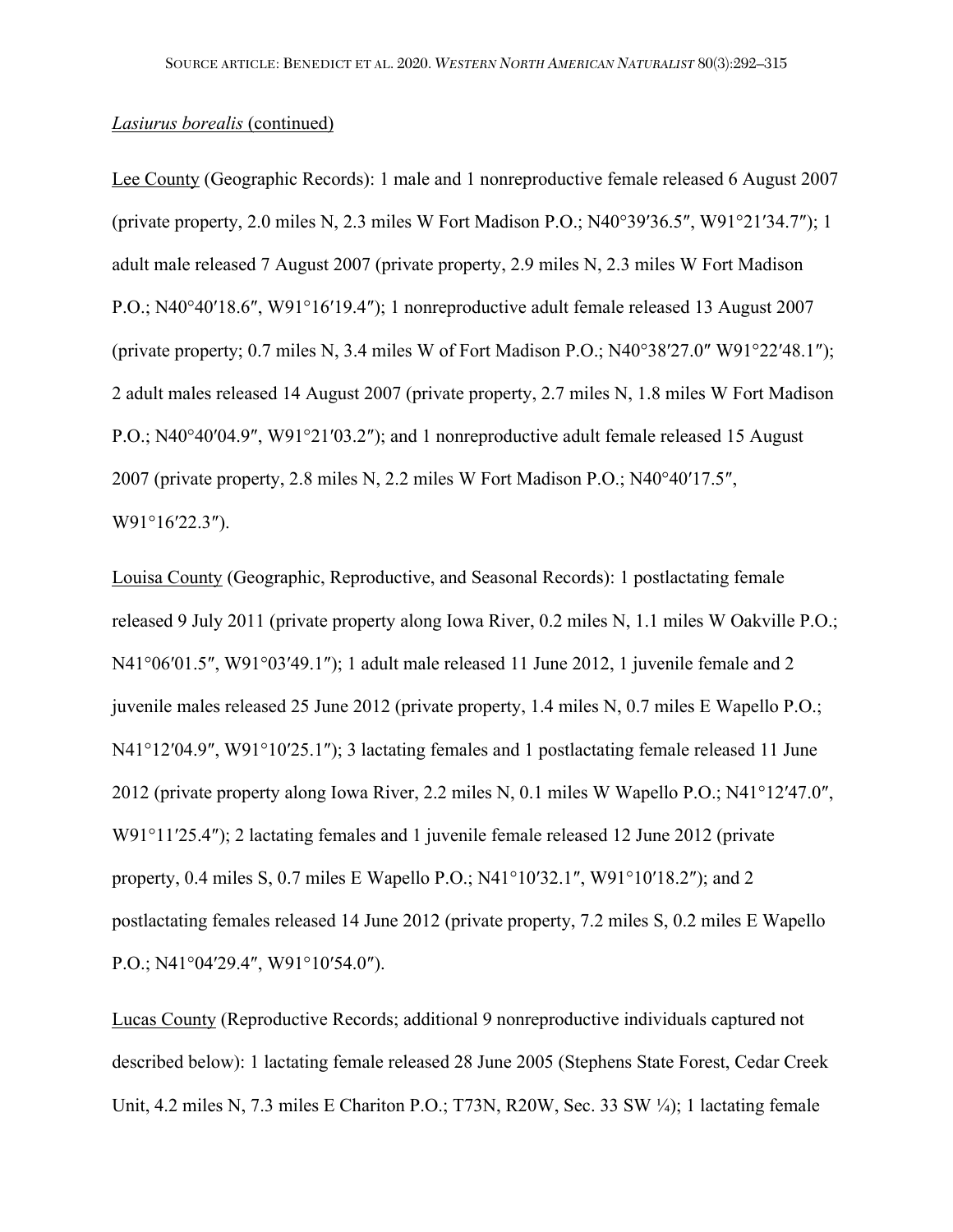and 1 male age unknown released 26 June 2009 (Stephens State Forest 1.0 miles S, 1.1 miles W Lucas P.O.; N41°00′55.5″, W93°28′50.3″); and 2 adult males released 29 June 2009 (Stephens State Forest, Lucas Unit, 0.5 miles S, 0.6 miles W Lucas P.O.; N41°01′16.8″, W93°28′25.0″).

Madison County (Geographic and Reproductive Records): 1 postlactating female released 18 July 2005 (bridge for Quail Ridge Trail over Middle River, 0.3 miles N, 5.5 miles E Winterset P.O.; T76N, R27W, Sec. 36 NE ¼ of SW ¼); 1 adult male and 1 adult female released 27 August 2005; and 3 adult females and 2 adult males released 1 September 2011 (private property along North River 3.8 miles N, 3.0 miles W Winterset P.O.; T76N, R28W, Sec. 10 NW ¼ of SW ¼).

Marion County (Reproductive and Seasonal Records; additional 34 nonreproductive individuals captured not described below): 1 juvenile female and 1 juvenile male released 4 August 2008; 1 juvenile female and 1 adult female released 11 August 2008 (Cordova County Park, 1.4 miles N, 8.5 miles W Pella P.O.; N41°25′34.4″, W93°04′59.5″); 1 postlactating female released 6 July 2009 (Lake Red Rock, Marina Area, 0.2 miles N, 5.4 miles W Pella P.O.; N41°24′27.1″, W93°00′56.4″); 1 postlactating female released 9 July 2009 (Lake Red Rock, North Overlook Campground, 1.6 miles S, 2.7 miles W Pella P.O.; N41°22′43.7″, W92°58′19.1″); 2 lactating females released 29 May 2012; 1 pregnant female released 17 June 2013, 1 postlactating female and 1 juvenile male released 13 July 2015, 2 lactating females released 9 June 2016, and 1 juvenile female released 1 August 2016 (Central College Field Station 2.4 miles S, 5.1 miles W Pella P.O.; N41°22′13.4″, W93°01′01.1″); and 1 lactating female and 2 adult males released 22 June 2016 (Red Rock Wildlife Management Area—SE, 5.5 miles N, 3.5 miles E Pleasantville P.O.; N41°27′51.7″, W93°12′07.8″).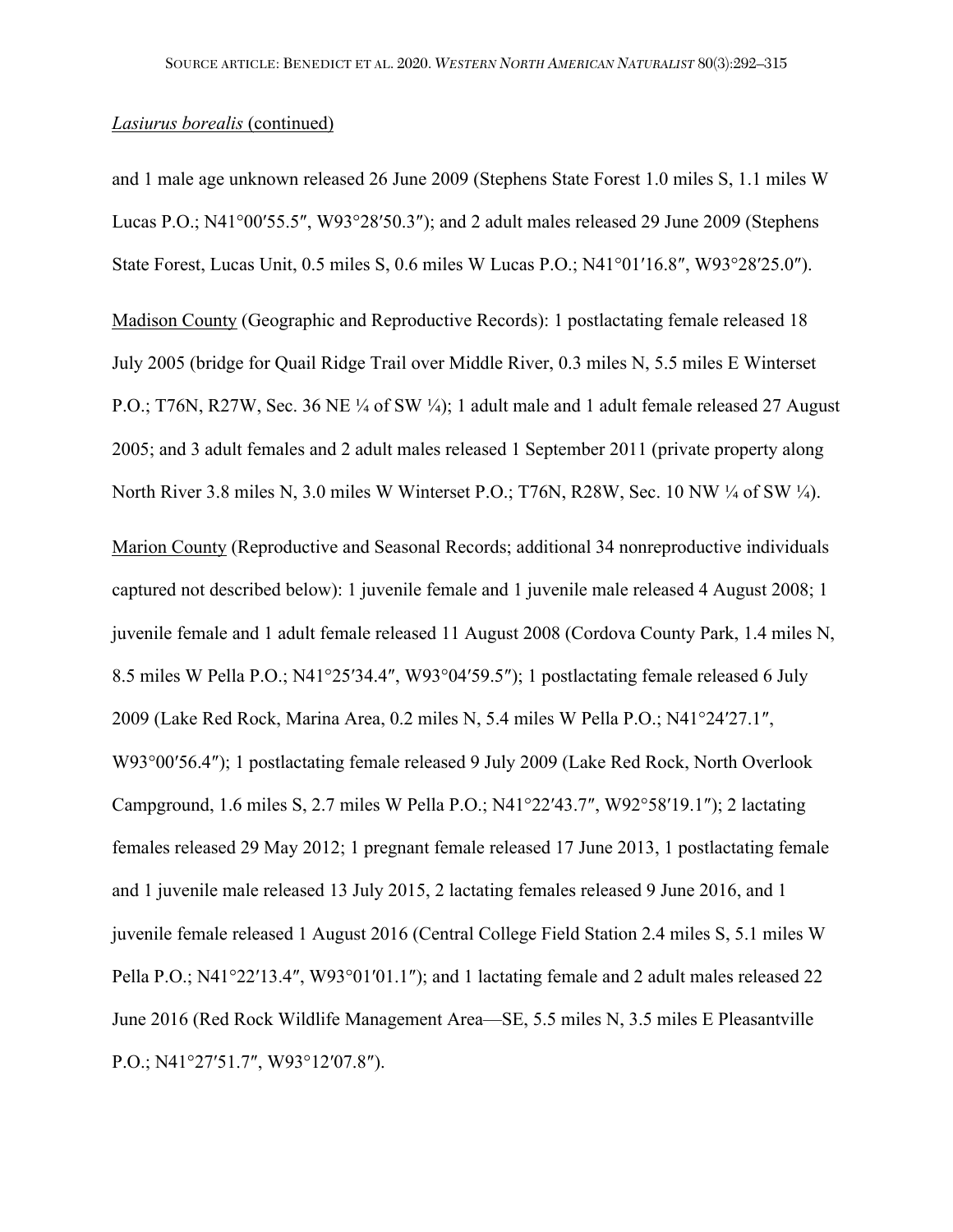Monroe County (Geographic, Reproductive, and Seasonal Records): total of 63 individuals released including 5 lactating females (including 2 on 18 July 2009), 12 postlactating females, 29 juveniles, and 17 nonreproductive adults captured during 15 nights of netting in mid-July 2009, early and mid-August 2009, and early August 2013 (private property, central location—2.0 miles S, 2.0 miles W Eddyville P.O.; N41°07′49.7″, W92°40′28.1″).

Muscatine County (Geographic and Reproductive Records): 1 lactating female, 1 postlactating female, and 1 nonreproductive adult female released 17 July 2018 (Wildcat Den State Park, 1.5 miles N, 7.6 miles E Muscatine P.O.; 41.46942, –90.88255); and 1 postlactating female released 18 July 2018 (Richardson Wildlife Area, 8.3 miles S, 0.2 miles E Nichols P.O.; 41.35908, –91.30551).

Palo Alto County (Geographic and Reproductive Records): 1 juvenile male released 22 July 2015 (Brushy Bayou Wildlife Management Area, 4.9 miles S, 1.3 miles E Emmetsburg P.O.; N43°02′17.9″, W94°39′12.3″); 1 female escaped net 30 June 2016 (Basswood Recreation Area, 1.5 miles N, 1 mile W Emmetsburg P.O.; N43°07′57.8″, W94°42′15.9″).

Polk County (Reproductive Records): total of 6 individuals including 3 juvenile males and 3 juvenile females released during 4 nights of netting in late July and mid-August 2010 (property of City of Des Moines, central location—1.3 miles S, 2.1 miles E Des Moines P.O.; N41°33′58.1″, W93°34′44.0″).

Pottawattamie County (Geographic and Reproductive Records): 1 lactating female and 1 postlactating female released 8 July 2010, 5 juvenile females released 13 July 2010 (private property, 1.5 miles N, 13.4 miles E Carson P.O.; N41°14′54.4″, W95°09′56.0″); and 2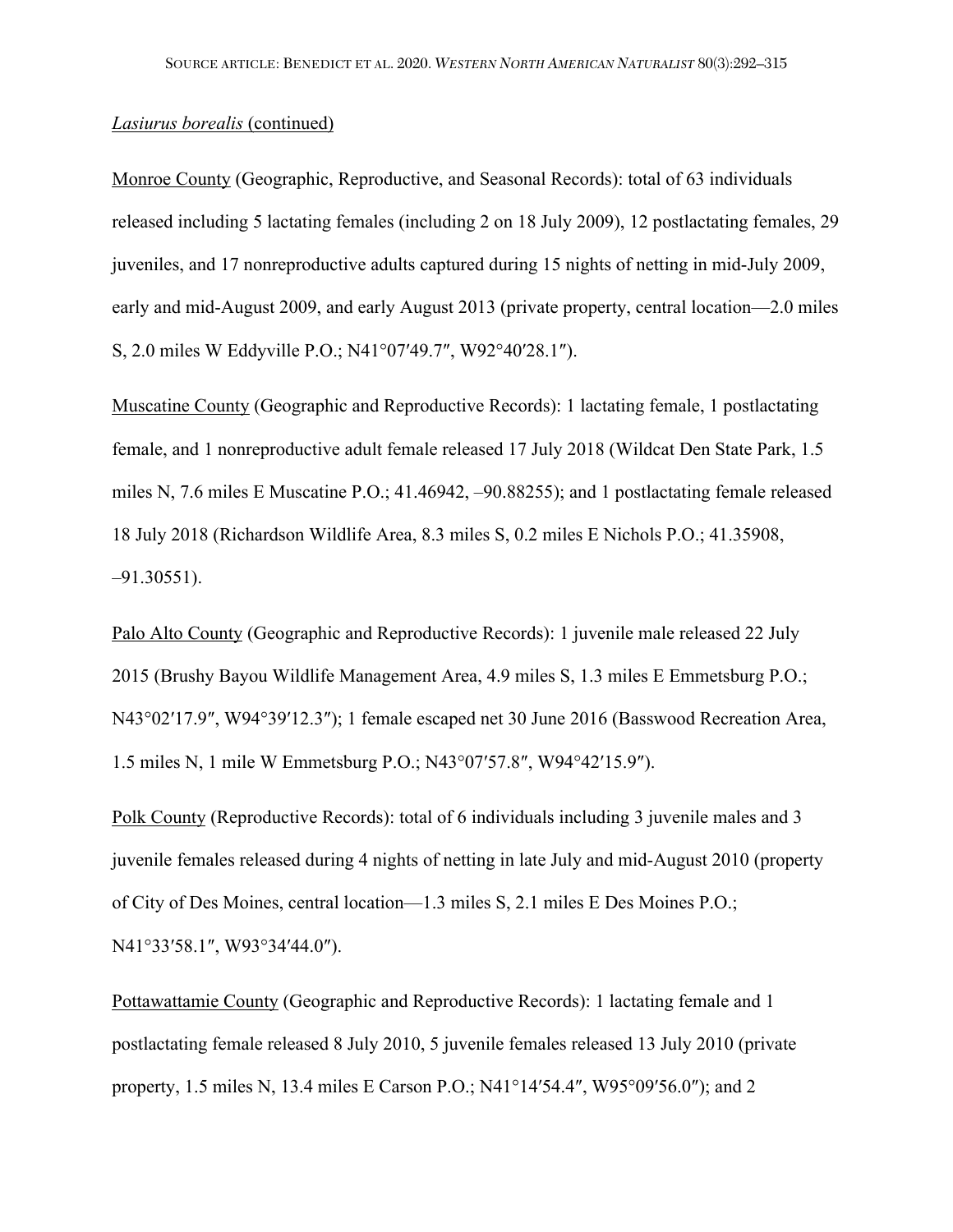postlactating females and 2 juvenile females released 14 July 2010 (Hitchcock County Park, 4.7 miles N, 0.5 miles W Crescent P.O.; N41°25′08.9″, W95°52′05.1″).

Poweshiek County (Geographic and Reproductive Records): 1 adult female released 9 June 2008, 1 pregnant female and 1 adult male released 13 June 2008 (private property, 5.4 miles S, 1.3 miles W Grinnell P.O.; N41°39′57.3″, W92°44′53.7″); and 1 adult male released 11 July 2009 (private property, 0.8 miles N, 2.5 miles W Montezuma P.O.; N41°35′59.2″, W92°34′15.0″).

Story County (Reproductive Record): 1 lactating female released 23 June 2015 (private property, 2.9 miles N, 1.8 miles W Maxwell P.O.; N41°55′52.0″, W93°26′22.2″).

Tama County (Geographic and Reproductive Records): 1 juvenile female and 1 juvenile male released 16 July 2012 (private property, 2.9 miles N, 2.9 miles E Chelsea P.O.; N41°57′43.2″, W92°19′51.1″); 2 nonreproductive adult females, 2 adult males, and 3 juvenile males released 17 July 2012, 1 nonreproductive adult female, 2 adult males, and 1 juvenile female released 20 July 2012 (private property along Salt Creek, 2.7 miles S Elberon P.O.; N41°57′58.6″, W92°18′56.5″); 1 adult female escaped net and 4 juvenile males released 18 July 2012, 1 postlactating female, 6 juvenile females, and 2 juvenile males released 19 July 2012 (private property, 3.0 miles S, 2.5 miles W Elberon P.O.; N41°57′44.3″, W92°21′42.0″); 1 postlactating female, 1 juvenile female, and 1 juvenile male released 19 July 2012 (private property, 3.2 miles N, 0.7 miles W Chelsea P.O.; N41°58′04.0″, W92°23′53.7″); and 1 adult male and 1 juvenile female released 20 July 2012 (private property along Salt Creek, 3.1 miles S, 0.4 miles E Elberon P.O.; N41°57′48.5″, W92°18′49.5″).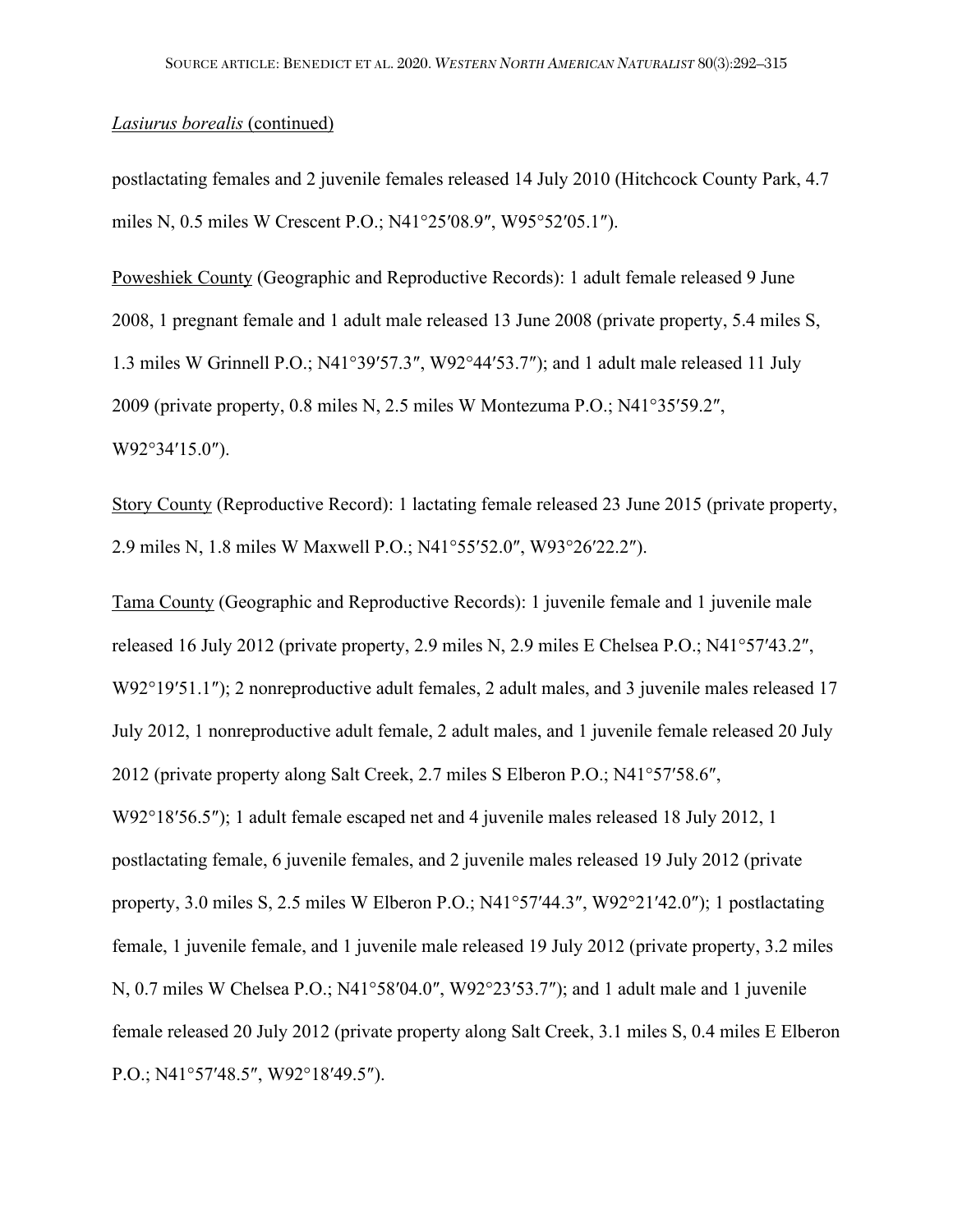Taylor County (Geographic and Reproductive Records): 3 juvenile females and 1 juvenile male released 2 August 2010 (Lake of Three Fires State Park, 2.8 miles N, 1.6 miles E Bedford P.O.; N40°42′25.7″, W94°41′15.3″); and 3 juvenile females and 1 juvenile male released 3 August 2010 (Sands Timber Recreation Area, 0.8 miles N, 1.4 miles W Blockton P.O.; N40°37′35.3″, W94°30′11.6″).

Van Buren County (Reproductive Records): 1 juvenile female released 26 July 2006 (private property, 1.6 miles N, 4.0 miles W Douds P.O.; T70N, R11W, Sec. 18 NW ¼ SE ¼); 2 lactating females released 1 July 2008 (private property along Lick Creek, 3.25 miles S, 1.8 miles E Birmingham P.O.; T70N, R9W, Sec. 29 SE ¼ of SE ¼); and 1 lactating female released 14 July 2008 (private property, 4.4 miles S, 3.8 miles W Birmingham P.O.; T70N, R10W, Sec. 33 SW ¼  $SW \frac{1}{4}$ .

Wapello County (Geographic and Reproductive Records; additional 13 individuals captured not described below including 2 reproductive females and 11 juveniles): 5 postlactating females released 2 July 2006, 1 adult male released 11 August 2006 (Garrison Rock Park, roughly 2.9 miles S, 4.1 miles E Ottumwa P.O; N40°59′08.4″, W92°21′09.5″); 1 lactating female and 1 juvenile female released 26 June 2012 (private property, 5.2 miles S, 0.5 miles E Ottumwa P.O.; N40°56′54.4″, W92°24′29.5″); 1 postlactating female and 1 juvenile female released 28 June 2012 (private property, 6.1 miles S, 0.5 miles E Ottumwa P.O.; N40°56′09.0″, W92°24′24.3″); 1 adult male, 5 juvenile females, and 1 juvenile male released 6 July 2012 (private property, 7.2 miles S, 0.5 miles E Ottumwa P.O.; N40°55′09.6″, W92°24′26.5″); 1 pregnant female and 1 adult male released 11 June 2014 (private property, 2.1 miles S, 1.9 miles E Chillicothe P.O.;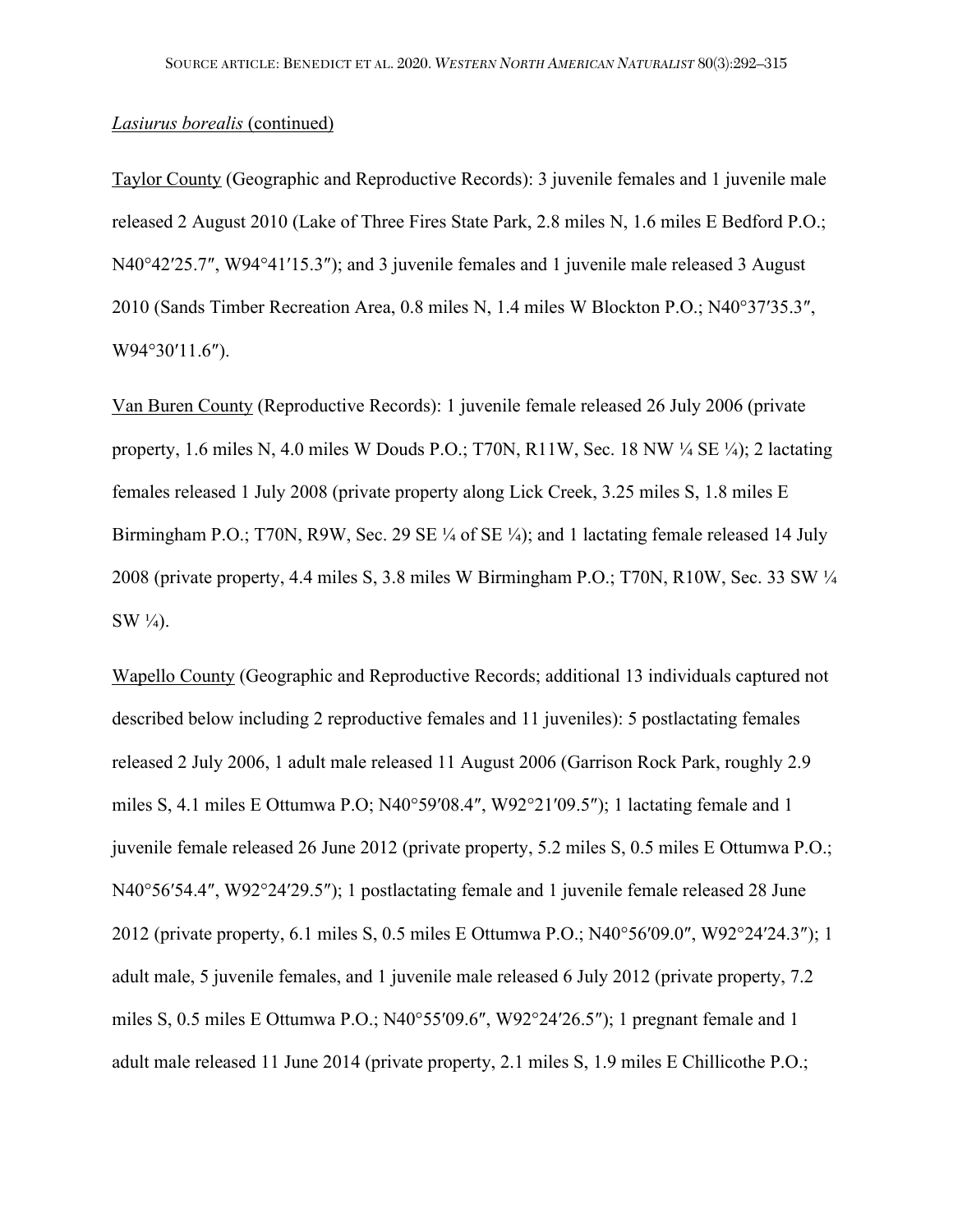N41°03′20.7″, W92°29′36.0″); and 2 lactating females released 13 June 2014 (Rock Bluff Natural Area, 2.6 miles S, 2.6 miles E Chillicothe P.O.; N41°02′55.1″, W92°28′50.3″).

Warren County (Geographic and Reproductive Records): 2 pregnant females released 16 June 2008 (private property, 2.7 miles S, 2.2 miles W Martensdale P.O.; N41°20′02.1″, W93°46′50.7″); 1 lactating female released 18 June 2008 (private property, 1.6 miles N, 2.2) miles W Martensdale P.O.; N41°23′52.8″, W93°46′51.8″); and 1 nonreproductive adult female and 1 adult male released 13 July 2008 (private property, 1.1 miles S, 2.1 miles W Martensdale P.O.; N41°21′32.3″, W93°46′36.9″).

Wright County (Geographic and Reproductive Record): 1 postlactating female, 1 juvenile female, and 6 juvenile males released 25 July 2016 (Pike's Timber, 3.6 miles N, 4.2 miles E Clarion P.O.; N42°47′00.2″, W93°38′53.5″)

Museum Records (Geographic Records): **Grundy County**, Conrad, 1 collected by John Bowles, 19 October 1971 (TTU 23020); **Lee County**, 0.5 miles N Croton, 1 collected by John Bowles, 2 June 1979 (SUI 34100); **Union County**, 5 miles E Afton, 3 collected by Larry Watkins, L. Hinesley, and Tim Bonecutter, 28 August 1966, 15 October 1966, and 11 June 1971 (KU 169412, 169413, 127890).

#### *Lasiurus cinereus*

Clarke County (Geographic, Reproductive, and Seasonal Records): total of 4 individuals released including 3 juveniles (including 1 on 30 June 2007) and 1 adult male captured during 4 nights of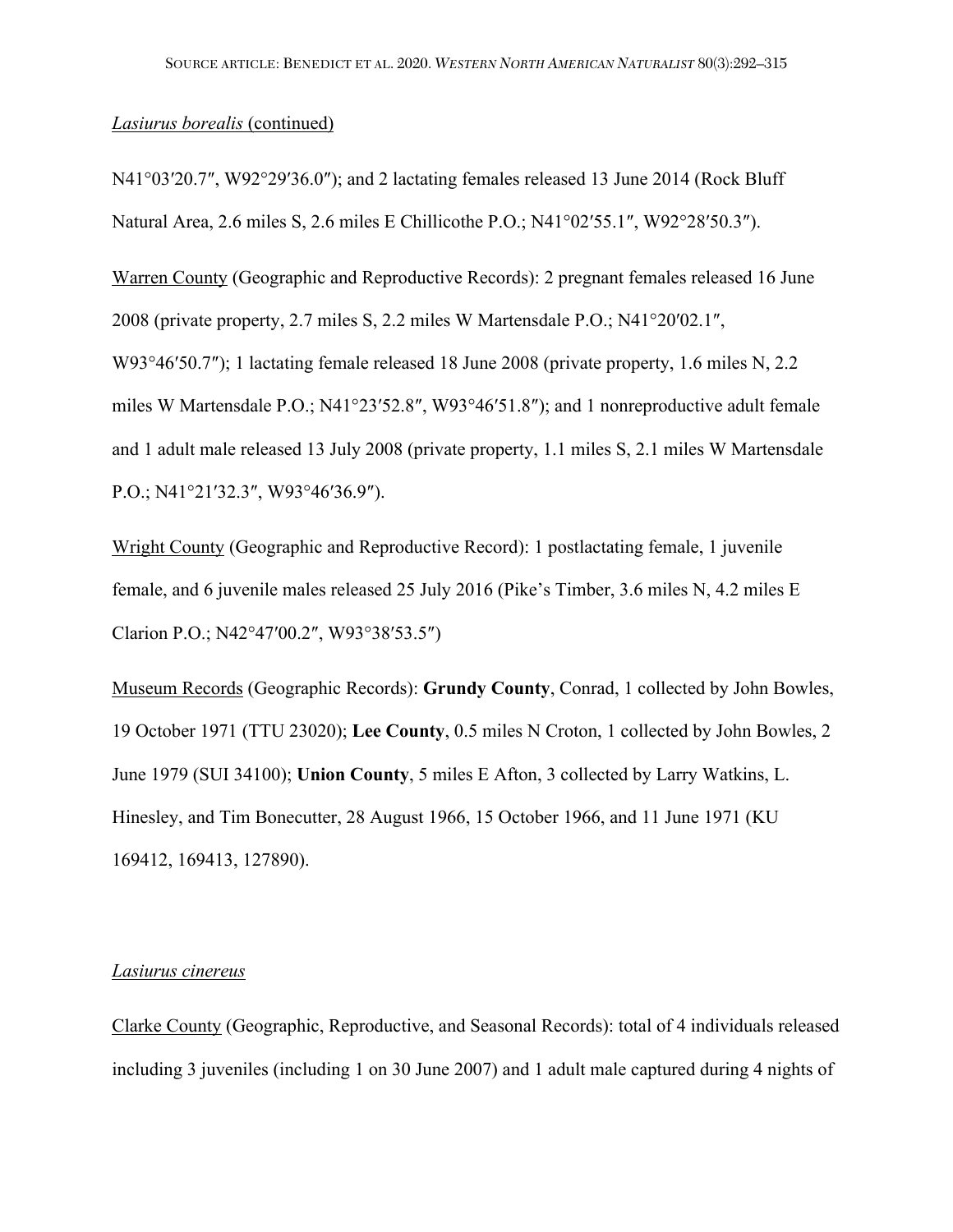### *Lasiurus cinereus* (continued)

netting in late June and early July 2007, late July 2009, and mid-July 2013 (private property along Whitebreast Creek, central location—2.1 miles S, 1.9 miles W Osceola P.O.; N41°00′04.5″, W93°48′11.0″).

Dallas County (Geographic and Reproductive Record): 1 juvenile female released 9 July 2010 (private property, 1.2 miles S, 1.2 miles E De Soto P.O.; N41°30′55.7″, W93°59′19.1″).

Des Moines County (Geographic, Reproductive, and Seasonal Records): 1 lactating female released 13 June 2012 (private property along Knotty Creek, 2.1 miles N, 0.7 miles W West Burlington P.O.; N40°51′21.2″, W91°09′13.9″); 1 lactating female released 14 June 2012 (private property, 2.7 miles N, 0.1 miles E West Burlington P.O.; N40°52′05.4″, W91°09′35.4″); 1 postlactating female released 21 June 2012 (private property, 1.5 miles N, 0.2 miles E West Burlington P.O.; N40°50′53.3″, W91°09′21.5″).

Franklin County (Geographic and Reproductive Record): 1 juvenile female released 27 July 2016 (Ingebretson Wildlife Refuge, 0.4 miles N, 2.5 miles W Sheffield P.O.; N42°54′03.3″, W93°15′45.8″).

Guthrie County (Geographic and Reproductive Records): 1 juvenile male released 28 July 2010 (Middle Raccoon River Wildlife Management Area, 2.8 miles S, 2.0 miles E Panora P.O.; N41°38′59.4″, W94°19′18.4″); 1 adult female released 5 August 2010 (Middle Raccoon River Wildlife Management Area, 2.7 miles S, 2.0 miles E Panora P.O.; N41°39′03.5″, W94°19′16.0″); and 1 juvenile male released 12 July 2013 (Whiterock Conservancy, 3.1 miles S, 1.4 miles E Coon Rapids P.O.; T81N, R33W, Sec. 14 center).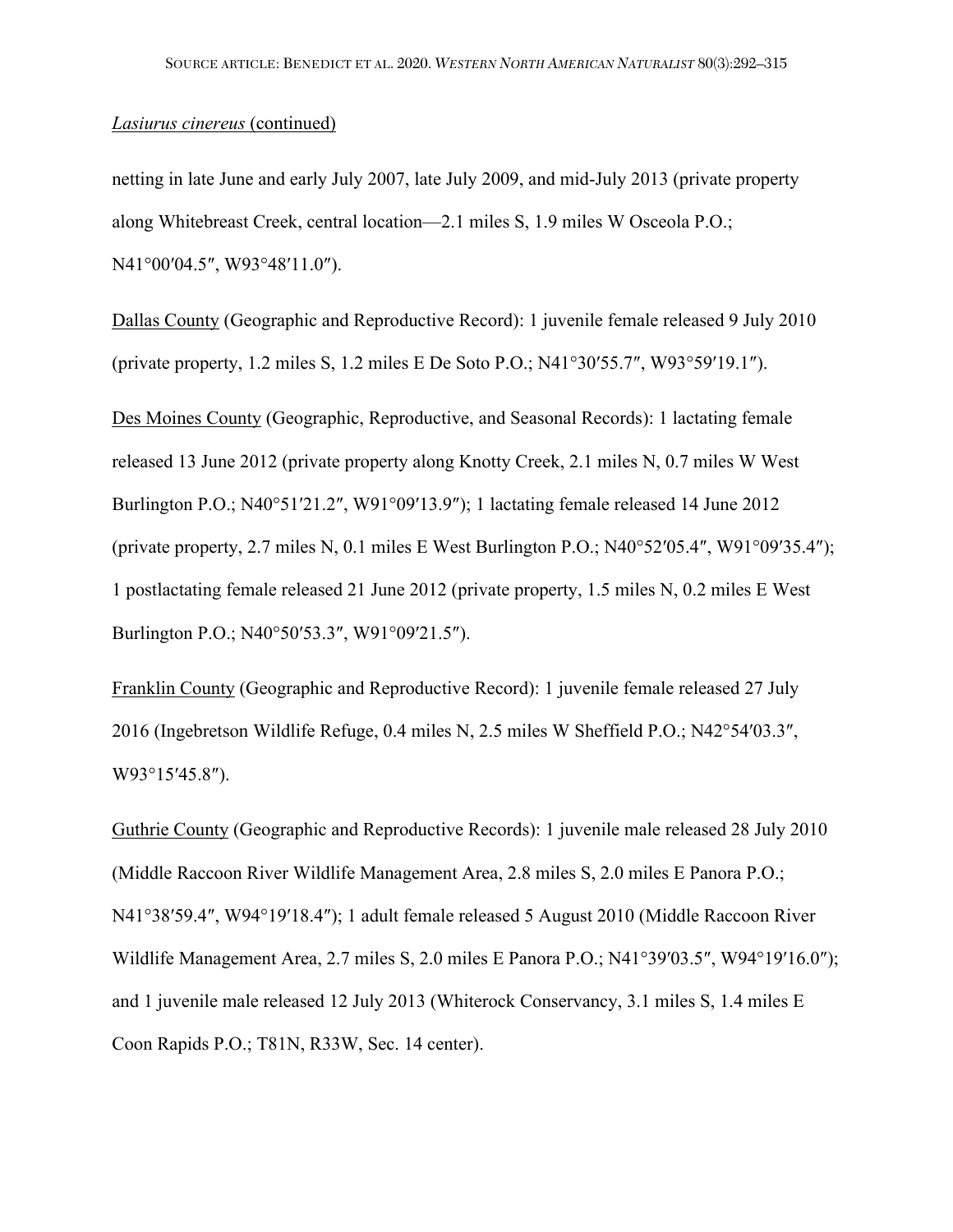### *Lasiurus cinereus* (continued)

Johnson County (Reproductive Record): 1 juvenile male released 29 July 2011 (private property, 1.6 miles S, 1.8 miles E Solon P.O.; N41°44′43.5″, W91°26′49.0″).

Pottawattamie County (Reproductive Record): 1 juvenile male released 13 July 2010 (private property along West Nishnabotna River, 1.4 miles N, 1.3 miles W Griswold P.O.; N41°15′16.3″, W95°09′58.6″).

Poweshiek County (Geographic and Reproductive Record): 1 lactating female released 20 June 2009 (private property, 0.8 miles N, 2.5 miles W Montezuma P.O.; N41°35′59.2″, W92°34′15.0″).

Story County (Reproductive Record): 1 lactating female and 1 adult nonreproductive female released 23 June 2015 (private property, 2.9 miles N, 1.8 miles W Maxwell P.O.; N41°55′52.0″, W93°26′22.2″)

Van Buren County (Reproductive Record): 1 lactating female released 18 July 2008 (private property along Rock Creek, 2.5 miles N, 3.1 miles E Keosauqua P.O.; N40°46′02.5″, W91°54′15.0″)

Warren County (Geographic Record): 1 adult male released 18 June 2008 (1.6 miles N, 2.2 miles W Martensdale P.O.; N41°23′50.5″, W93°46′55.9″).

Museum Record (Geographic Record): **Black Hawk County**, Cedar Falls, 1 collected by Dave DeGeus, 1 July 1982 (SUI 34390).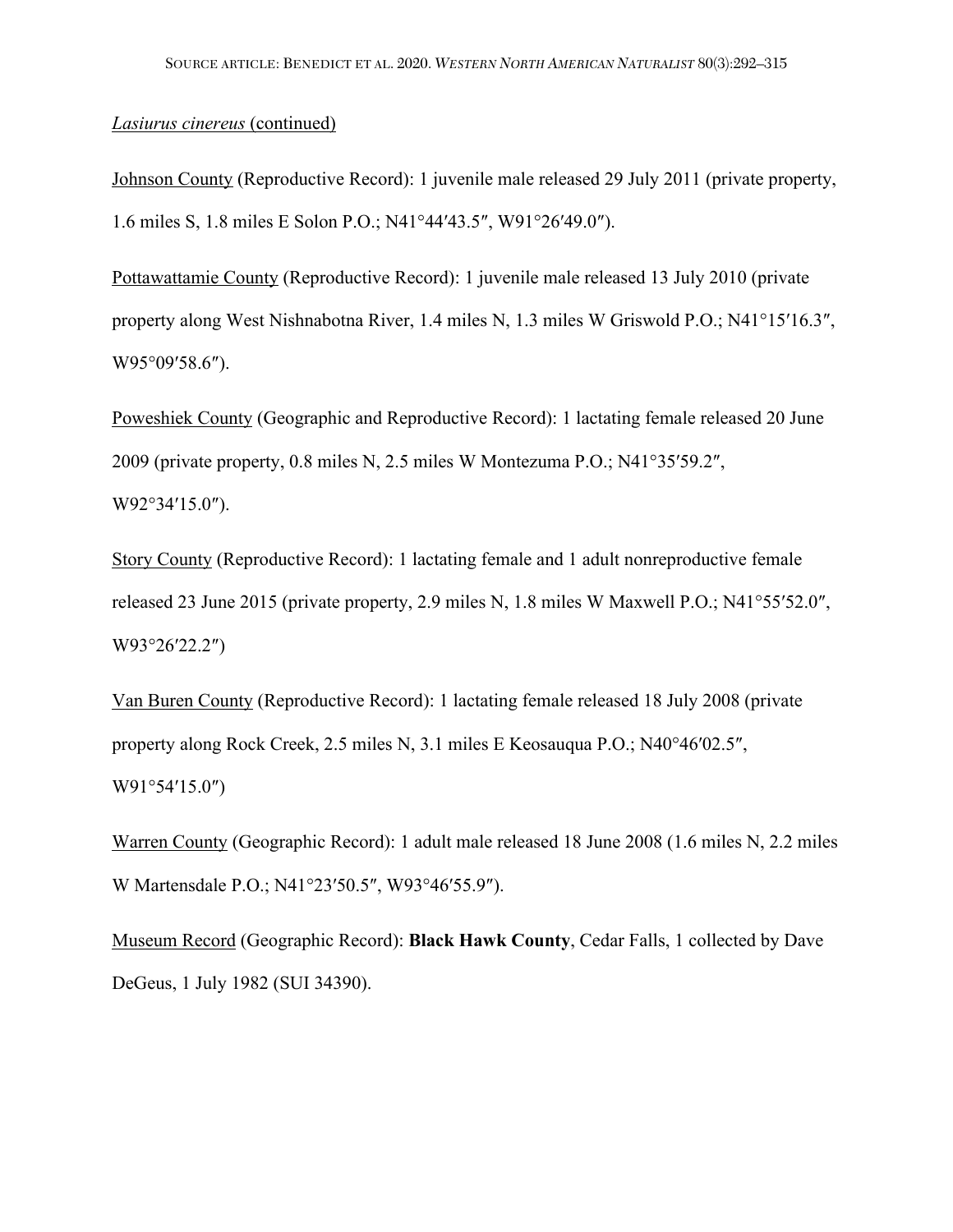### *Myotis lucifugus*

Allamakee County (Seasonal Record): 18 bats (details not recorded) released 14 May 2004 (Yellow River State Forest, Little Paint Creek on west edge of Little Creek Campground; N43.173°, W91.253°).

Bremer County (Geographic and Reproductive Record): 40 postlactating females released 11 August 2010 (Alcock Park, 0.2 miles W Frederica P.O.; N42°52′54.0″, W92°18′39.1″).

Chickasaw County (Reproductive Records): 3 pregnant females released 12 June 2017 (Twin Ponds County Park, 3.6 miles S, 3.8 miles W New Hampton P.O.; N43°00′45.7″, W92°23′15.9″); 3 pregnant females released 13 June 2017 (Upper Wapsi Access, 6.7 miles S, 2.0 miles W New Hampton P.O.; N42°57′52.0″, W92°21′25.8″); and 1 lactating female released 18 July 2017 (Wapsi Access Area, 2.5 miles N, 7.8 miles W New Hampton P.O.; N43°06′02.17″, W92°28′17.67″).

Dallas County (Geographic Records): 1 adult male released 30 June 2010 (private property, 1.2 miles S, 1.2 miles E De Soto P.O.; N41°30′55.7″, W93°59′19.1″); and 1 adult female released 27 May 2013 (private property along Sugar Creek, 2.4 miles N, 1.7 miles E Booneville P.O.; N41°33′32.9″, W93°51′06.5″).

Davis County (Geographic and Reproductive Record) 2 lactating females and 6 adult males released 29 June 2012 (private property, 7.2 miles N, 0.9 miles E Bloomfield P.O.; N40°51'25.4", W92°23'48.8").

Decatur County (Reproductive Record): 1 lactating female released 6 July 2006 (bridge for County Hwy. R58 over Brush Creek, 0.8 miles S, 4.8 miles E Leon. P.O.; T69N, R24W, sec 31  $SE \frac{1}{4}$ .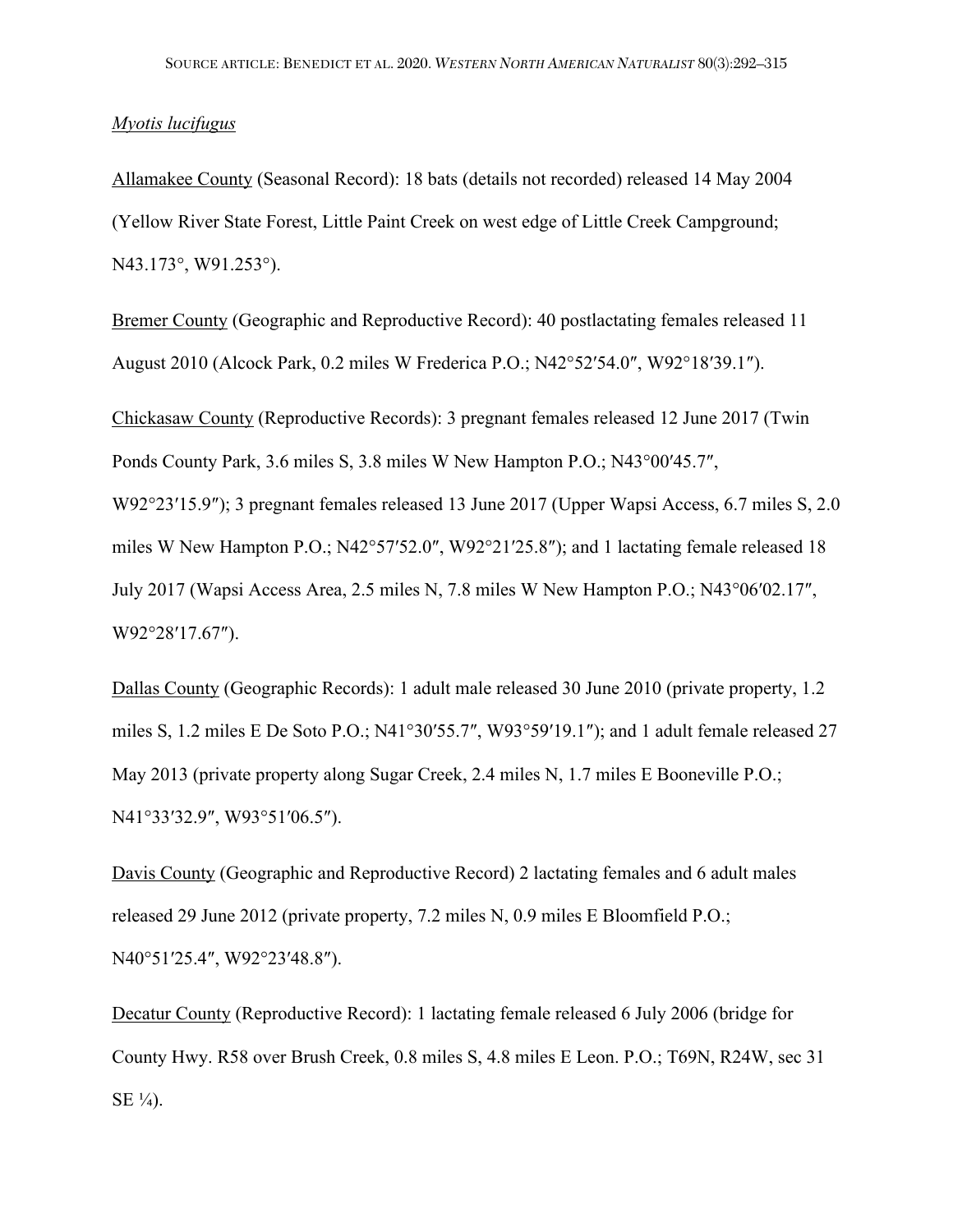Des Moines County (Geographic and Reproductive Records): 2 lactating females, 4 juvenile males, and 2 adult males released on various dates July 2011 and July 2014 (Big Hollow Recreation Area, central location—4.0 miles S, 3.2 miles W Mediapolis P.O.; N40°57′04.8″, W91°13′38.0"); 2 adult males released 13 June 2012 (private property along Knotty Creek, 2.4 miles N, 0.2 miles E West Burlington P.O.; N40°51′21.2″, W91°09′13.9″); 1 adult male released 21 June 2012 (private property, 1.7 miles N West Burlington P.O.; N40°50′53.2″, W91°09′15.8″); and 1 adult male released 22 June 2012 (private property, 2.8 miles N West Burlington, P.O.; N40°52′05.1″, W91°09′36.1″).

Emmet County (Reproductive Record): 1 lactating female and 2 adult males released 1 July 2015 (Fort Defiance State Park, 1.0 miles S, 1.4 miles W Estherville P.O.; N43°23′36.7″, W94°51′32.5″).

Floyd County (Reproductive Records): 2 pregnant females, 1 lactating female, and 2 nonreproductive adult females released 4 June 2017 (Idlewild County Park, 2.7 miles N, 1.3 miles W Floyd P.O., N43°09′51.3″, W92°45′30.4″); 1 pregnant female released 14 June 2017 (Colwell Park, 1.8 miles N, 4.6 miles E Floyd P.O.; N43°09′15.3″, W92°38′36.6″); 7 pregnant females and 1 adult male released 15 June 2017 (Mather Woods, 0.8 miles S, 0.6 miles E Nora Spring P.O.; N43°07′55.2″, W92°59′37.8″); 5 pregnant females, 2 nonreproductive adult females, and 3 adult males released 15 June 2017 (Happy Acres, 3.9 miles N, 2.4 miles E Marble Rock P.O.; N43°01′12.5″, W92°49′24.5″); 2 pregnant females and 2 adult males released 15 June 2017 (Ackley Creek Park, 0.7 miles S, 0.3 miles W Marble Rock P.O.; N42°57′05.7″, W92°52′35.4″); and 1 lactating female, 1 postlactating female, and 1 juvenile male released 18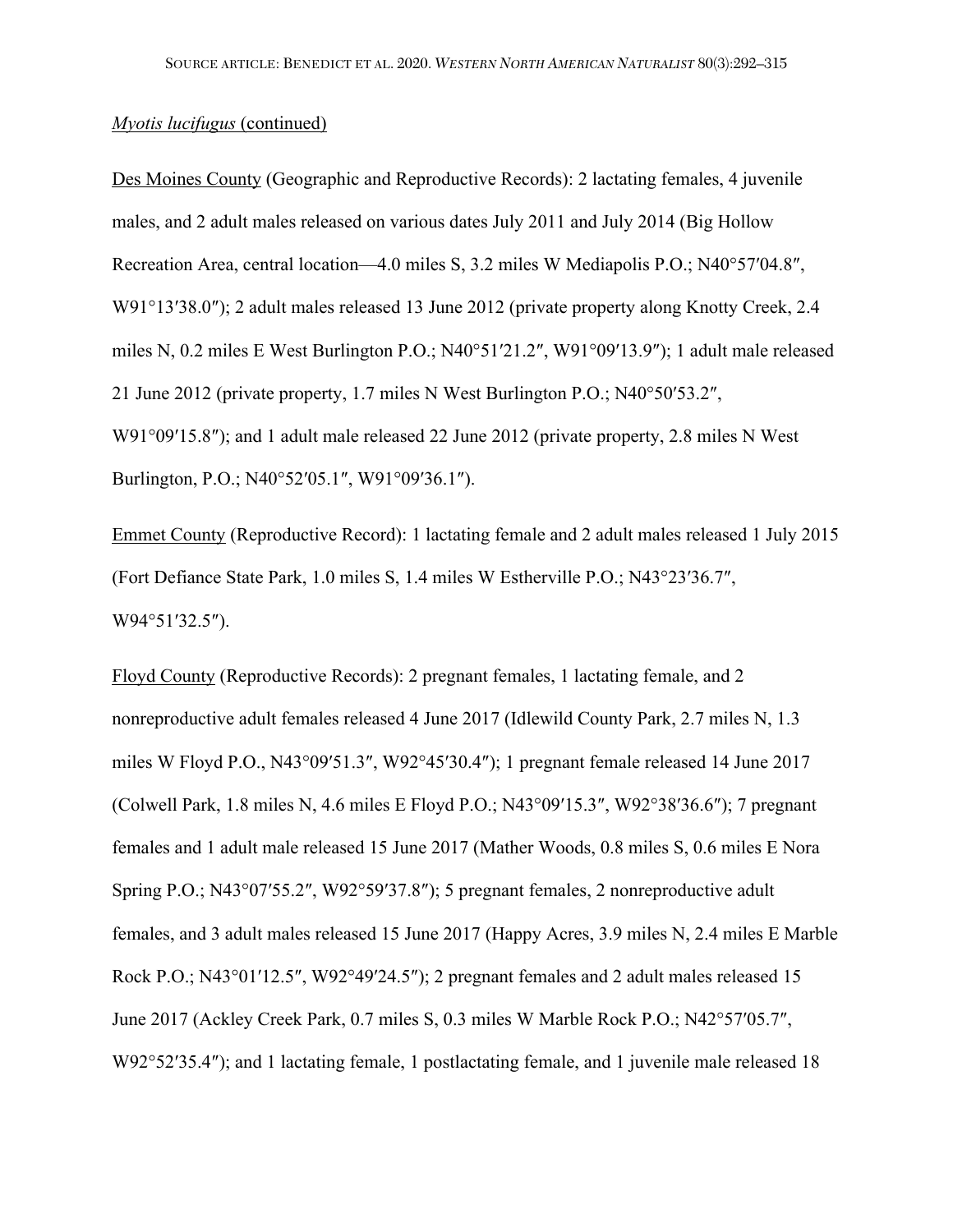July 2017 (Tosanak Recreation Area, 0.4 miles N, 1.8 miles W Marble Rock P.O.; N42°58′10.9″, W92°54′12.2″).

Franklin County (Geographic and Reproductive Records): 3 postlactating females, 2 juvenile females, 1 adult male, and 1 nonreproductive adult female released 26 July 2016 (West Fork Wildlife Area, 4.1 miles N, 8.7 miles E Hampton P.O.; N42°48′06.9″, W93°02′07.6″); and 1 lactating female, 12 postlactating females, 4 juvenile females, 1 juvenile male, and 1 adult male released 27 July 2016 (Ingebretson Wildlife Refuge, 0.4 miles N, 2.5 miles W Sheffield P.O.; N42°54′03.3″, W93°15′45.8″).

Hancock County (Reproductive Records): 1 lactating female and 2 adult males released 29 June 2015 (Pilot Knob State Park, 1.0 miles S, 3.6 miles E Forest City P.O.; N43°15′03.2″, W93°33′58.1″); 8 lactating females, 3 nonreproductive adult females, and 10 adult males released 30 June 2015, and 2 postlactating females, 3 nonreproductive adult females, 6 juvenile females, 5 adult males, and 4 juvenile males released 30 July 2015 (Eagle Lake State Park, 1.6 miles N, 3.2 miles E Britt P.O.; N43°07′23.1″, W93°44′25.7″); and 4 postlactating females released 15 August 2016 (Eldred Sherwood Recreation Area, 4.4 miles S, 1.7 miles E Klemme P.O.: N42°56′35.2″, W93°34′01.3″).

Humboldt County (Reproductive Records): 2 postlactating females, 1 juvenile female, 1 adult male, and 1 juvenile male released 20 July 2015 (Bradgate Wildlife Area, 1.3 miles S, 1.1 miles E Bradgate P.O.; N42°47′02.3″, W94°23′40.0″); and 2 postlactating females, 1 nonreproductive adult female, 1 juvenile female, 1 adult male, and 1 juvenile female released 21 July 2015 (Lotts Creek Park, 0.1 mile N, 0.7 miles W Livermore P.O.; N42°52′14.2″, W94°11′42.3″).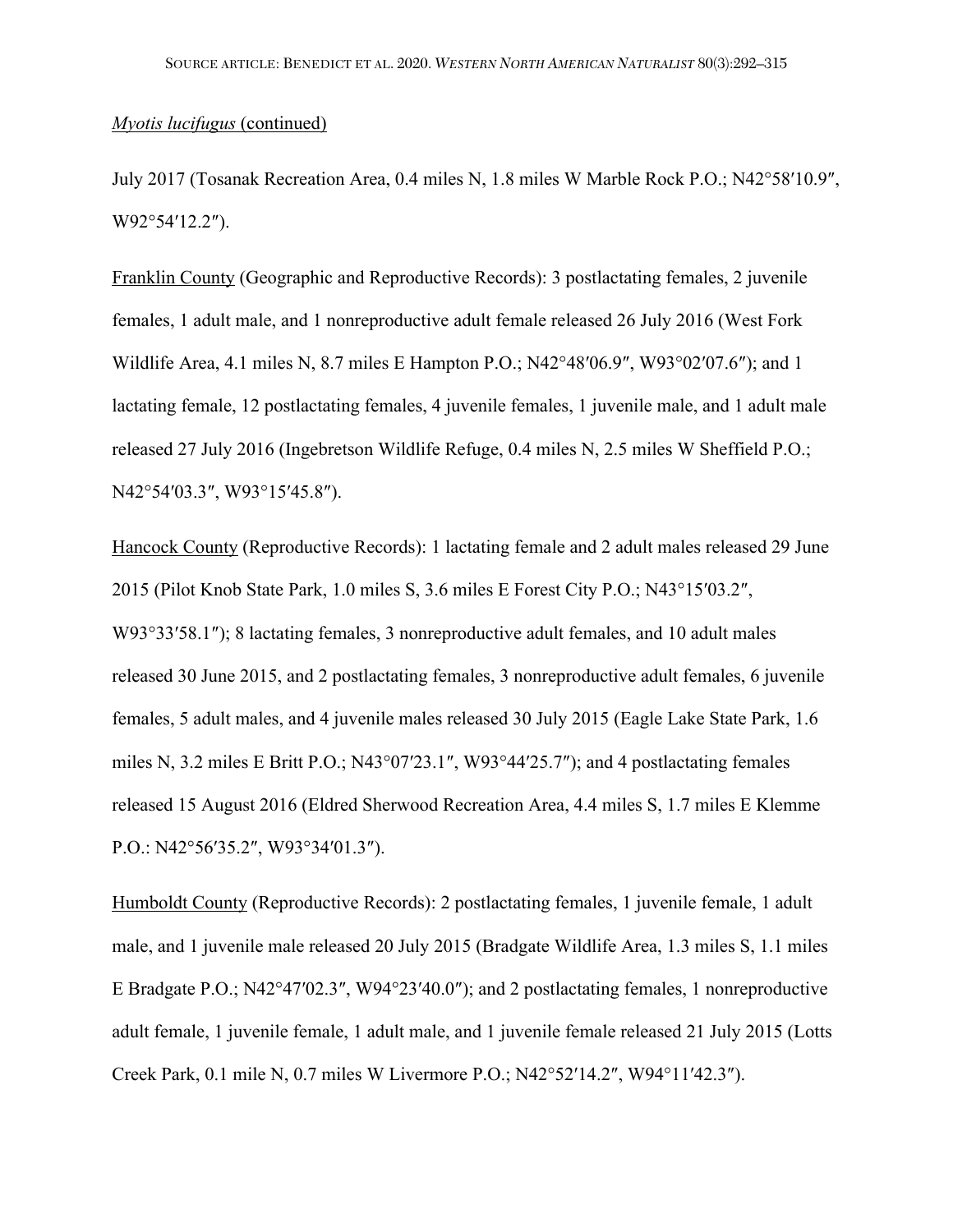Jasper County (Geographic and Reproductive Records): 2 nonreproductive adult females and 1 adult male released 29 July 2007 (private property, 0.6 miles N, 6.7 miles E Monroe P.O.; N41°31′42.6″, W92°58′14.5″); 2 adult males released 5 June 2012 (Neil Smith NWR, West 109th Street South, 4.9 miles S, 0.8 miles W Prairie City P.O.; N41°31′40.1″, W93°15′11.7″); 13 lactating females, 1 postlactating female, and 1 adult male released 10 July 2013 (private property along Wolf Creek, 3.3 miles N, 1.8 miles W Mingo P.O.; N41°49′05.5″, W93°18′57.2″); 1 postlactating female released 26 July 2013 (Neal Smith NWR, Savanna Trail, 2.6 miles S, 1.7 miles W Prairie City P.O.; N41°33.365′, W93°15.963′ ); and 1 nonreproductive adult female released 16 June 2016 (Beyers Bridge WMA 0.7 miles N, 6.6 miles E Monroe P.O.; N41°31′56.2″, W92°58′39.0″).

Johnson County (Reproductive and Seasonal Records): 1 lactating female and 3 juvenile females released 28 July 2011 (private property, 1.7 miles S, 4.6 miles E Solon P.O.; N41°46′27.0″, W91°23′51.0″); 1 lactating female, 5 postlactating females, 2 juvenile females, 6 adult males, and 1 juvenile male released 29 July 2011 (private property, 3.7 miles S, 2.1 miles E Solon P.O.; N41°44′43.5″, W91°26′49.0″); and 3 juvenile females, 2 adult males, and 2 juvenile males released 30 July 2011 (private property, 0.3 miles S, 3.6 miles E Solon P.O.; N41°47′34.7″, W91°25′12.7″).

Kossuth County (Reproductive Record) 3 postlactating females, 1 juvenile female, and 1 juvenile male released 31 July 2015 (Union Slough NWR, 0.8 miles N, 2.9 miles E Burt P.O.; N43°12′31.2″, W94°09′43.1″).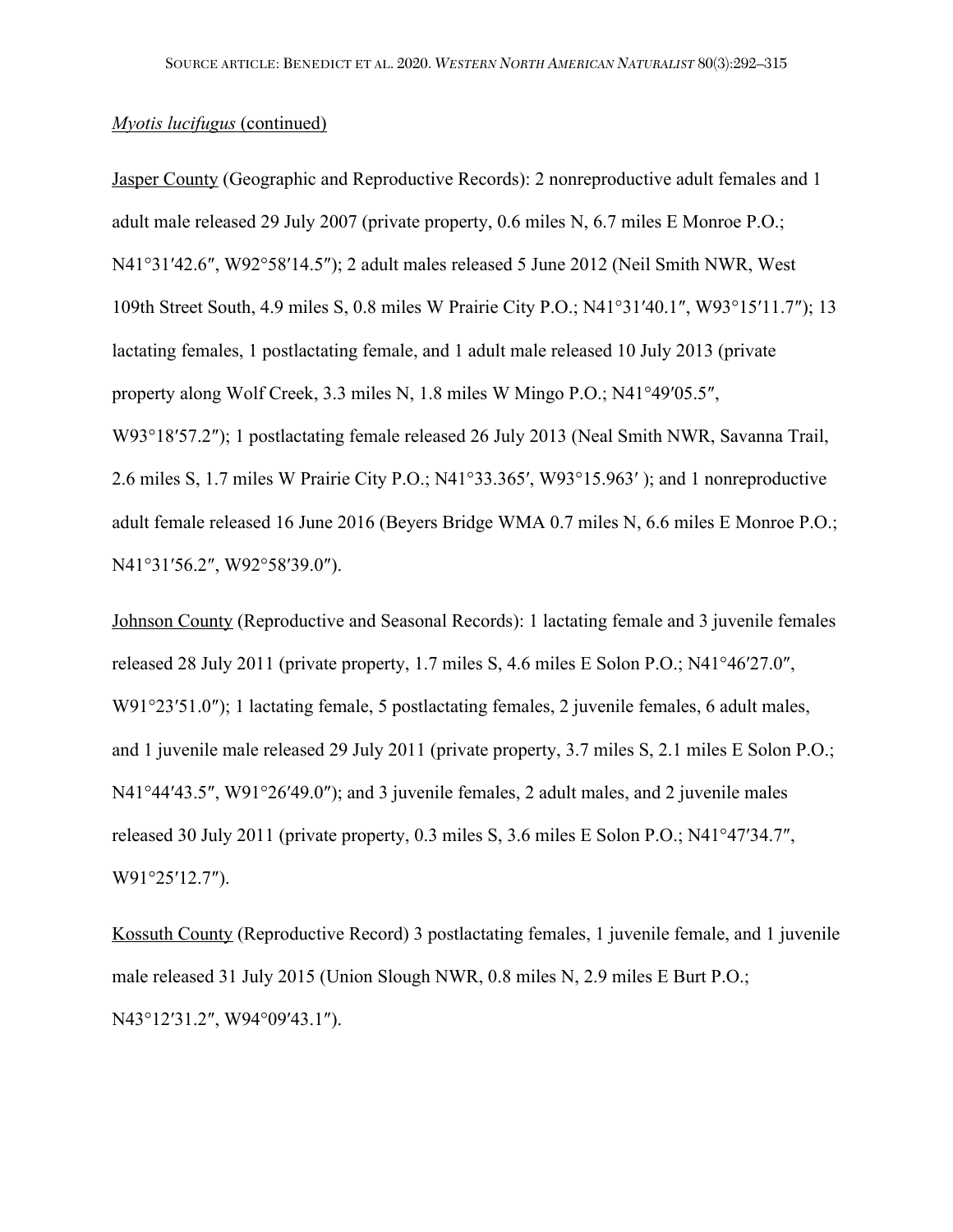Louisa County (Geographic, Reproductive, and Seasonal Records): 3 nonreproductive adult females and 2 adult males released 30 June 2011, and 1 lactating female and 1 nonreproductive adult female released 9 July 2011 (private property along Iowa River, 0.2 miles N, 1.1 miles W Oakville P.O.; N41°06′01.5″, W91°03′49.1″); 3 lactating females and 3 adult males released 11 June 2012 (private property along Iowa River, 2.2 miles N, 0.1 miles W Wapello P.O.; N41°12′47.0″, W91°11′25.4″); 6 lactating females, 2 postlactating females, 1 juvenile female, and 6 adult males released 12 June 2012 (private property, 0.4 miles S, 0.7 miles E Wapello P.O.; N41°10′32.1″, W91°10′18.2″); 1 lactating female released 12 June 2012 (Indian Slough WMA, Turkey Run, 2.5 miles N, 0.6 miles W Wapello P.O.; N41°13′20.3″, W91°12′04.7″); 1 lactating female, 1 postlactating female, and 2 adult males released 22 June 2012 (Indian Slough Wildlife Area, 2.0 miles N, 0.6 miles W Wapello P.O.; N41°12′33.6″, W91°11′59.5″); and 2 lactating females, 1 postlactating female, and 1 nonreproductive adult female released 25 June 2012 (private property, 1.4 miles N, 0.7 miles E Wapello P.O.; N41°12′04.9″, W91°10′25.1″).

Lucas County (Reproductive Record): 1 postlactating female, 6 adult males, and 5 juvenile males released 1 August 2005 (private property, 4.4 miles S, 2.1 miles E Russell P.O.; T71N, R20W, Sec. 28 SE ½).

Madison County (Geographic and Reproductive Records; additional 16 nonreproductive individuals captured not described below): 2 lactating females, 1 nonreproductive adult female, 2 juvenile males, and 8 adult males released 11 July 2005 (Roseman Covered Bridge, 2.9 miles S, 7.0 miles W Winterset P.O.; T75N, R29W, Sec. 14 east-central); 20 adult males released 19 July 2005 (private property, 0.3 miles N, 5.4 miles E Winterset P.O.; T76N, R27W, Sec. 36 NW ¼); 12 adult males, 1 juvenile male, and 1 nonreproductive adult female released 22 July 2005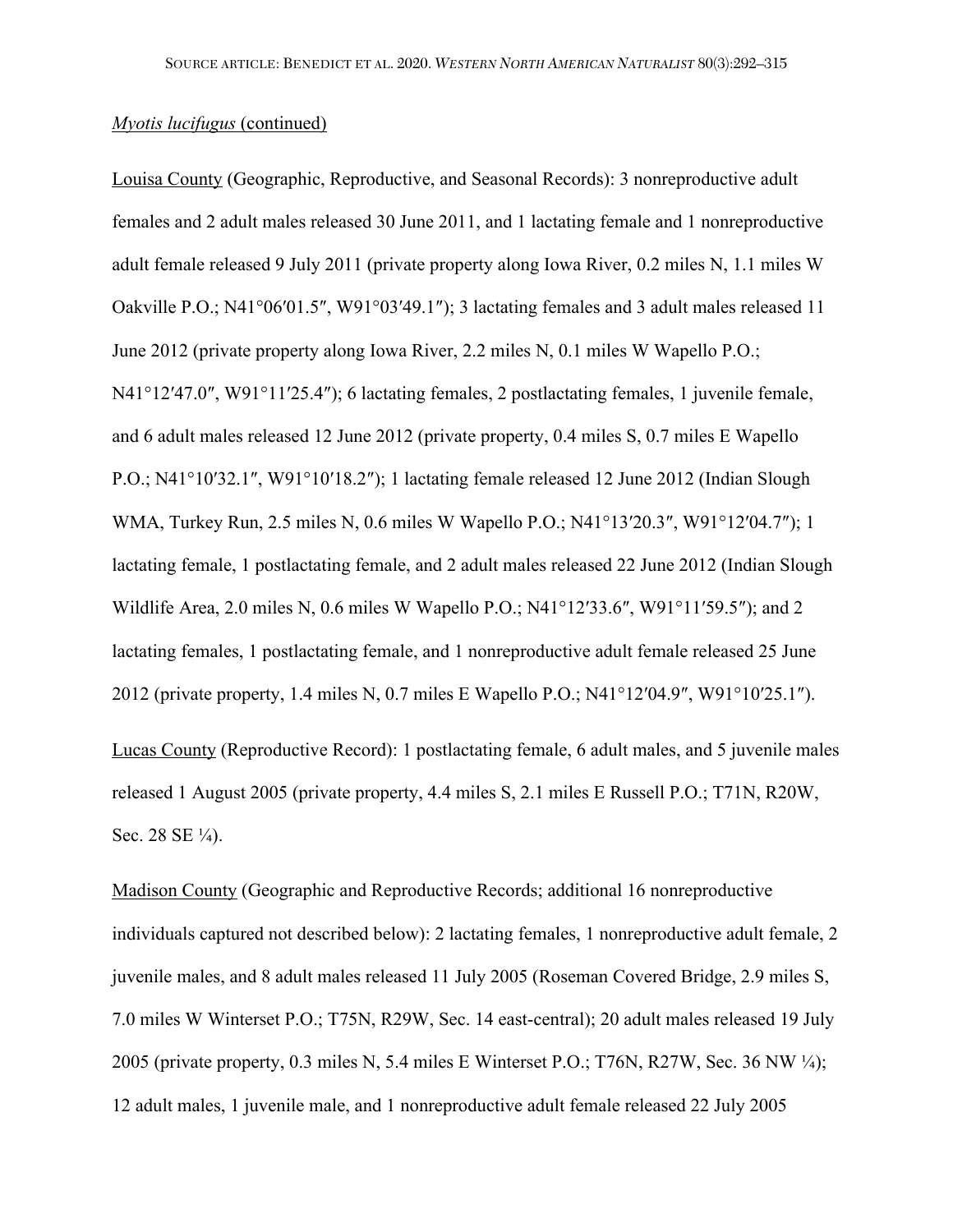(private property, 4.3 miles N, 2.7 miles W Winterset P.O.; T76N, R28W, SEC. 10 NW  $\frac{1}{4}$ ); 1 lactating female, 1 postlactating female, and 1 juvenile male released 22 July 2005 (bridge for Quail Ridge Ave over North River, 6.3 miles N, 5.4 miles E Winterset P.O.: T77N, R27W, Sec. 36 SW ¼ of NW ¼); and 2 postlactating females and 6 adult males released 27 August 2005, and 2 postlactating females, 3 nonreproductive adult females, and 7 adult males released 1 September 2011 (private property along North River 3.8 miles N, 3.0 miles W Winterset P.O.; T76N, R28W, Sec. 10 NW ¼ of SW ¼).

Mahaska County (Reproductive Records): 23 pregnant females, 48 lactating females, 6 nonreproductive adult females, 1 juvenile female, and 15 adult males released 13 June 2006 (private property along Des Moines River, 2.4 miles S, 4.3 miles W Beacon P.O.; T74N, R17W, sec. 1 SE  $\frac{1}{4}$  of NW  $\frac{1}{4}$ ; and 6 pregnant females, 17 lactating females, 2 nonreproductive adult females, and 1 adult male released 16 June 2006 (private property, 8 miles S, 6.8 miles W Beacon P.O.; T74W, R17W, sec 27 SW ¼ of SW ¼).

Marion County (Reproductive Records): 10 lactating females, 1 postlactating female, 1 nonreproductive adult female, 4 juvenile females, 1 adult male, and 4 juvenile males released 6 July 2005, and 14 lactating females, 2 postlactating females, 11 juvenile females, 4 juvenile males, and 10 adult males released 29 June 2007 (private property, 0.3 miles S, 3.8 miles W Dallas P.O.; N41°13′10.7944″, W93°19′00.9701″); 4 postlactating females and 1 nonreproductive adult female released 19 August 2005 (private property, 5.9 miles N, 1.7 miles W Pella P.O.; T77N, R18W, Sec. 8 NE ¼ of NE ¼); and 1 lactating female and 1 adult male released 22 June 2016 (Red Rock WMA—SE, 5.5 miles N, 3.5 miles E Pleasantville P.O.; N41°27′51.7″, W93°12′07.8″).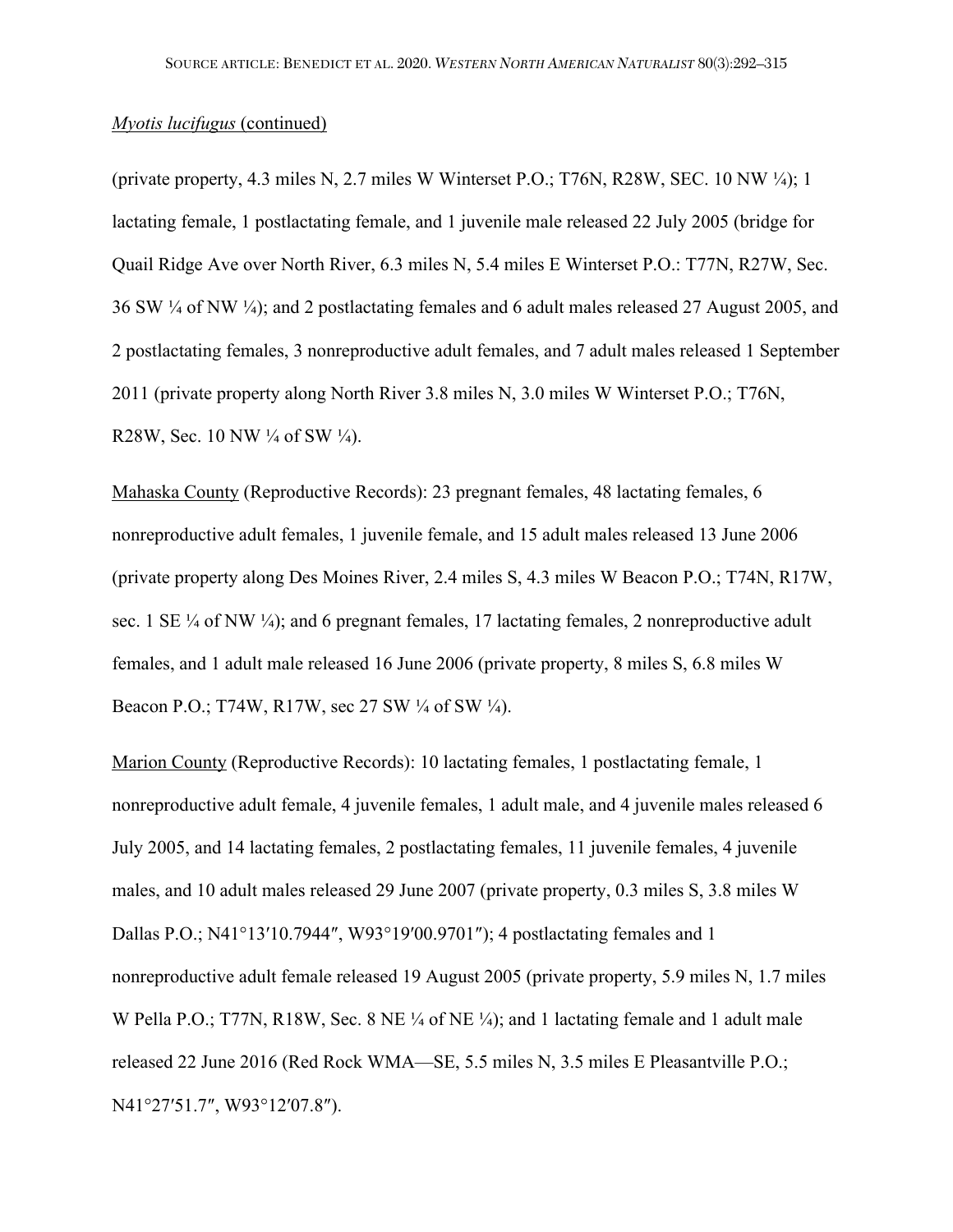Mitchell County (Geographic and Reproductive Records): 1 nonreproductive adult female released 26 June 2017 (Hamlin Garland Wildlife Area, 1.7 miles N, 1.5 miles W St. Ansgar P.O.; N43°24′07.1″, W92°56′20.2″); 2 pregnant females, 3 lactating females, 2 nonreproductive adult females, and 1 adult male released 27 June 2017 (Otranto Park, 5.4 miles N, 3.5 miles E St. Ansgar P.O.; N43°27′27.7″, W92°58′50.2″); 3 lactating females, 3 nonreproductive adult females and 1 adult male released 27 June 2017 (Pinicon Alders Park, 1.1 miles N, 8.5 miles E Staceyville P.O.; N43°27′05.3″, W92°36′39.7″); and 1 lactating female, 4 postlactating females, and 8 adult males released 17 July 2017 (private property along Deer Creek, 3.1 miles N, 5.7 miles W St. Ansgar P.O.; N43°25′28.0″, W93°01′17.9″).

Monroe County (Geographic and Reproductive Records): total of 8 individuals released including 2 postlactating females, 1 juvenile females, 2 nonreproductive adult females, 1 juvenile male, and 2 adult males captured during 5 nights of netting in mid– to late May 2006, mid-July 2009, and early August 2013 (private property, central location—2.0 miles S, 2.0 miles W Eddyville P.O.; N41°07′49.7″, W92°40′28.1″).

Muscatine County (Reproductive Records): 1 lactating female, 1 postlactating female, and 2 nonreproductive adult females released 16 July 2018 (Saulsbury Bridge Recreation Area, 1.4 miles N, 7.3 miles E Nichols P.O.; 41.49789, –91.1675); and 1 lactating female and 1 juvenile male released 18 July 2018 (Richardson Wildlife Area, 8.3 miles S, 0.2 miles E Nichols P.O.; 41.35908, –91.30551).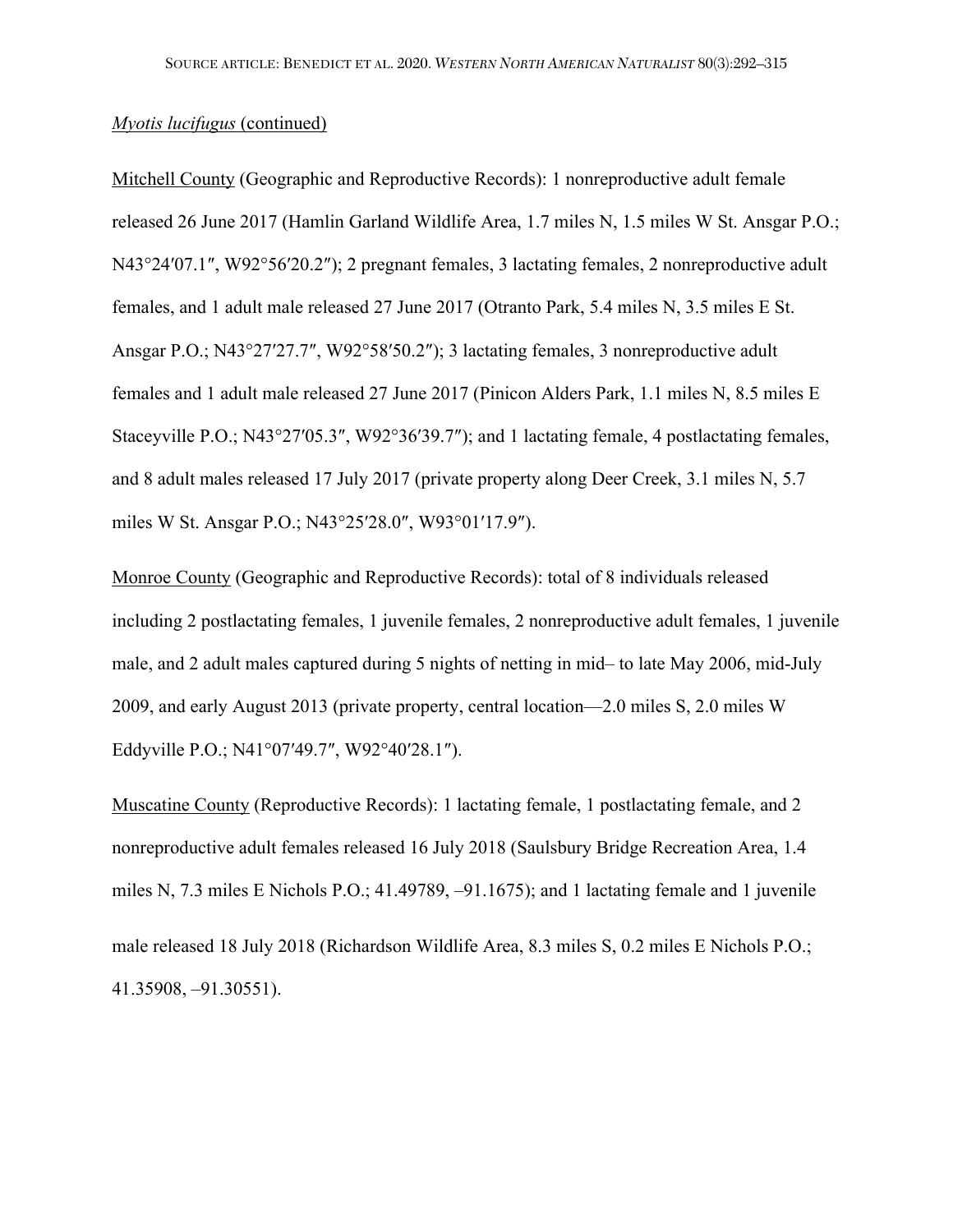Palo Alto County (Geographic and Reproductive Records): 1 lactating female, 1 postlactating female, 1 nonreproductive adult female, 1 juvenile female, 2 adult males, and 2 juvenile males released 22 July 2015 (Brushy Bayou WMA, 4.9 miles S, 1.3 miles E Emmetsburg P.O.; N43°02′17.9″, W94°39′12.3″); and 2 lactating females released 30 June 2016 (Basswood Recreation Area, 1.5 miles N, 1 mile W Emmetsburg P.O.; N43°07′57.8″, W94°42′15.9″).

Polk County (Reproductive Record) 1 juvenile female released 29 July 2010 (property of City of Des Moines, central location—1.3 miles S, 2.1 miles E Des Moines P.O.; N41°33′58.1″, W93°34′44.0″).

Poweshiek County (Reproductive Records): 1 juvenile male released 12 July 2008 (private property, 5.4 miles S, 1.3 miles W Grinnell P.O.; N41°39′57.3″, W92°44′53.7″); 3 lactating females released 20 June 2009, and 1 juvenile female released 11 July 2009 (private property, 0.8 miles N, 2.5 miles W Montezuma P.O.; N41°35′59.2″, W92°34′15.0″).

Tama County (Geographic and Reproductive Records): 1 postlactating female released 16 July 2012 (private property, 2.9 miles N, 2.9 miles E Chelsea P.O.; N41°57′43.2″, W92°19′51.1″); 1 lactating female and 1 postlactating female released 17 July 2012, and 1 adult male released 20 July 2012 (private property along Salt Creek, 3.1 miles S, 0.4 miles E Elberon P.O.; N41°57′48.5″, W92°18′49.5″); 1 lactating female, 5 postlactating females, 1 nonreproductive adult female, 3 adult males, and 1 juvenile male released 17 July 2012, and 5 lactating females, 11 postlactating females, 2 nonreproductive adult females, 1 juvenile female, and 7 adult males released 20 July 2012 (private property along Salt Creek, 2.7 miles S Elberon P.O.; N41°57′58.6″, W92°18′56.5″); 1 adult male released 18 July 2012 (private property, 3.0 miles S,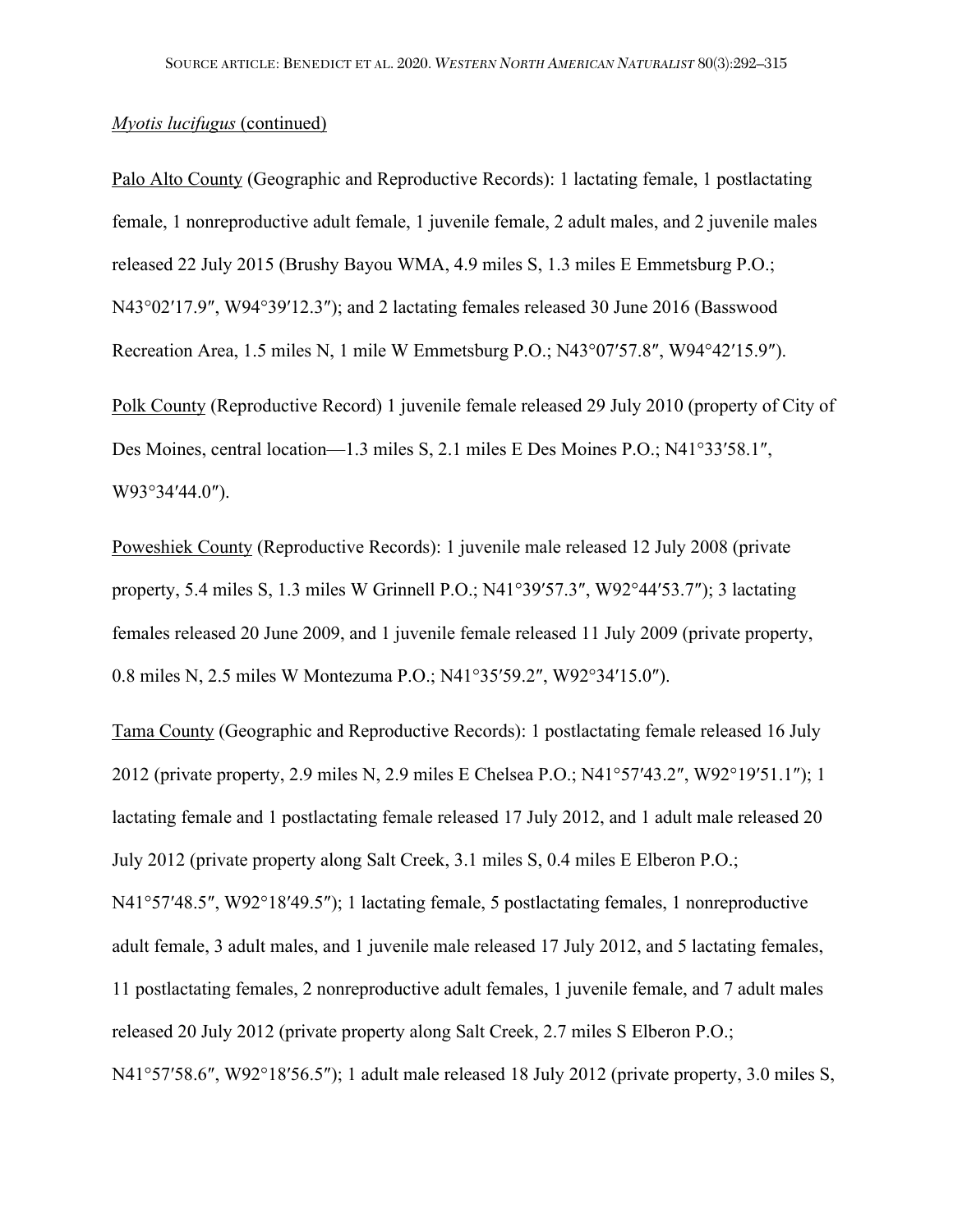2.5 miles W Elberon P.O.; N41°57′44.3″, W92°21′42.0″); and 1 lactating female, 1 postlactating female, 1 nonreproductive adult female, 1 juvenile female, and 3 juvenile males released 19 July 2012 (private property, 3.2 miles N, 0.7 miles W Chelsea P.O.; N41°58′04.0″, W92°23′53.7″).

Van Buren County (Geographic and Reproductive Records; additional 36 nonreproductive individuals captured not described below): 1 lactating female and 59 adult males released 28 June 2006 (private property, 4.3 miles S, 2.5 miles W Birmingham P.O; T70N, R10W, sec 34 SW ¼); 3 lactating females, 3 nonreproductive adult females, 1 juvenile male, and 31 adult males released 17 July 2006, 2 lactating females, 23 postlactating females, 8 nonreproductive adult females, 2 juvenile females, 109 adult males, and 7 juvenile males released 26 July 2006, 14 lactating females, 1 postlactating female, 17 nonreproductive adult females, 2 juvenile females, 91 adult males, and 2 juvenile males released 16 July 2007 (private property 1.6 miles N, 4.0 miles W Douds P.O.; T70N, R11W, Sec. 18 NW ¼ SE ¼); 3 nonreproductive adult females and 21 adult males released 19 July 2006 (private property, 2.6 miles N, 3.2 miles W Keosauqua P.O.; T69N, R10W, Sec. 16, SW ¼); and 44 adult males released 5 July 2007 (private property, 4.8 miles S, 1.6 miles W Birmingham. P.O; T69N, R10W, sec 2 Center).

Wapello County (Reproductive Records): 1 pregnant female, 7 lactating females, and 1 nonreproductive adult female released 24 June 2014 (Rock Bluff Natural Area, 2.4 miles S, 2.4 miles E Chillicothe P.O.; N41°02′59.3″, W92°28′58.2″); and 1 lactating female released 25 June 2014 (private property, 2.3 miles S, 2.1 miles E Chillicothe P.O.; N41°03′17.1″, W92°29′23.6″).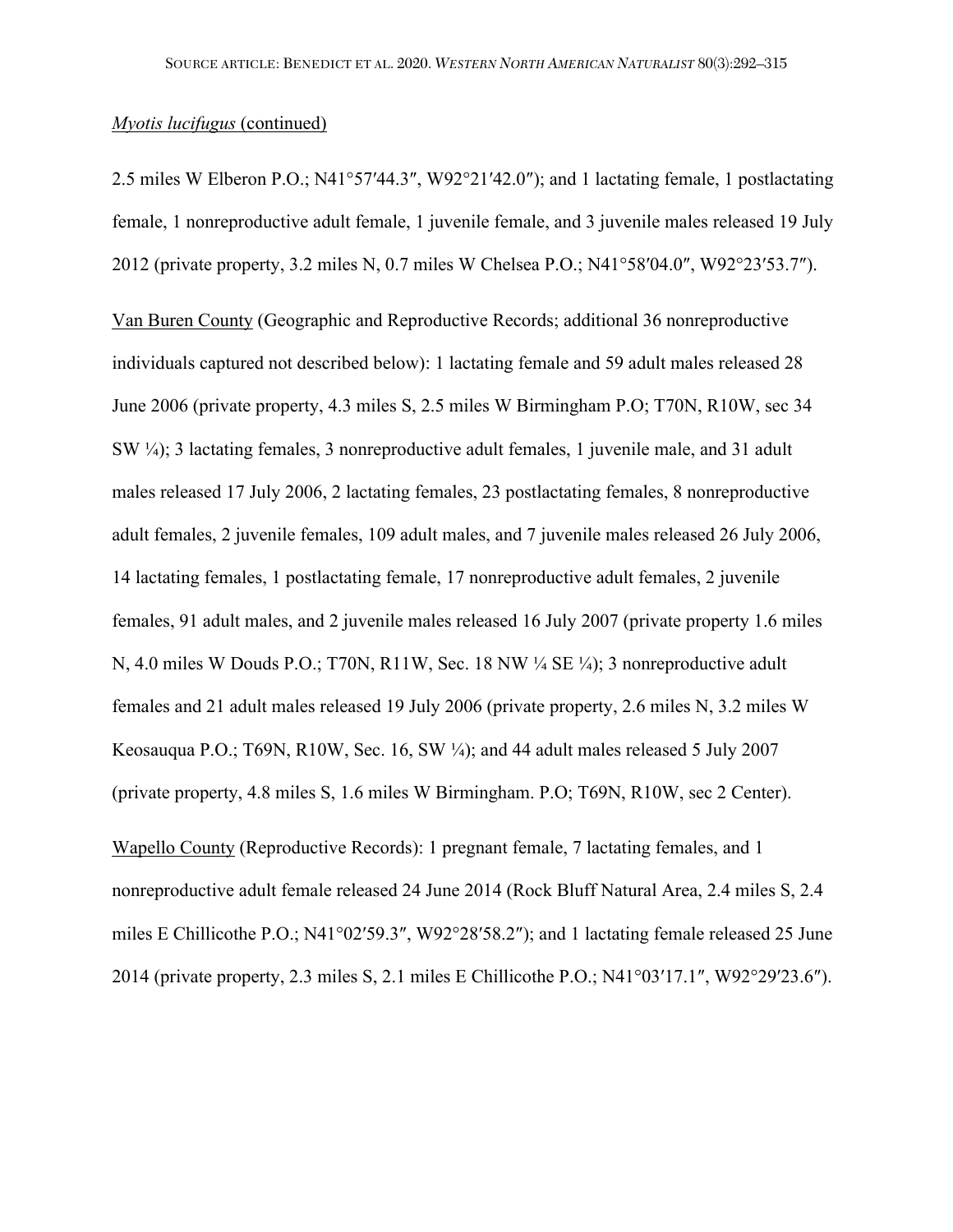Warren County (Geographic and Reproductive Record): 1 lactating female released 23 June 2008 (private property, 6.5 miles N, 2.1 miles W Martensdale P.O.; N41°27′14.7″ W93°46′42.0″).

Worth County (Reproductive Records): 6 lactating females, 4 postlactating females, 3 nonreproductive adult females, 2 juvenile females, 4 adult males, and 1 juvenile male released 17 July 2017 (Ochee Yahola County Park, 2.7 miles N, 2.1 miles W Northwood P.O.; N43°29′04.3″, W93°15′49.5″); 1 postlactating female, 1 nonreproductive adult female, 2 juvenile females, 1 adult male, and 3 juvenile males released 19 July 2017 (Wally's Wood Wildlife Area, 0.6 miles S, 1.7 miles E Fertile P.O.; N43°15′19.6″, W93°23′34.8″); 5 postlactating females, 4 adult males, and 5 juvenile males released 19 July 2017 (Stime's Woods, 1.3 miles S, 2.1 miles W Northwood P.O.; N43°25′29.4″, W93°15′55.5″); 3 juvenile males released 17 July 2017, 1 juvenile female, 1 adult male, and 1 juvenile female released 19 July 2017 (private property on NE edge of Silver Lake, 2.8 miles N, 10.4 miles W Northwood P.O.; N43°29′05.4″, W93°24′23.4″).

Wright County (Geographic and Reproductive Record): 1 lactating female, 6 postlactating females, and 2 juvenile males released 25 July 2016 (Pike's Timber, 3.6 miles N, 4.2 miles E Clarion P.O.; N42°47′00.2″, W93°38′53.5″).

Museum Record (Geographic Record): **Webster County**, Lehigh, collected 17 June 1982 (FHSM 21191).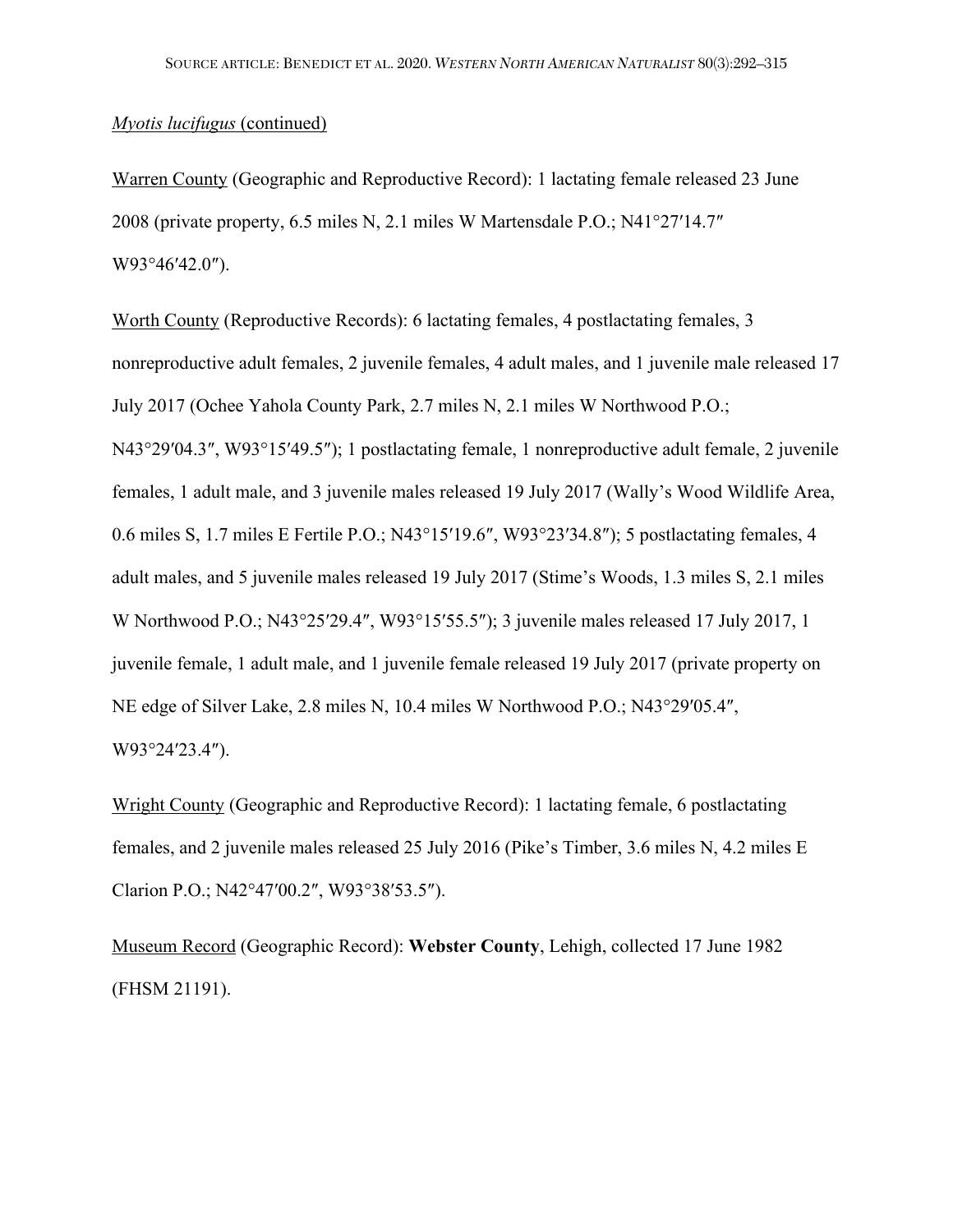### *Myotis septentrionalis*

Cherokee County (Geographic and Reproductive Record): 1 juvenile male released 26 July 2018 (Martin Access, 6.5 miles N, 4.3 miles E Cherokee P.O.; 42.84670, –95.47123).

Chickasaw County (Geographic and Reproductive Record): 1 pregnant female released 13 June 2017 (Upper Wapsi Access Area, 6.7 miles S, 2.0 miles W New Hampton P.O.; N42°57′49.4″, W92°21′26.4″).

Clarke County (Geographic and Reproductive Records): total of 21 individuals released including 1 pregnant female, 10 lactating females, 5 juveniles, and 5 nonreproductive adults captured during 12 nights of netting in late June 2007, early July 2007, late July 2009, early August 2009, mid-June 2013, and mid-July 2013 (private property along Whitebreast Creek, central location—2.1 miles S, 1.9 miles W Osceola P.O.; N41°00′04.5″, W93°48′11.0″). Clinton County (Geographic and Reproductive Record): 2 lactating females released 19 July 2018 (Sherman Park, 3.2 miles S, 1.5 miles W Calamus P.O.; 41.77872, –90.78658). Dallas County (Geographic and Reproductive Records; additional 7 nonreproductive individuals captured not described below): 1 adult male released 30 June 2010, 1 adult male released 9 July 2010 (private property, 0.3 miles N, 1.6 miles E Booneville P.O.; N41°31′39.9″, W93°51′21.7″); 3 adult males released 30 June 2010, 1 postlactating female and 3 adult males released 9 July 2010 (private property 1.2 miles S, 1.2 miles E De Soto P.O.; N41°30′55.7″, W93°59′19.1″); 1 juvenile female released 27 July 2010 (private property on Sugar Creek, 2.5 miles N, 1.1 miles E Booneville P.O.; N41°33′44.7″, W93°51′45.9″); total of 29 individuals released including 14 pregnant females, 2 lactating females, and 13 nonreproductive adults captured during 8 nights of netting in mid-June 201l (private property 0.1 miles S, 2.5 miles E Booneville P.O.; N41°31′09.9″, W93°50′20.2″); 1 adult male released 12 August 2012 (private property, 0.7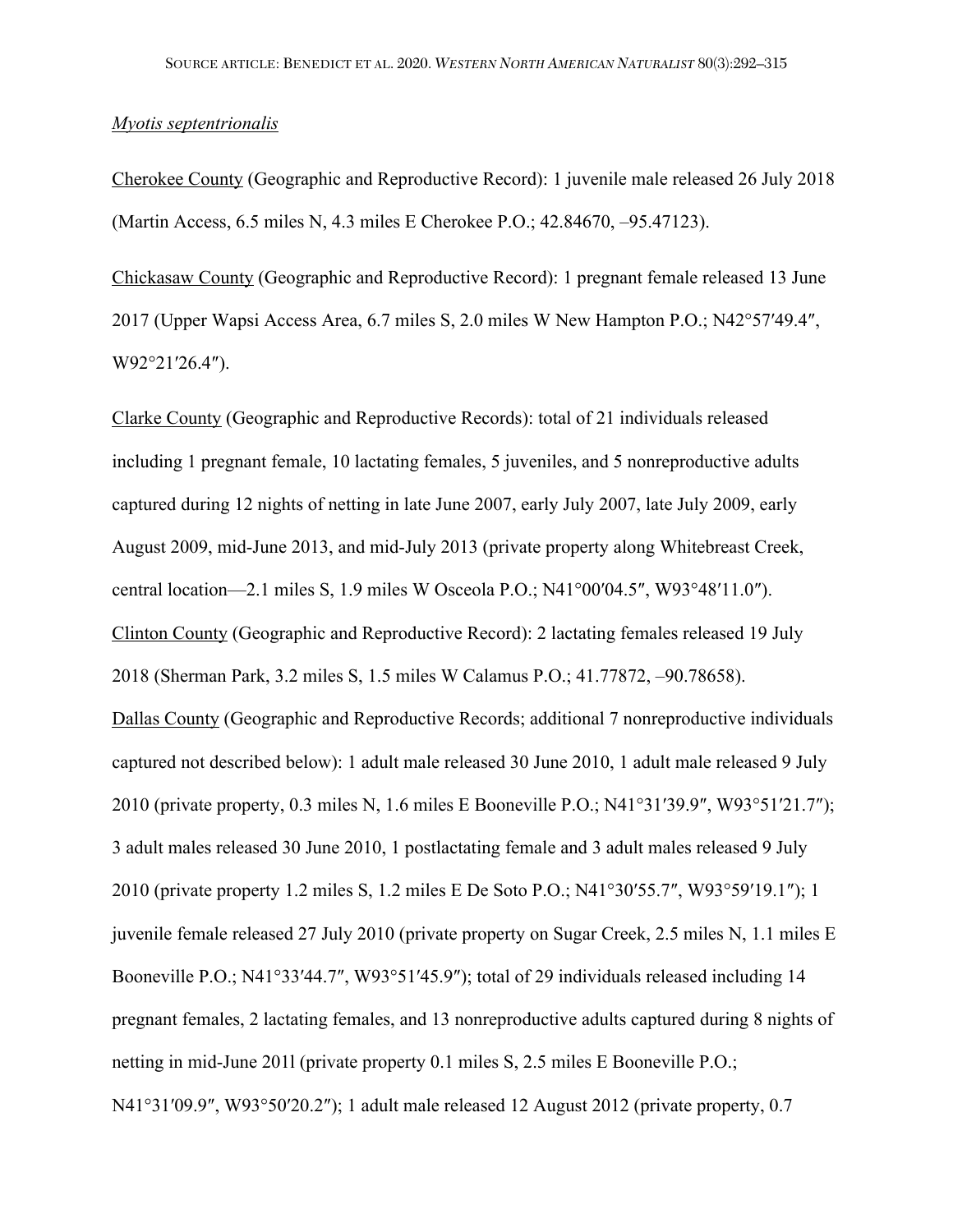miles N, 2.5 miles E Booneville P.O.; N41°32′08.6″, W93°50′02.3″); 3 postlactating females released 12 August 2012 (private property, 0.9 miles N, 1.7 miles E Booneville P.O.; N41°32′23.5″, W93°51′03.8″); and 1 postlactating female released 15 August 2012 (private property 1.9 miles N, 1.6 miles E Booneville P.O; N41°33′06.8″, W93°51′14.9″). Davis County (Geographic and Reproductive Record): 1 adult male released 26 June 2012, 1 postlactating female and 1 adult male released 11 July 2012 (private property, 10.0 miles N, 0.3 miles W Bloomfield P.O.; N40°53′56.0″, W92°24′28.2″); 2 adult males released 28 June 2012 (private property, 5.6 miles N, 0.8 miles E Bloomfield P.O.; N40°50′03.4″, W92°23′52.4″); 1

adult male released 3 July 2012 (private property along North Chequest Creek, 5.7 miles N, 0.7 miles E Bloomfield P.O.; N40°50′09.5″, W92°24′03.2″); and 1 adult male released 11 July 2012 (private property along Soap Creek, 8.9 miles N, 0.2 miles W Bloomfield P.O.; N40°53′00.1″, W92°24′35.3″).

Decatur County (Reproductive Records): 1 postlactating female released 6 July 2006, and 1 juvenile male released 22 July 2006 (bridge for County Hwy. R58, over Brush Creek, 1.05 miles S, 5.4 miles E Leon P.O.; T69N, R24W, sec 32 SW ¼ of SW ¼).

Des Moines County (Reproductive Records; additional 4 individuals captured, not described below): 1 lactating female released 7 July 2011, 3 lactating females, 1 juvenile male, and 2 adult males released 8 July 2011; 6 lactating females and 1 juvenile female released 14 July 2011, 2 lactating females, 1 postlactating female, 1 adult female, and 1 juvenile male released 15 July 2011, 1 lactating female and 1 juvenile male released 7 July 2014, 3 juvenile females released 8 July 2014, 1 juvenile male and 1 adult male released 9 July 2014, 3 lactating females and 1 juvenile male released 10 July 2014 (Big Hollow Recreation Area, central location—4.0 miles S,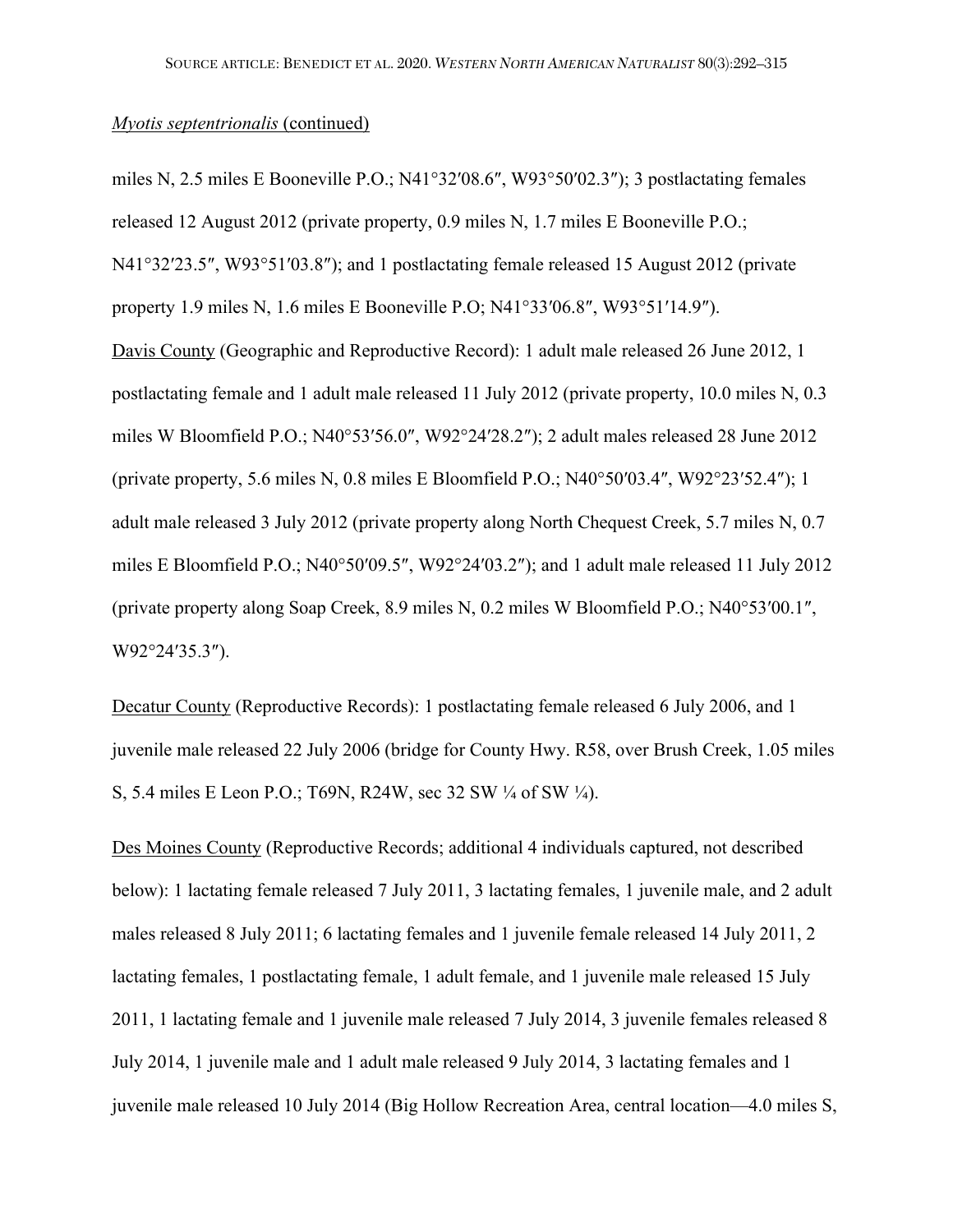3.2 miles W Mediapolis P.O.; N40°57′04.8″, W91°13′38.0″); and 1 lactating female released 22 June 2012 (private property, 2.8 miles N West Burlington, P.O.; N40°52′05.1″, W91°09′36.1″).

Floyd County (Geographic and Reproductive Records): 1 pregnant female and 4 adult males released 14 June 2017 (Idlewild County Park, 2.7 miles N, 1.3 miles W Floyd P.O., N43°09′51.3″, W92°45′30.4″); 2 pregnant females released 14 June 2017 (Wentland Woods, 1.4 miles N, 1.2 miles E Floyd P.O.; N43°08′26.1″, W92°42′42.5″); 2 pregnant females released 14 June 2017 (Colwell Park, 1.8 miles N, 4.6 miles E Floyd P.O.; N43°09′15.3″, W92°38′36.6″); and 6 adult males released 15 June 2017 (Mather Woods, 0.8 miles S, 0.6 miles E Nora Spring P.O.; N43°07′55.2″, W92°59′37.8″).

Franklin County (Geographic and Reproductive Records): 1 postlactating female, 2 adult males, and 1 juvenile released 26 July 2016 (West Fork Wildlife Area, 4.1 miles N, 8.7 miles E Hampton P.O.; N42°48′06.9″, W93°02′07.6″); and 3 lactating females, 2 postlactating females, 1 nonreproductive adult female, 1 juvenile female, 5 adult males, and 2 juvenile males released 27 July 2016 (Ingebretson Wildlife Refuge, 0.4 miles N, 2.5 miles W Sheffield P.O.; N42°54′03.3″, W93°15′45.8″).

Fremont County (Geographic and Reproductive Records): 1 postlactating female and 2 adult males released 15 July 2010; 2 postlactating females and 1 adult male released 16 July 2010 (Manti Memorial Park, 0.6 miles N, 4.1 miles E Fremont P.O.; N40°43′36.6″, W95°24′06.6″); N40°43′39.2″, W95°23′59.6″); 2 postlactating females and 1 adult male released 15 July 2010; 1 juvenile female released 16 July 2010 (Riverton Wildlife Management Area, 0.1 miles N, 0.6 miles W Riverton P.O.; N40°41′14.9″, W95°34′43.8″); and 1 juvenile female, 1 juvenile male,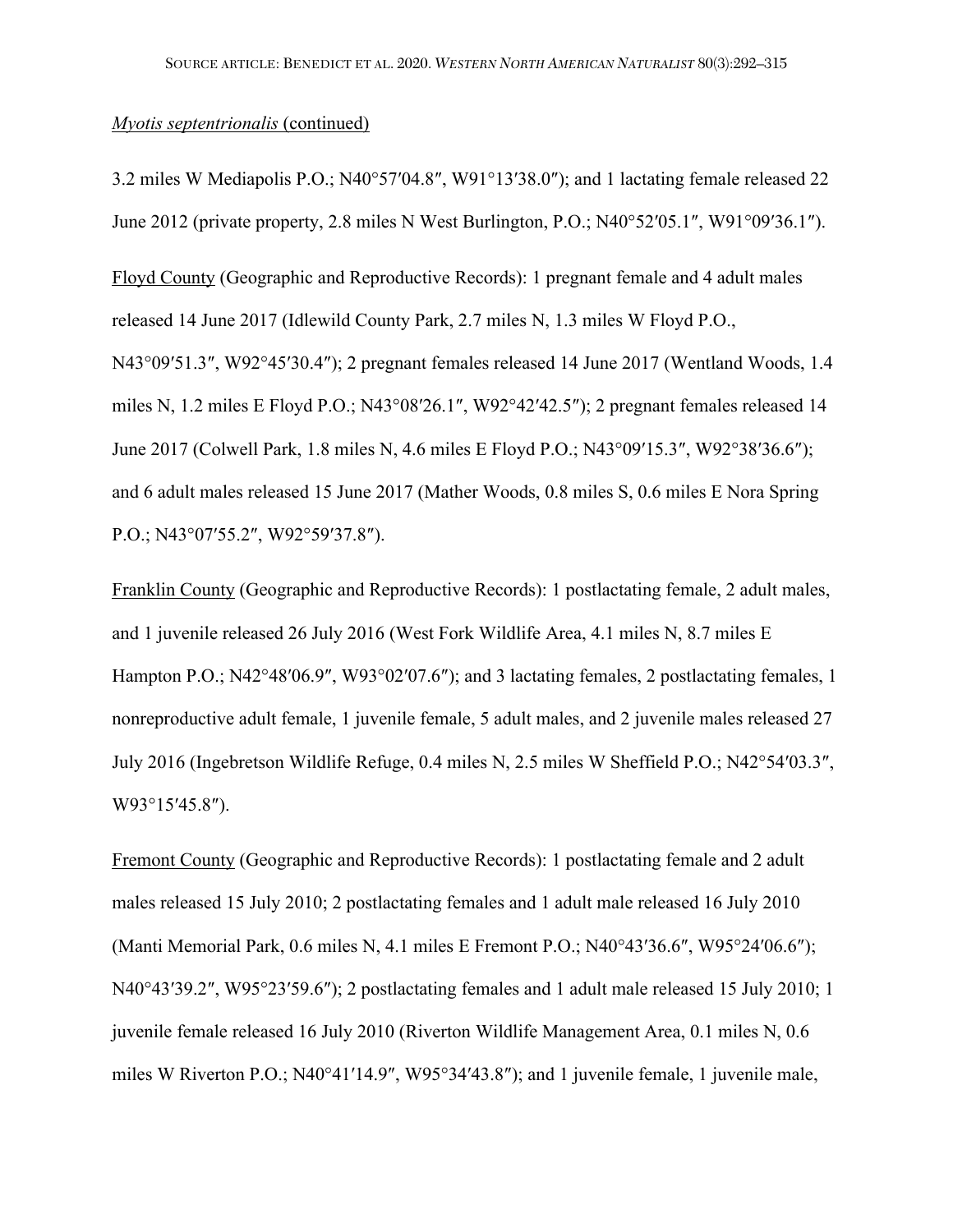and 1 adult male released 25 July 2010 (Waubonsie State Park, 5.3 miles S, 2.3 miles W Sidney P.O.; N40°40′27.0″, W95°41′22.1″).

Guthrie County (Geographic and Reproductive Records): 1 adult male released 7 July 2010 (Springbrook Wildlife Management Area, 5.5 miles N, 1.7 miles E Guthrie Center P.O.; N41°45′37.5″, W94°28′07.2″); 2 individuals released 7 July 2010 (Nations Bridge Park, 4.8 miles N, 0.7 miles W Stuart P.O.; N41°34′32.1″, W94°19′49.2″); 1 adult female and 1 adult male released 28 July 2010, and 1 postlactating female, 1 nonreproductive adult female, and 1 male juvenile released 5 August 2010 (Middle Raccoon River Wildlife Management Area 1.7 miles S, 0.3 miles W Panora P.O.; N41°39′59.2″, W94°22′19.7″); 1 adult male released 6 August 2010 (private property, 1.7 miles S Linden P.O.; T79N, R29W, Sec. 30 SW ¼); and 1 adult male released 6 August 2010 (Bennie Hall Wildlife Area, 0.4 miles S, 1.8 miles W Linden P.O.; T79N, R30W, Sec. 23 NE ¼ of SE ¼).

Hancock County (Geographic and Reproductive Records): 1 adult male released 29 June 2015 (Pilot Knob State Park, 1.0 miles S, 3.6 miles E Forest City P.O.; N43°15′03.2″, W93°33′58.1″); and 1 postlactating female and 1 adult male released 15 August 2016 (Eldred Sherwood Recreation Area, 4.4 miles S, 1.7 miles E Klemme P.O.: N42°56′35.2″, W93°34′01.3″).

Humboldt County (Geographic and Reproductive Records): 2 postlactating females and 1 juvenile male released 20 July 2015, and 3 lactating females and 1 nonreproductive adult female released 28 June 2016 (Joe Sheldon County Park, 0.2 miles N, 1.4 miles W Humboldt P.O.; N42°43′42.1″, W94°15′15.6″); 1 postlactating female, 1 juvenile female, 1 juvenile unknown gender, and 2 adult males released 20 July 2015 (Bradgate Wildlife Area, 1.3 miles S, 1.1 miles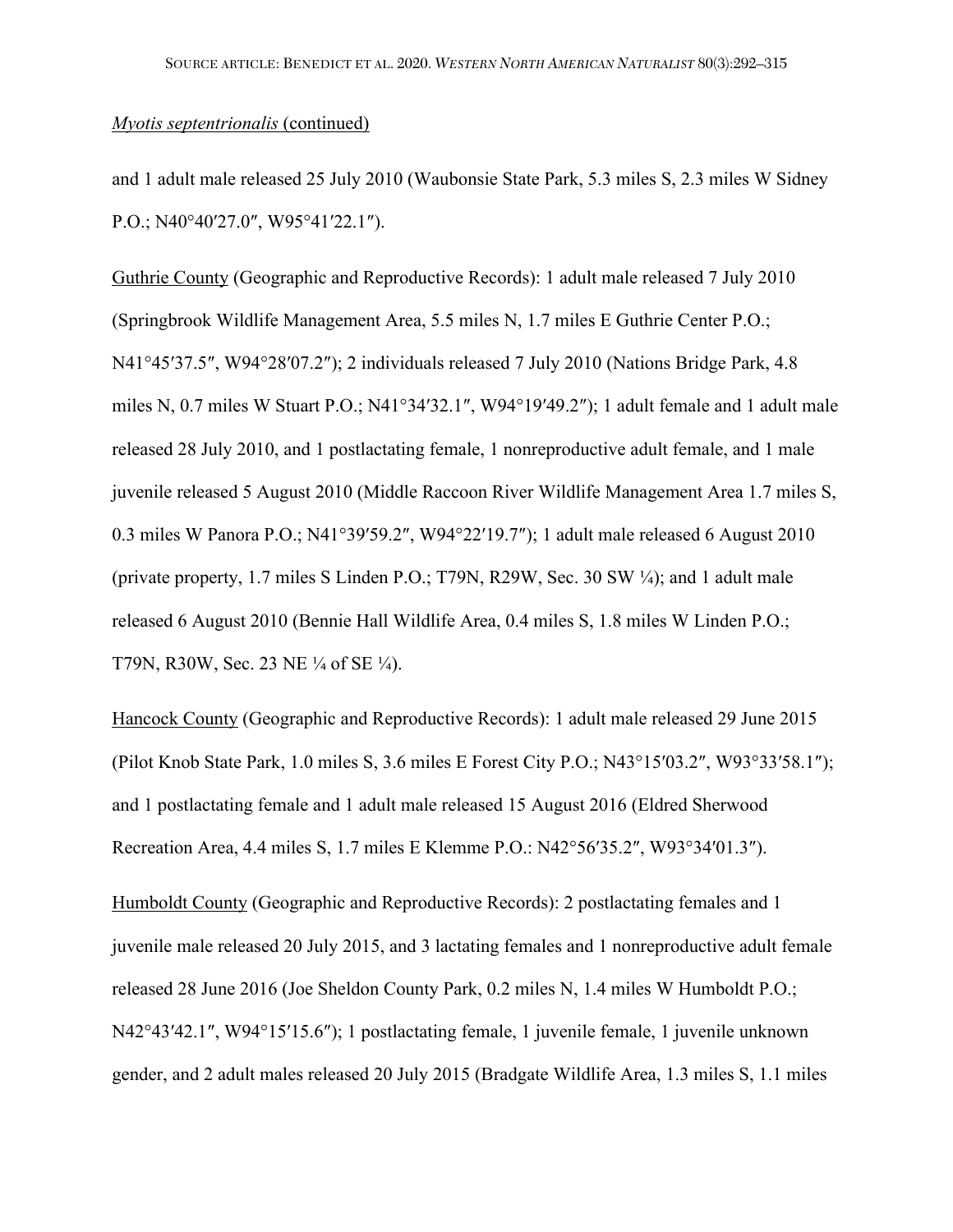E Bradgate P.O.; N42°47′02.3″, W94°23′40.0″); 2 juvenile males and 1 adult male released 21 July 2015 (Lotts Creek Park, 0.1 mile N, 0.7 miles W Livermore P.O.; N42°52′14.2″, W94°11′42.3″).

Jackson County (Reproductive Record): 2 lactating females, 2 postlactating females, and 1 adult male released 10 July 2015 (Prairie Creek Recreation Area, 0.7 miles S, 1.4 miles E Maquoketa P.O.; N42°03′40.9″, W90°38′17.0″).

Jasper County (Geographic, Hibernation, and Reproductive Records; additional 1 individual captured, not described below): 1 individual observed 6 October 2002, 2 dead individuals observed 4 March 2015, and 6 individuals observed 23 February 2016 (storm sewers in Newton, 0.6 miles N Newton P.O.; T80N, R19W, Sec. 27 SW ¼); 2 adult males released 29 July 2007 (private property 0.6 miles N, 6.7 miles E Monroe P.O.; N41°31′42.6″, W92°58′14.5″); 1 adult male released 5 June 2012, 2 lactating females and 2 adult males released 20 June 2016 (Neil Smith NWR, West 109th Street South, 4.9 miles S, 0.8 miles W Prairie City P.O.; N41°31′40.1″, W93°15'11.7"); 1 lactating female released 10 July 2013 (private property along Wolf Creek, 3.3 miles N, 1.8 miles W Mingo P.O.; N41°49′05.5″, W93°18′57.2″); 1 postlactating female, 1 juvenile female, and 1 adult male released 26 July 2013 (Neal Smith NWR, Savanna Trail, 2.6 miles S, 1.7 miles W Prairie City P.O.; N41°33.365′, W93°15.963′); and 1 adult female and 1 adult male released 12 September 2013, 1 pregnant female, 1 lactating female, and 1 adult male released 16 June 2016 (Beyer's Bridge WMA 0.7 miles N, 6.6 miles E Monroe P.O.; T78N, R18W, Sec. 30 NW  $\frac{1}{4}$  of NE  $\frac{1}{4}$ ).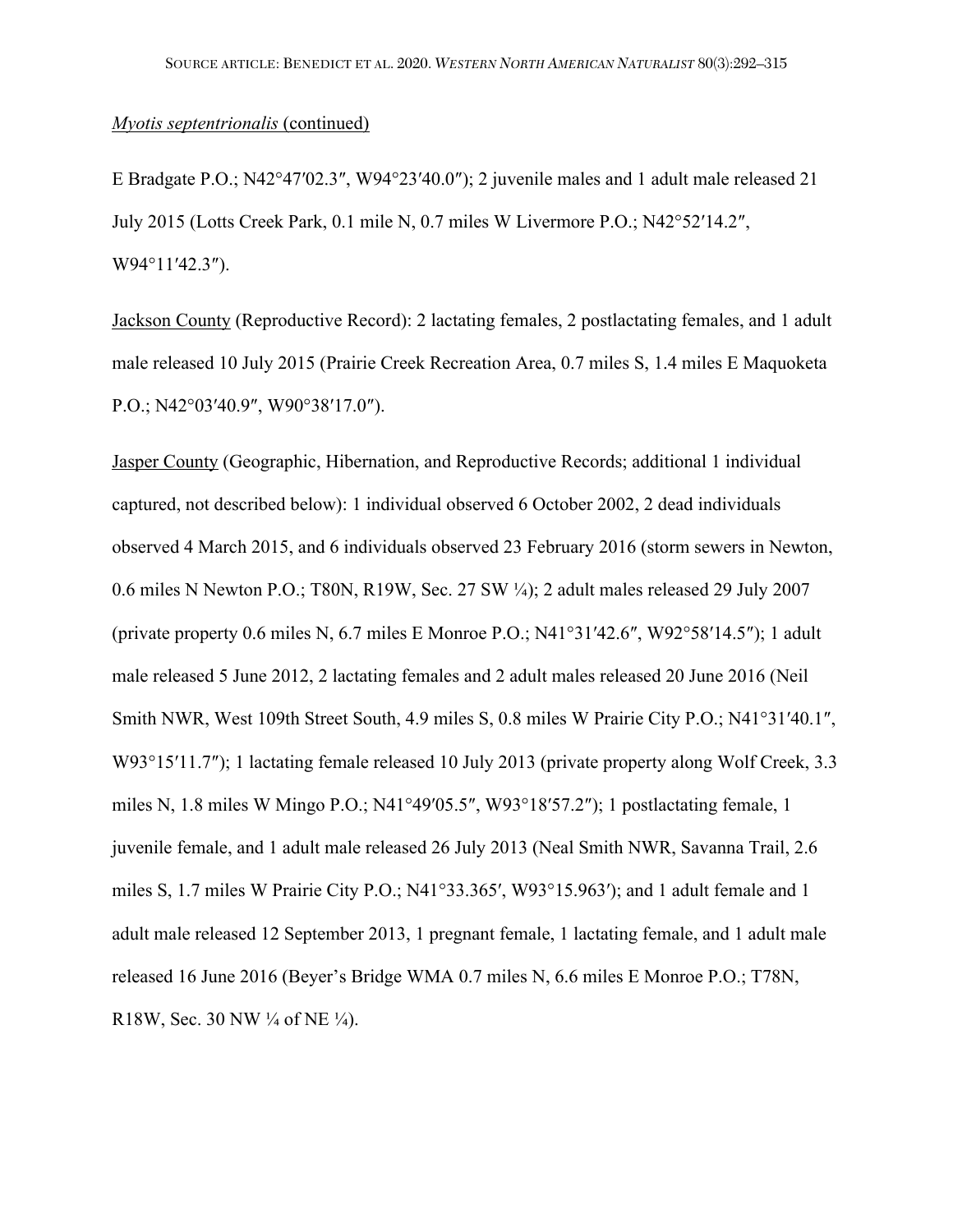Johnson County (Reproductive Records; additional 17 individuals captured, not described below): 1 juvenile female, 2 adult males, and 3 juvenile males released 28 July 2011 (private property, 1.7 miles S, 4.6 miles E Solon P.O.; N41°46′27.0″, W91°23′51.0″); 5 postlactating females, 1 nonreproductive adult female, 4 juvenile females, and 6 juvenile males released 29 July 2011 (private property, 3.7 miles S, 2.1 miles E Solon P.O.; N41°44′43.5″, W91°26′49.0″); 1 juvenile female and 1 adult male released 30 July 2011 (private property, 0.3 miles S, 3.6 miles E Solon P.O.; N41°47′34.7″, W91°25′12.7″); and 2 postlactating females, 2 juvenile females, and 1 juvenile male released 31 July 2011 (private property, 0.3 miles S, 4.2 miles E Solon P.O.; N41°47′35.6″, W91°24′21.6″).

Kossuth County (Geographic and Reproductive Records): 1 lactating female, 1 juvenile female, and 4 juvenile males released 21 July 2015, 1 adult male released 27 June 2016 (Smith Wildlife Area, 2.7 miles S, 0.5 miles E Algona P.O.; N43°01′35.3″, W94°13′08.8″); and 1 lactating female released 27 July 2016 (Geigel Woods County Park, 2.1 miles S, 2.0 miles E Algona P.O.; N43°02′22.1″, W94°11′22.3″).

Lee County (Geographic Records): 1 adult male released 5 August 2007, 1 adult male released 13 August 2007 (private property; 0.7 miles N, 3.4 miles W of Fort Madison P.O.; N40°38′27.0″, W91°22′48.1″); and 2 individuals released 13 August 2007 (private property 0.5 miles N, 3.4 miles W Fort Madison P.O.; N40°38′14.3″, W91°22′50.2″).

Louisa County (Geographic, Reproductive, and Seasonal Records; additional 3 nonreproductive individuals captured, not described below): 2 lactating females and 1 adult male released 30 June 2011, 2 lactating female, 1 nonreproductive adult female, and 2 adult males released 9 July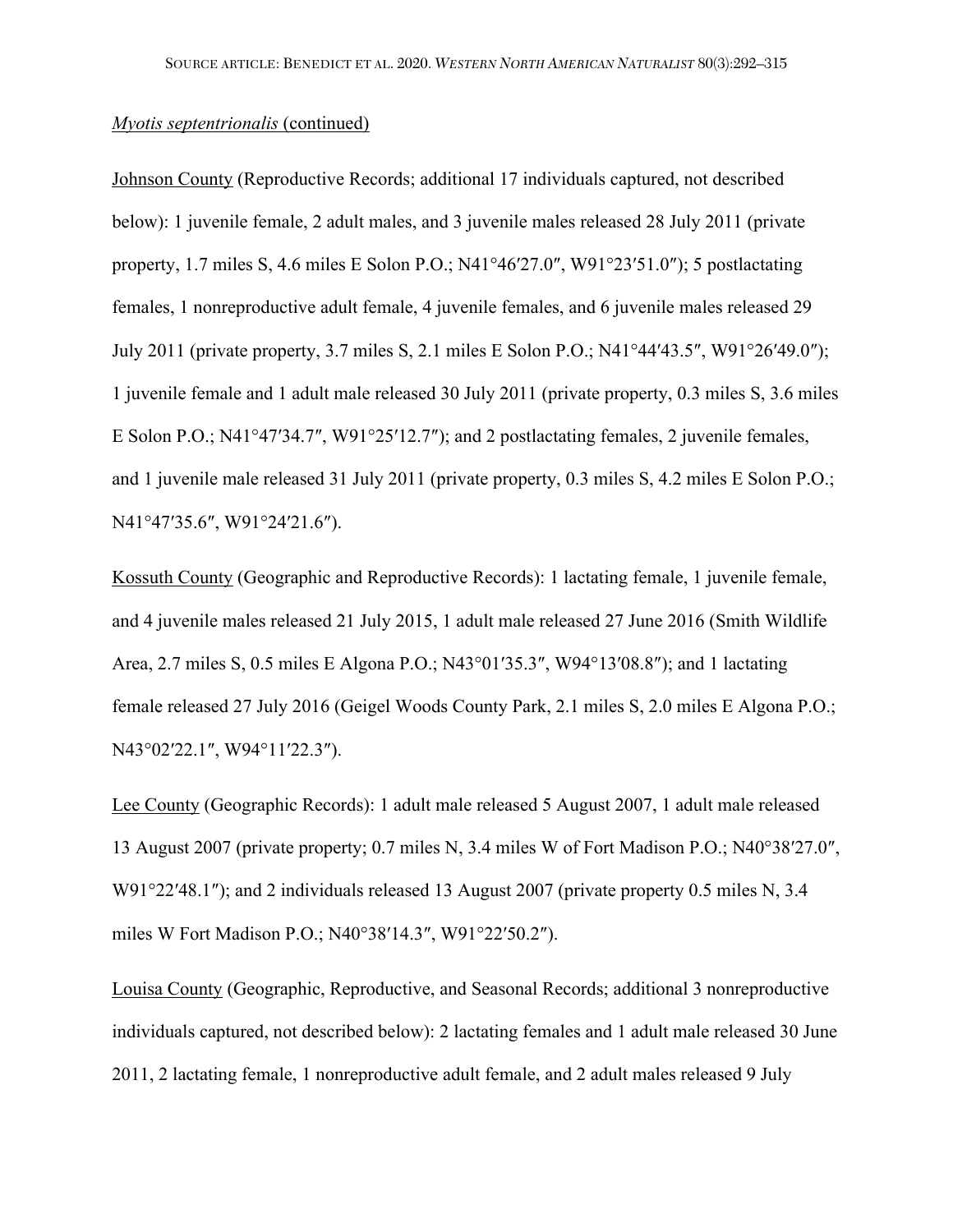2011, 3 lactating females, 1 postlactating female, 1 juvenile female, and 1 adult male released 10 July 2011 (private property along Iowa River, 0.2 miles N, 1.1 miles W Oakville P.O.; N41°06′01.5″, W91°03′49.1″); 1 adult male released 11 June 2012, 3 lactating females, 1 postlactating female, 3 juvenile males, 2 adult males, and 1 adult female released 25 June 2012 (private property, 1.4 miles N, 0.7 miles E Wapello P.O.; N41°12′04.9″, W91°10′25.1″); 2 lactating females, 1 postlactating female, and 2 male adults released 11 June 2012 (private property along Iowa River, 2.2 miles N, 0.1 miles W Wapello P.O.; N41°12′47.0″, W91°11′25.4″); 6 lactating females and 1 adult male released 14 June 2012, 1 lactating female and 1 adult male released 25 June 2012 (private property, 7.2 miles S, 0.2 miles E Wapello P.O.; N41°04'29.4", W91°10'54.0"); and 9 lactating females, 2 postlactating females, 2 adult males, and 1 adult female released 22 June 2012 (Indian Slough Wildlife Area, 2.0 miles N, 0.6 miles W Wapello P.O.; N41°12′33.6″, W91°11′59.5″).

Lucas County (Reproductive Records): 3 lactating females and 1 juvenile male released 22 July 2008; 1 postlactating female and 1 juvenile male released 2 August 2008; 1 postlactating and 1 adult male released 13 August 2008 (Lake Morris 0.3 miles S, 3.0 miles E Chariton P.O.; N41°00′41.6″, W93°15′07.4″); and 1 lactating female released 26 June 2009 (Stephens State Forest, Lucas Unit, 1.0 miles S, 1.1 miles W Lucas P.O.; N41°00′55.5″, W93°28′50.3″).

Madison County (Geographic and Reproductive Records; additional 6 nonreproductive individuals captured, not described below): 1 lactating female, 1 juvenile female, and 1 adult male released 11 July 2005 (Roseman Covered Bridge, 2.9 miles S, 7.0 miles W Winterset P.O.; T75N, R29W, Sec. 14 east-central); 2 adult males released 12 July 2005 (Holliwell Covered Bridge, 0.9 miles S, 2.8 miles E Winterset P.O.; T75N, R27W, Sec. 4 NE ¼); 2 adult males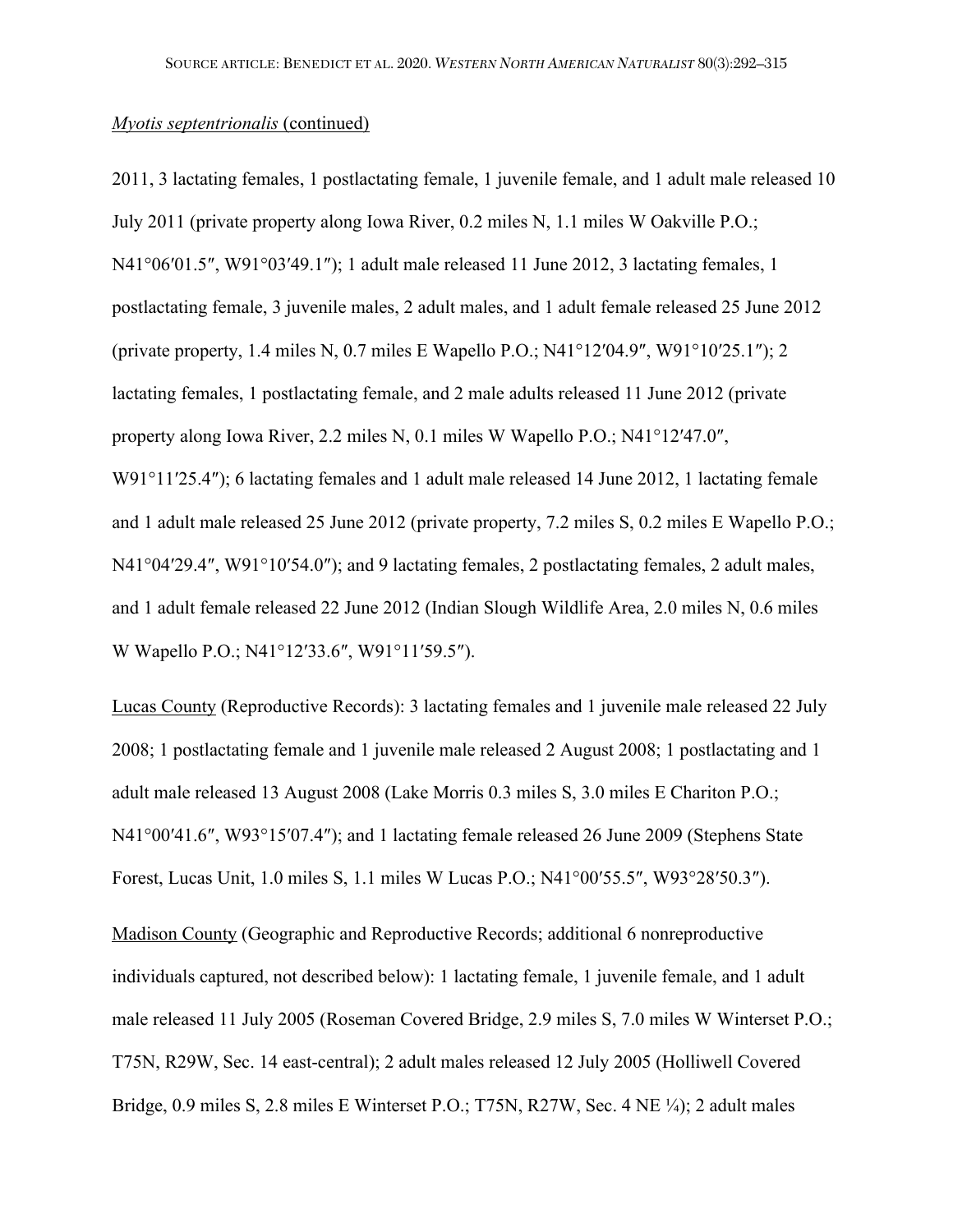released 26 July 2005 (private property, 1.95 miles S, 0.7 miles E Winterset P.O.; T75N, R27W, Sec. 7 center); 1 juvenile male released 29 July 2005, 1 lactating female and 1 adult male released 27 June 2006 (private property, 2.3 miles N, 0.9 miles E Patterson P.O.; T76N, R26W, Sec. 16 NW ¼ of SW ¼); 1 individual released 27 August 2005 (private property along North River 3.8 miles N, 3.0 miles W Winterset P.O.; T76N, R28W, Sec. 10 NW ¼ of SW ¼); and 2 pregnant females, 1 lactating female, and 2 adult males released 15 June 2016 (Heritage Hills WMA, 2.9 miles S, 6.9 miles W Truro P.O.; N41°09′56.1″, W93°58′09.3″).

Mahaska County (Geographic and Reproductive Records): 1 lactating female and 1 adult male released 14 July 2006 (private property, 0.7 miles N, 8.6 miles W Beacon P.O.; T75N, R17W, sec. 20 NW 1/4); 2 lactating females released 3 July 2007 (Eveland Access, Scheet's Addition, 3.0 miles S, 2.9 miles W Beacon P.O.; T74N, R16W, Sec. 6 SE ¼ of SE ¼); and 1 male adult released 7 July 2015 (Cedar Bluff Natural Area, 1.3 miles S, 7.5 miles W Beacon P.O.; N41°15′25.4″, W92°49′20.4″).

Marion County (Reproductive and Seasonal Records; additional 2 lactating females captured, not described below): 1 adult male released 14 April 2003 (Big Rock City Park, 1.2 miles N, 0.6 miles W Pella P.O.; N41°25′24.8″, W92°55′49.7″); 1 juvenile female and 1 adult male released 15 July 2005 (Hammond Covered Bridge, 0.1 miles S, 3.2 miles W Maryville town center; T74N, R19W, Sec. 26 south central); 1 postlactating female and 1 adult female released 2 August 2005, 1 postlactating female released 5 August 2005, 2 lactating females released 28 June 2007, 1 postlactating female released 13 September 2009 (private property, 5.9 miles N, 1.7 miles W Pella P.O.; T77N, R18W, Sec. 8 NE ¼ of NE ¼); 1 postlactating female released 6 August 2008 (Roberts Creek Park, west campground, 1.2 miles N, 7.5 miles W Pella P.O.;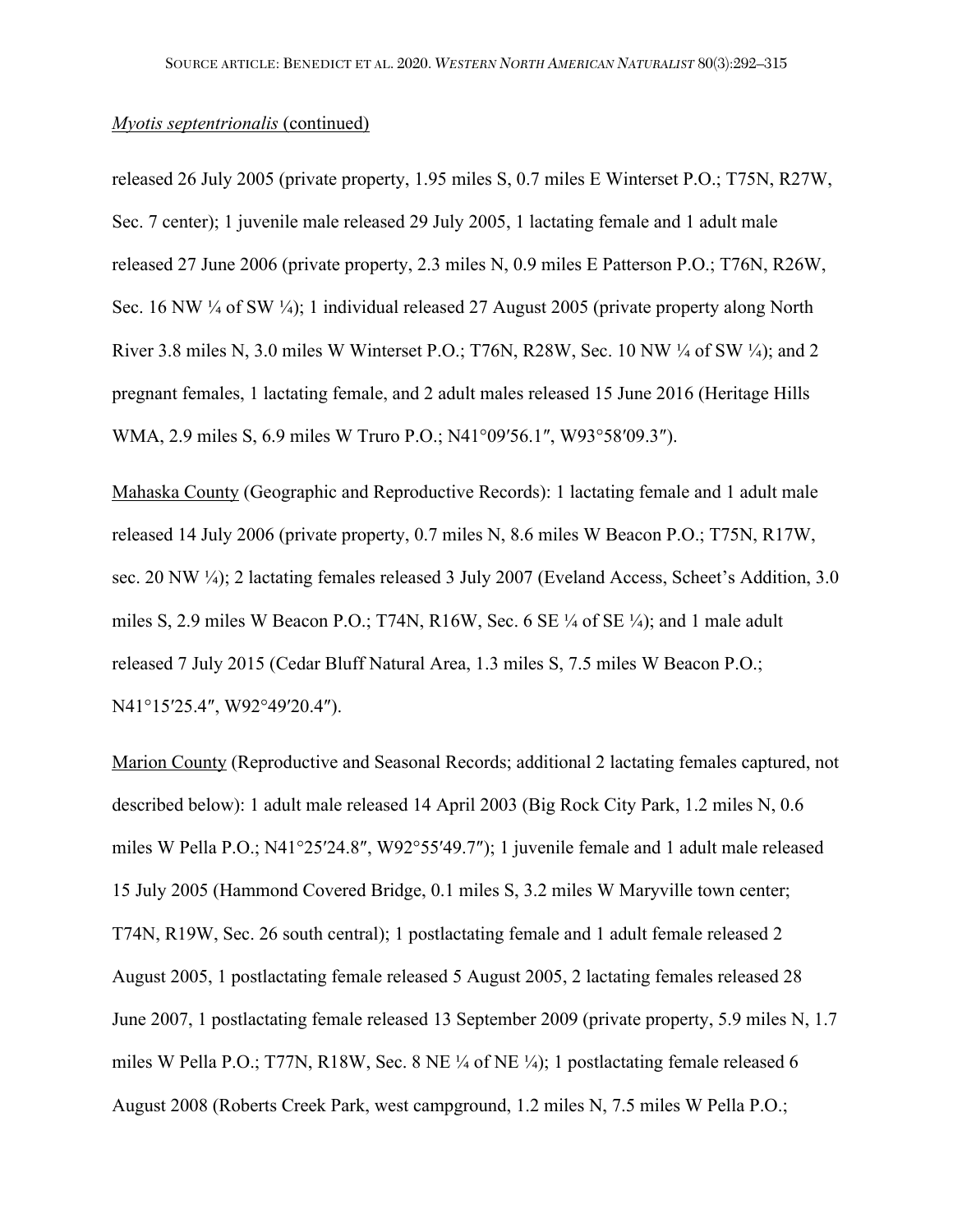T77N, R19W, Sec. 32 SE ¼); 2 lactating females released 8 July 2009, 1 lactating female released 9 July 2009 (Lake Red Rock, North Overlook Campground, 1.9 miles S, 2.6 miles W Pella P.O.; N41°22.51.4, W92°58.07.9); 1 postlactating female and 1 adult male released 5 September 2013 (private property along Sand Creek, 5.2 miles S, 1.5 miles E Pella P.O.; N41°19′42.1″, W92°53′18.5″); 1 adult male released 22 September 2013 (private property along English Creek 2.8 miles S, 2.1 miles W Knoxville P.O.; T75N, R20W, Sec. 26 NW  $\frac{1}{4}$  of NW  $\frac{1}{4}$ ); and 1 juvenile male released 13 July 2015 (Central College Field Station, 2.4 miles S, 5.1 miles W Pella P.O.; N41°22′13.4″, W93°01′01.1″).

Mitchell County (Geographic and Reproductive Records): 1 pregnant female and 2 lactating females released 26 June 2017 (Hamlin Garland Wildlife Area, 1.7 miles N, 1.5 miles W St. Ansgar P.O.; N43°24′07.1″, W92°56′20.2″); 1 lactating female released 26 June 2017 (New Haven Potholes Wildlife Area, 1.4 miles N, 6.5 miles E Osage P.O.; N43°18′22.5″, W92°40′44.5″); 4 lactating females and 2 pregnant females released 27 June 2017 (Otranto Park, 5.4 miles N, 3.5 miles E St. Ansgar P.O.; N43°27′27.7″, W92°58′50.2″); 3 lactating females and 1 nonreproductive adult female released 27 June 2017 (Pinicon Alders Park, 1.1 miles N and 8.5 miles E Staceyville P.O.; N43°27′05.3″, W92°36′39.7″); and 2 postlactating females and 1 juvenile male released 17 July 2017 (Private Property along Deer Creek, 3.1 miles N and 5.7 miles W St. Ansgar P.O.; N43°25′28.0″, W93°01′17.9″).

Monroe County (Geographic and Reproductive Records): total of 13 individuals released including 1 lactating female, 1 postlactating female, 4 juveniles, and 7 nonreproductive adults captured during 7 nights of netting in mid-July 2009, early and mid-August 2009, and early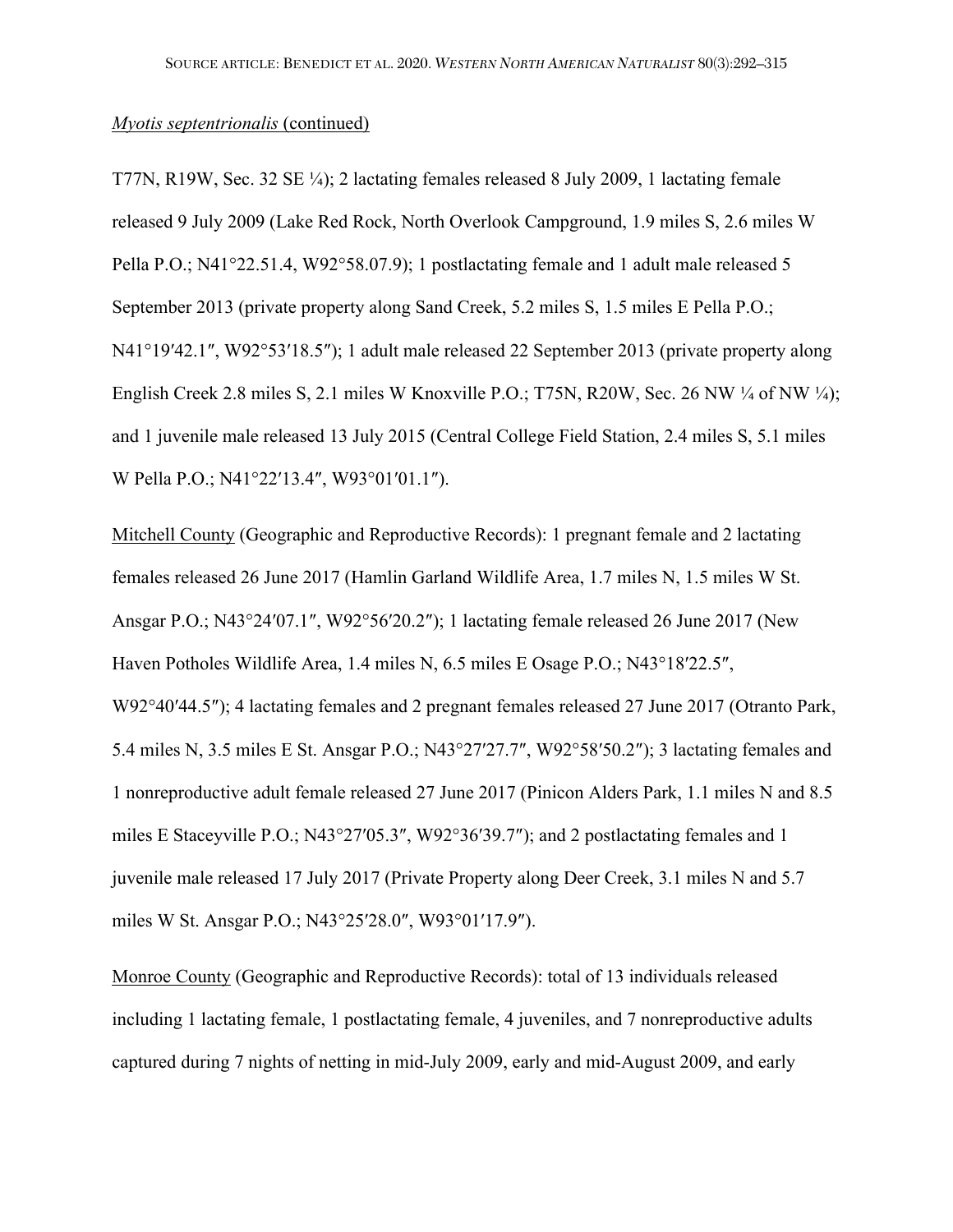August 2013 (private property, central location—2.0 miles S, 2.0 miles W Eddyville P.O.; N41°07′49.7″, W92°40′28.1″).

Palo Alto County (Geographic Record): 1 adult male released 22 July 2015 (Brushy Bayou WMA, 4.9 miles S, 1.3 miles E Emmetsburg P.O.; N43°02′17.9″, W94°39′12.3″).

Polk County (Geographic and Reproductive Records): 1 nonreproductive adult female and 1 adult male released 29 July 2010, 2 nonreproductive adult females released 9 August 2010, and 1 juvenile male released 10 August 2010 (property of City of Des Moines, central location—1.3 miles S, 2.1 miles E Des Moines P.O.; N41°33′58.1″, W93°34′44.0″).

Pottawattamie County (Geographic and Reproductive Records): 2 nonreproductive adult females and 2 adult males released 5 June 2009, 1 lactating female, 1 postlactating female, 2 juvenile females, 2 juvenile males, and 2 adult males released 14 July 2010 (Hitchcock County Park, 4.7 miles N, 0.5 miles W Crescent P.O.; N41°25′08.9″, W95°52′05.1″); 1 lactating female and 1 juvenile female released 8 July 2010, 1 postlactating female, 1 juvenile female, and 1 adult male released 13 July 2010 (private property along West Nishnabotna River, 1.4 miles N, 1.3 miles W Griswold P.O.; N41°15′16.3″, W95°09′58.6″).

Poweshiek County (Geographic and Reproductive Records): 1 nonreproductive adult female released 10 June 2008, 1 lactating female released 9 July 2008 (private property, 5.4 miles S, 1.3 miles W Grinnell P.O.; N41°39′57.3″, W92°44′53.7″); 1 pregnant female, 2 lactating females, and 1 nonreproductive adult female released 16 June 2009, 1 pregnant female and 1 lactating female released 20 June 2009, 2 lactating females and 2 postlactating female released 1 July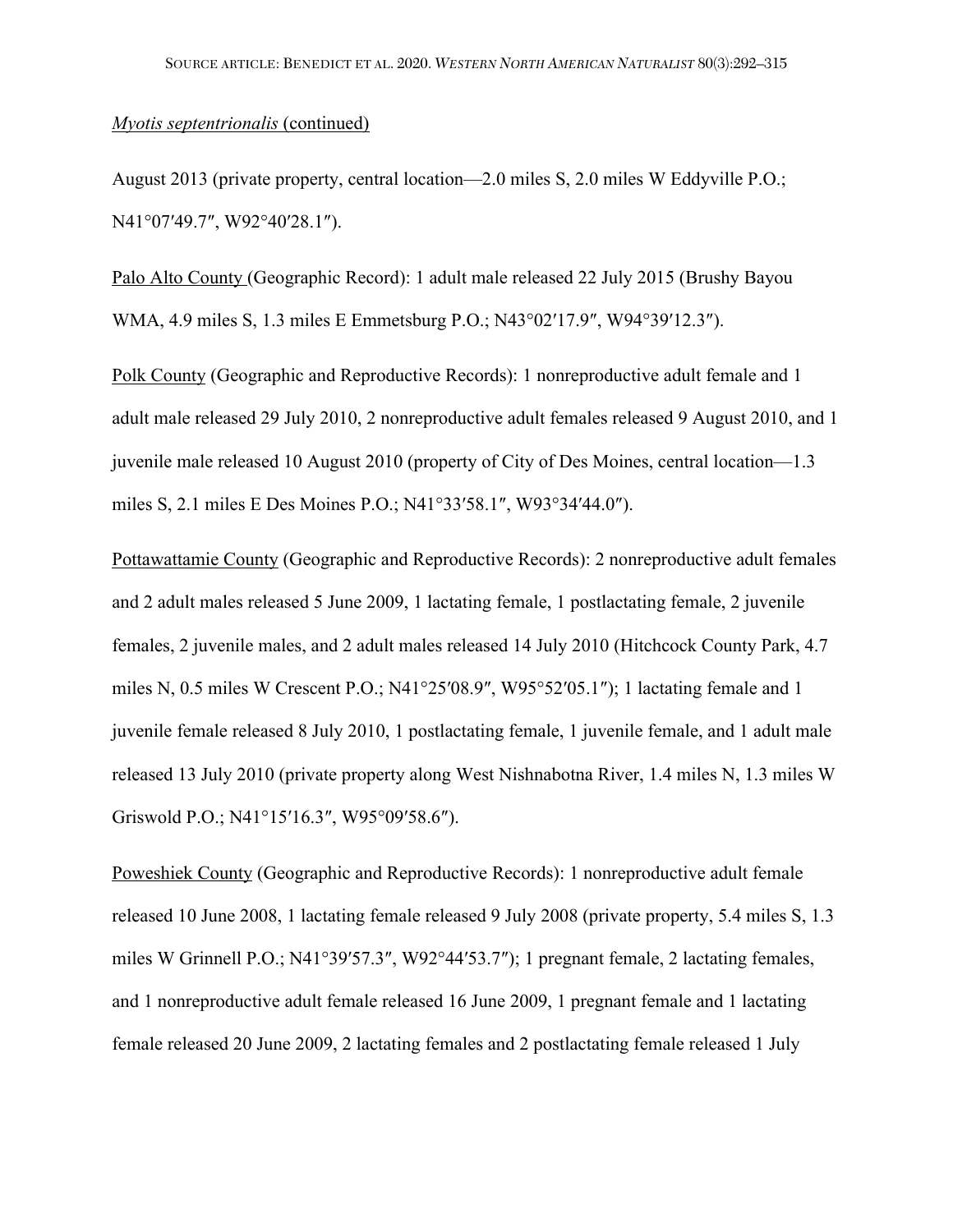2009, and 1 juvenile male and 1 adult male released 11 July 2009 (private property, 0.8 miles N, 2.5 miles W Montezuma P.O.; N41°35′59.2″, W92°34′15.0″).

Story County (Geographic and Reproductive Records): 1 lactating female and 1 juvenile female released 24 July 2013, 1 lactating female released 25 June 2015 (Robison Wildlife Acres, 2.8 miles N, 2.1 miles W Maxwell P.O.; N41°55′52.6″, W93°26′22.7″); and 1 lactating female released 23 June 2015 (private property, 2.9 miles N, 1.8 miles W Maxwell P.O.; N41°55′52.0″, W93°26′22.2″).

Tama County (Geographic and Reproductive Records): 1 postlactating female and 1 juvenile female released 16 July 2012, 1 postlactating and 1 adult male released 18 July 2012 (private property, 2.9 miles N, 2.9 miles E Chelsea P.O.; N41°57′43.2″, W92°19′51.1″); 2 nonreproductive adult females and 1 adult male released 16 June 2012, 5 postlactating females, 5 juvenile females, 1 adult female, and 3 adult males released 19 July 2012 (private property, 3.2 miles N, 0.7 miles W Chelsea P.O.; N41°58′04.0″, W92°23′53.7″); 1 postlactating female and 1 adult male released 17 July 2012, 1 postlactating female, 1 juvenile female, 1 juvenile male, and 1 adult male released 20 July 2012 (private property along Salt Creek, 2.7 miles S Elberon P.O.; N41°57′58.6″, W92°18′56.5″); 1 postlactating female, 1 juvenile female, and 1 adult male released 17 July 2012, 1 postlactating female released 20 July 2012 (private property along Salt Creek, 3.1 miles S, 0.4 miles E Elberon P.O.; N41°57′48.5″, W92°18′49.5″); and 1 adult male released 18 July 2012, 1 nonreproductive adult female and 1 adult male released 19 July 2012 (private property 3.0 miles S, 2.5 miles W Elberon P.O.; N41°57′44.3″, W92°21′42.0″).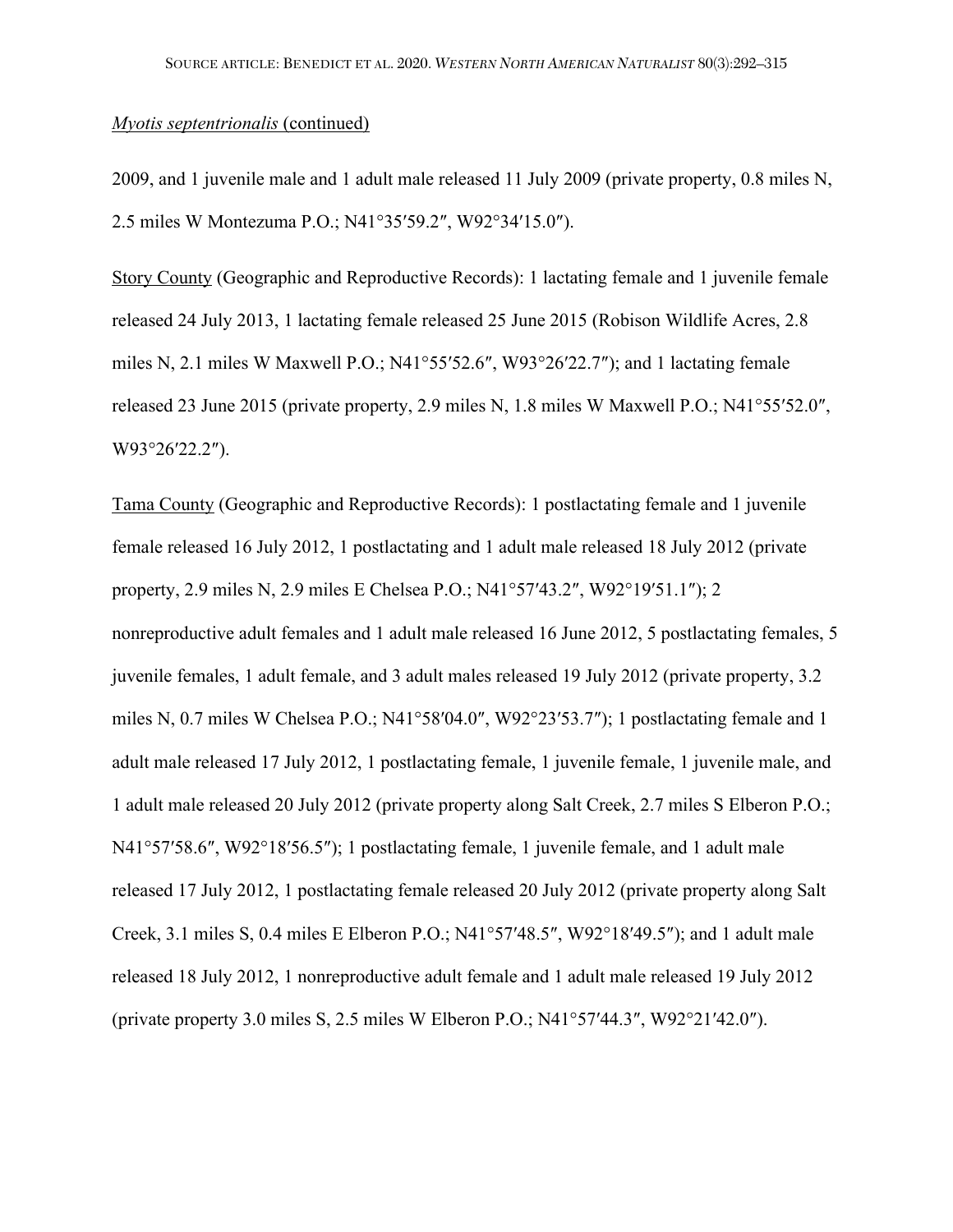Taylor County (Geographic and Reproductive Record): 1 juvenile male and 1 adult male released 2 August 2010 (Lake of Three Fires State Park, 2.8 miles N, 1.6 miles E Bedford P.O.; N40°42′25.7″, W94°41′15.3″).

Van Buren County (Reproductive Records): 1 lactating female and 1 adult male released 28 June 2008 (private property, 3.8 miles S, 2.8 miles W Birmingham P.O.; T70N, R10W, Sec. 34 SW ¼ of NW ¼); and 1 lactating female and 2 adult males released 1 July 2008 (private property along Lick Creek, 3.25 miles S, 1.8 miles E Birmingham P.O.; T70N, R9W, Sec. 29 SE ¼ of SE ¼).

Wapello County (Geographic and Reproductive Records; additional 1 nonreproductive individual and 1 juvenile captured, not described below): 1 lactating female released 26 June 2012 (private property, 5.2 miles S, 0.5 miles E Ottumwa P.O.; N40°56′54.4″, W92°24′29.5″); 1 lactating female released 27 June 2012 (private property, 7.0 miles S, 0.5 miles E Ottumwa P.O.; N40°55′26.7″, W92°24′25.4″); 3 lactating females, 1 juvenile male, and 4 adult males released 2 July 2012, 1 juvenile female released 7 July 2012 (Pioneer Ridge County Park, 7.8 miles S, 0.5 miles E Ottumwa P.O.; N40°54′30.5″, W92°24′30.2″); 1 postlactating female released 5 July 2012 (private property on Village Creek, 4.7 miles S, 0.7 miles E Ottumwa P.O.; N40°57′21.1″, W92°24'13.0"); 1 lactating female, 3 juvenile females, 1 nonreproductive adult female, and 3 adult males released 6 July 2012 (private property, 7.2 miles S, 0.5 miles E Ottumwa P.O.; N40°55′09.6″, W92°24′26.5″); and 1 pregnant female released 11 June 2014 (private property, 2.1 miles S, 1.9 miles E Chillicothe P.O.; N41°03′20.7″, W92°29′36.0″).

Warren County (Geographic and Reproductive Record): 2 adult males released 16 June 2008 (private property, 2.7 miles S, 2.2 miles W Martensdale P.O.; N41°20′02.1″, W93°46′50.7″); 1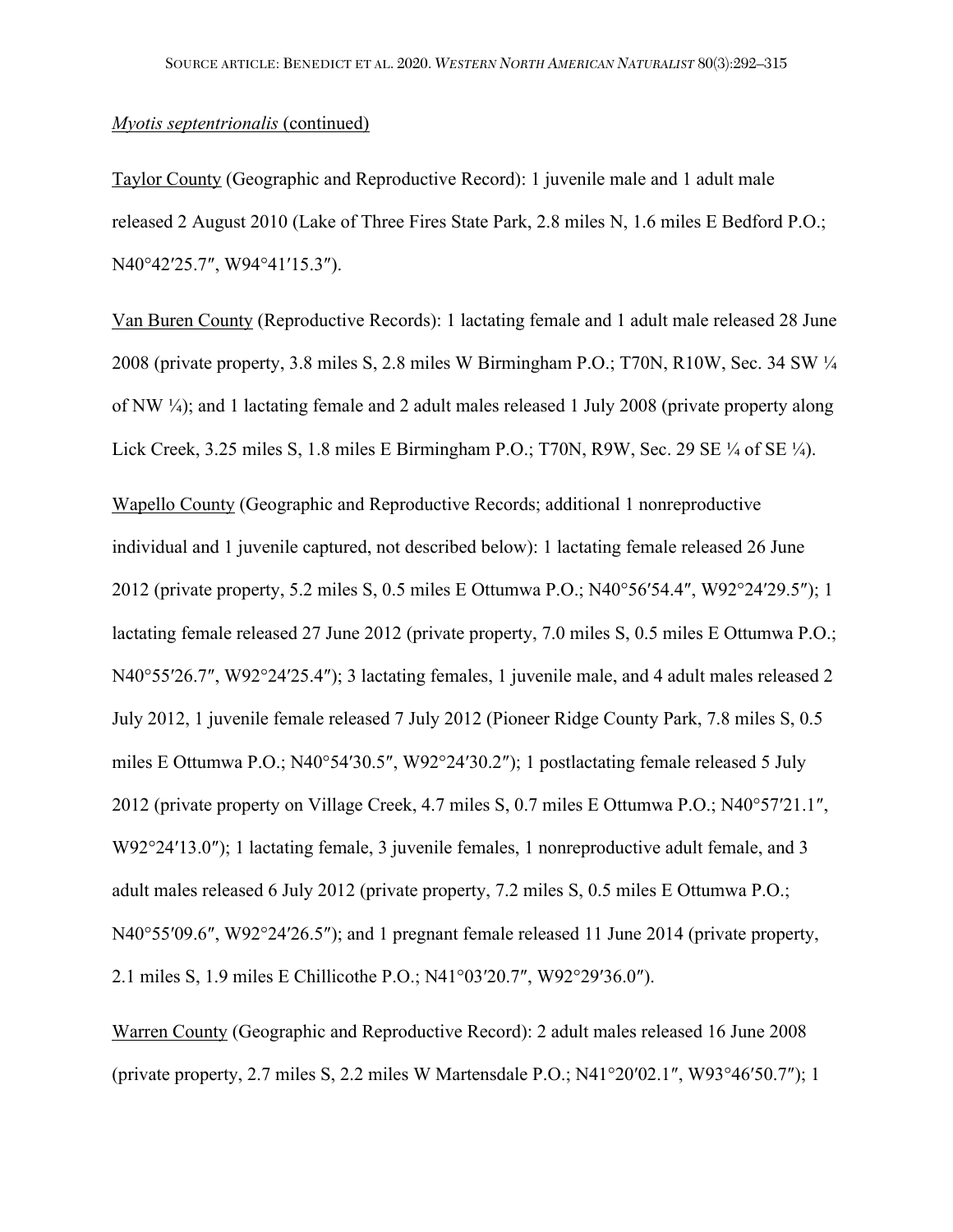adult female released 17 June 2008 (private property, 2.1 miles W Martensdale P.O.; N41°22′23.41″ W93°46′44.63″); 1 pregnant female and 1 adult male released 18 June 2008 (private property, 1.6 miles N, 2.2 miles W Martensdale P.O.; N41°23′52.8″, W93°46′51.8″); and 1 pregnant female and 2 adult males released 18 June 2008 (private property, 1.65 miles N, 2.1 miles W Martensdale P.O.; N41°23′54.0″, W93°46′45.8″).

Worth County (Geographic and Reproductive Records): 1 nonreproductive adult female released 28 June 2017, 1 juvenile male released 17 July 2017 (Ochee Yahola County Park, 2.7 miles N, 2.1 miles W Northwood P.O.; N43°29′04.3″, W93°15′49.5″); 1 lactating female released 19 July 2017 (Wally's Wood Wildlife Area, 0.6 miles S, 1.7 miles E Fertile P.O.; N43°15′19.6″, W93°23′34.8″); and 1 juvenile female and 1 juvenile male released 19 July 2017 (Stime's Woods, 1.3 miles S, 2.1 miles W Northwood P.O.; N43°25′29.4″, W93°15′55.5).

Wright County (Geographic Record): 1 nonreproductive adult female released 25 July 2016 (Pike's Timber, 3.6 miles N, 4.2 miles E Clarion P.O.; N42°47′00.2″, W93°38′53.5″).

Museum Records (Geographic Records): **Fremont County**, Waubonsie State Park, 5.5 miles W Riverton, 1 collected by John Bowles, 4 June 1977 (SUI 34108); **Mitchell County**, 1.5 miles N, 2 miles E Riceville, 1 collected 28 July 1982 (FHSM 21188); **Webster County**, 1 mile N, 3.5 miles E Burnside, 1 collected by A. Fors, 4 September 1981 (FHSM 19510); Lehigh, 3 collected 19 June 1982 (FHSM 21193–21195); 1.5 miles E Coalville, 1 collected 27 June 1982 (FHSM 21190).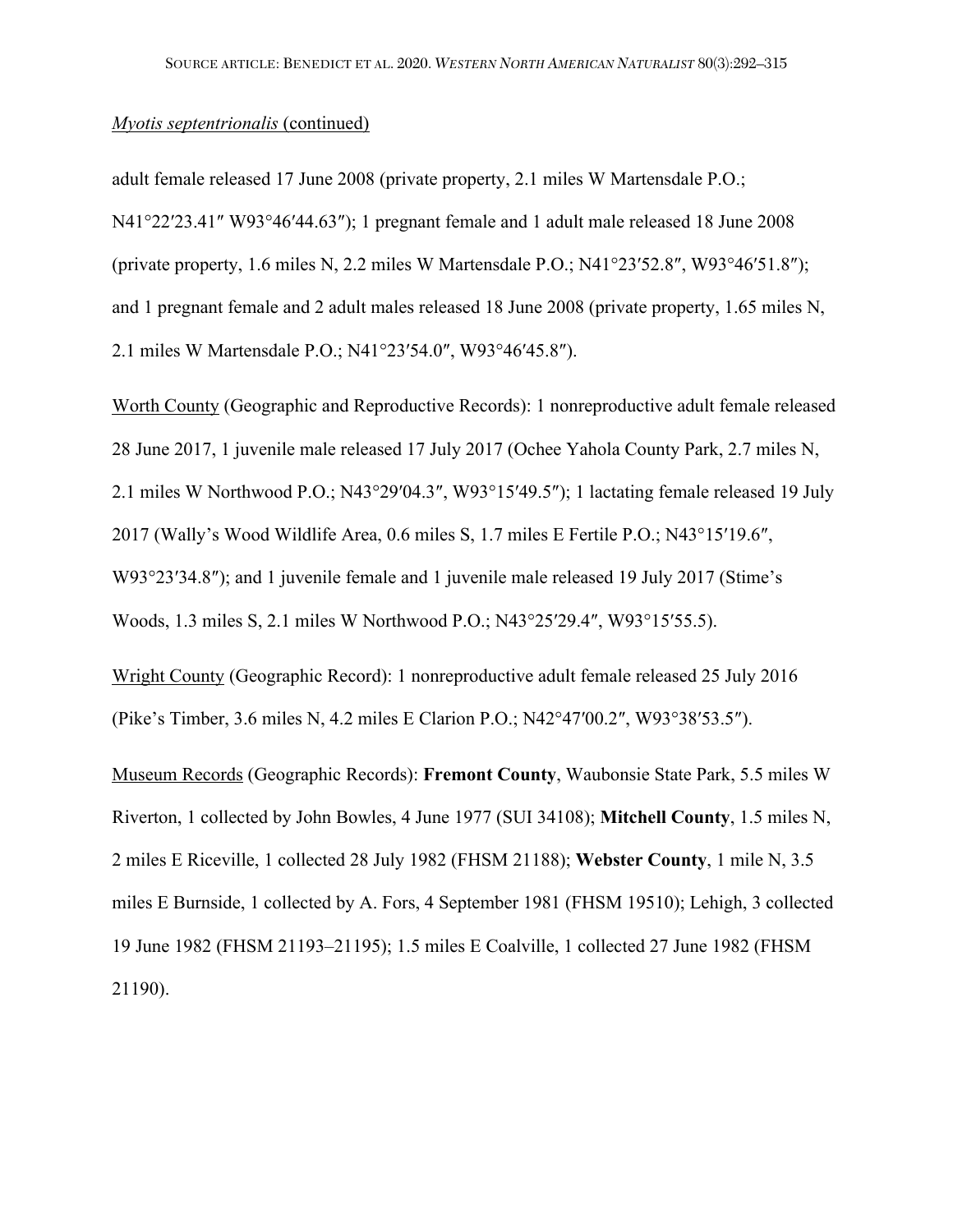#### *Myotis sodalis* (only select records described)

Clarke County (Geographic, Reproductive, and Seasonal Records): 1 lactating female released 23 June 2007, 2 lactating females released 30 June 2007, 1 lactating female released 23 July 2009, 1 lactating female and 1 juvenile male released 1 August 2009, and 1 pregnant female released 19 June 2013 (private property along Whitebreast Creek, central location—2.1 miles S, 1.9 miles W Osceola P.O.; N41°00′04.5″, W93°48′11.0″).

Dallas County (Geographic and Reproductive Records): 2 pregnant females released 8 June 2011, 1 pregnant female released 16 June 2011, 1 pregnant female released 21 June 2011, 1 pregnant female released 23 June 2011 (private property, 0.1 miles S, 2.5 miles E Booneville P.O.; N41°31′09.9″, W93°50′20.2″); and 1 postlactating female released 14 August 2012 (private property, 2.0 miles N, 1.8 miles E Booneville P.O.; N41°33′19.7″, W93°51′03.2″).

Davis County (Reproductive and Seasonal Records; additional 1 juvenile individual captured, not described below): 1 lactating female and 1 adult male released 29 June 2012 (private property, 7.2 miles N, 0.9 miles E Bloomfield P.O.; N40°51′25.4″, W92°23′48.8″); 1 lactating female released 2 July 2012 (private property along Soap Creek, 9.1 miles N, 0.3 miles W Bloomfield P.O.; N40°53'12.7", W92°24'37.3"); and 1 lactating female and 1 juvenile male released 3 July 2012 (private property, 7.3 miles N, 0.8 miles E Bloomfield P.O.; N40°51'25.9", W92°24′00.6″).

Decatur County (Reproductive Record): 1 lactating female and 1 adult male released 6 July 2006 (bridge for County Hwy. R58, over Brush Creek, 1.05 miles S, 5.4 miles E Leon P.O.; T69N, R24W, sec 32 SW  $\frac{1}{4}$  of SW  $\frac{1}{4}$ ).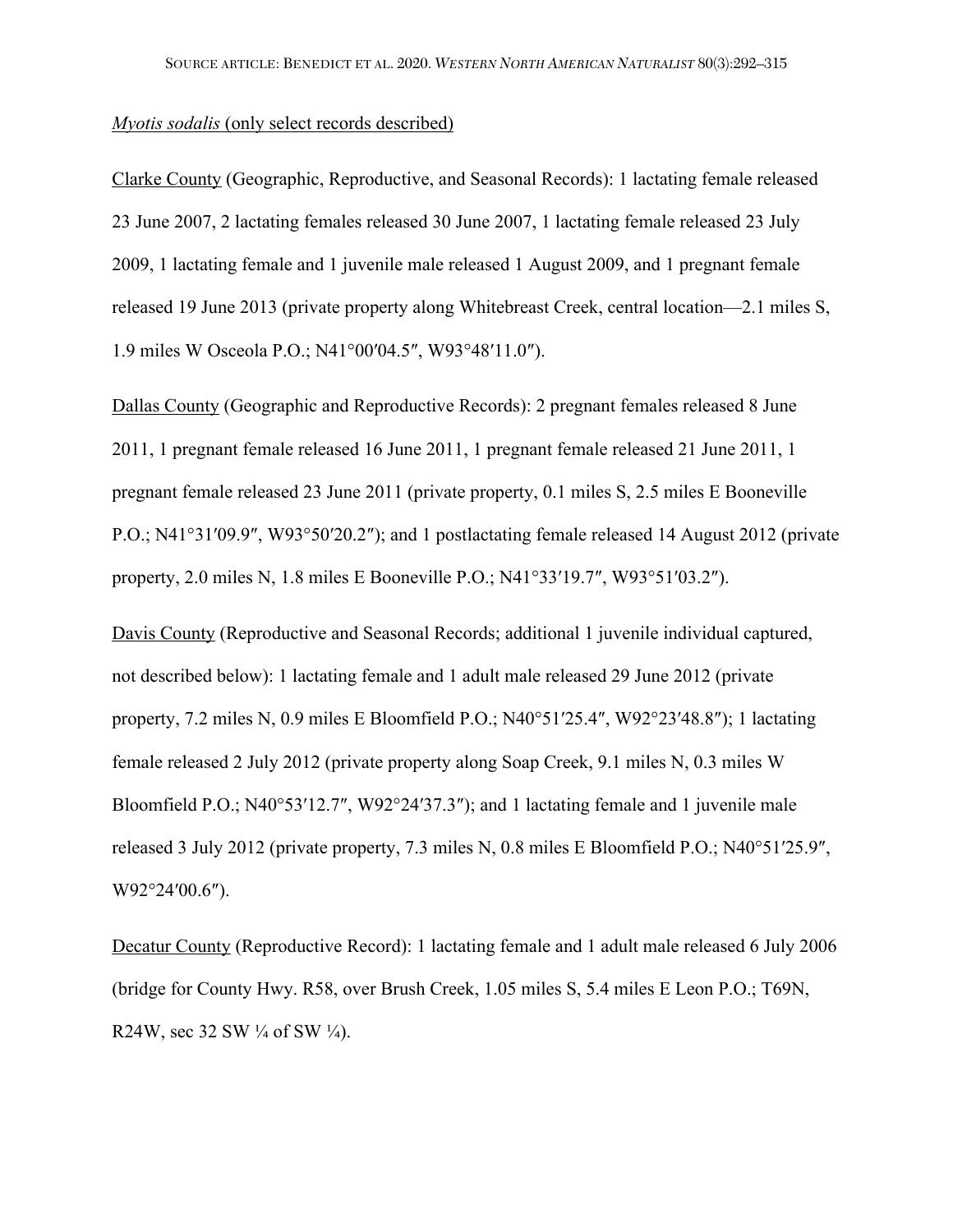Des Moines County (Geographic and Reproductive Records): 4 lactating females released 7 July 2011, 7 lactating females released 8 July 2011, 1 postlactating female released 14 July 2011, 1 lactating female released 7 July 2014, 2 lactating females and 1 adult male released 8 July 2014, and 2 lactating females and 1 adult male released 10 July 2014 (Big Hollow Recreation Area, central location—4.0 miles S, 3.2 miles W Mediapolis P.O.; N40°57′04.8″, W91°13′38.0″).

Guthrie County (Geographic and Reproductive Record): 1 postlactating female released 28 July 2010 (Middle Raccoon River WMA, 2.7 miles S, 2.0 miles E Panora P.O.; N41°39′03.5″, W94°19′16.0″).

Jasper County (Reproductive Records): 1 postlactating female released 30 August 2005 (Beyer's Bridge WMA, 0.7 miles N, 6.6 miles E Monroe P.O.; T78N, R18W, Sec. 30 NW ¼ of NE ¼); and 1 postlactating female and 1 juvenile male released 29 July 2007 (private property, 0.6 miles N, 6.7 miles E Monroe P.O.; N41°31′42.6″, W92°58′14.5″).

Louisa County (Geographic, Reproductive, and Seasonal Records): 2 lactating females released 11 June 2012 (private property along Iowa River, 2.2 miles N, 0.1 miles W Wapello P.O.; N41°12′47.0″, W91°11′25.4″); 4 lactating females released 12 June 2012 (Indian Slough WMA, Turkey Run, 2.5 miles N, 0.6 miles W Wapello P.O.; N41°13′20.3″, W91°12′04.7″); 2 lactating females released 12 June 2012 (private property, 0.4 miles S, 0.7 miles E Wapello P.O.; N41°10′32.1″, W91°10′18.2″); and 3 lactating females and 2 nonreproductive adult females released 25 June 2012 (private property, 1.4 miles N, 0.7 miles E Wapello P.O.; N41°12′04.9″, W91°10′25.1″).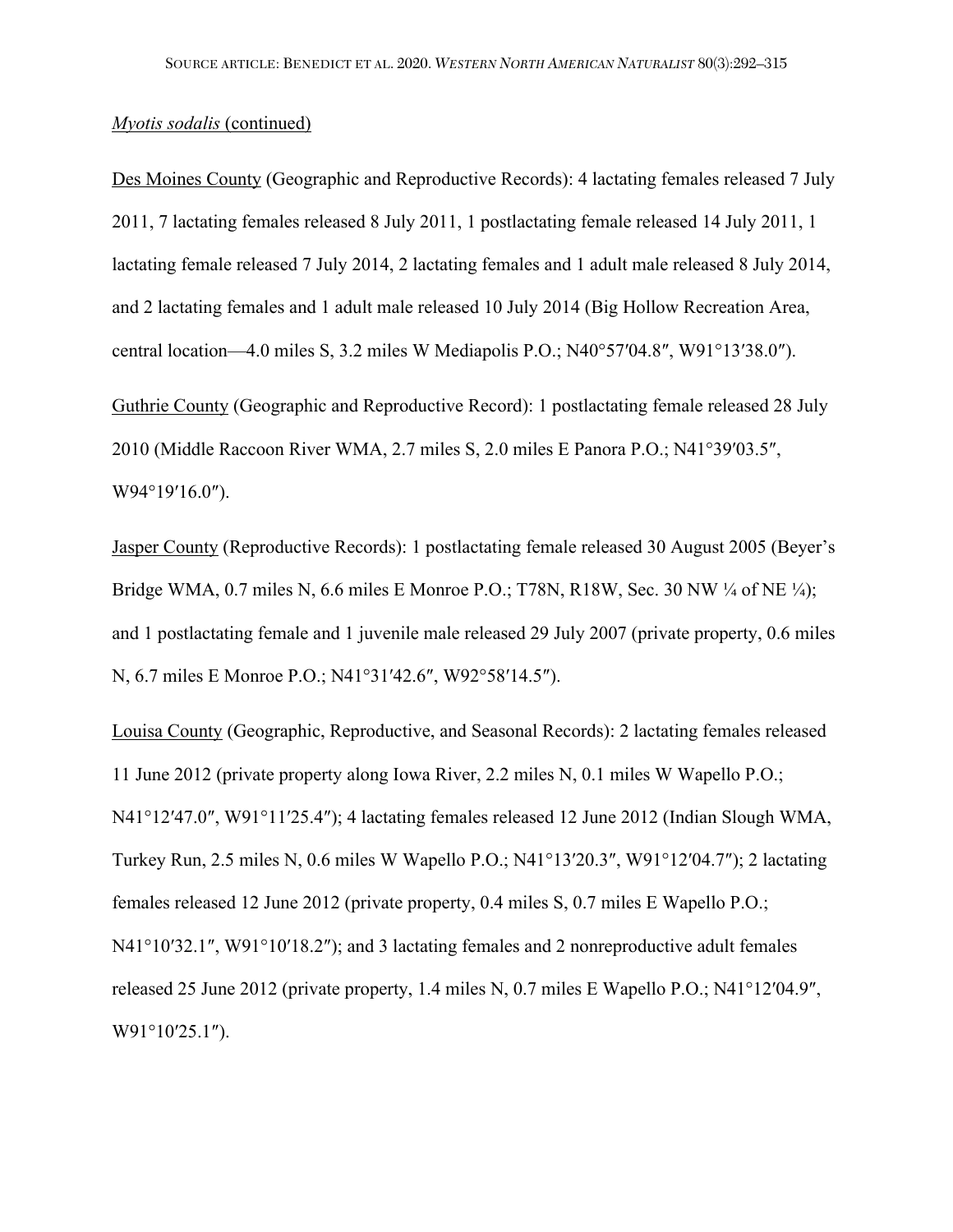Lucas County (Reproductive Record): 5 lactating females released 26 June 2009 (Stephens State Forest, Lucas Unit, 1.0 miles S, 1.1 miles W Lucas P.O.; N41°00′55.5″, W93°28′50.3″).

Madison County (Geographic and Reproductive Records; additional 1 nonreproductive individual captured, not described below): 2 postlactating females released 29 July 2005, 1 lactating female released 27 June 2006 (private property, 2.3 miles N, 0.9 miles E Patterson P.O.; T76N, R26W, Sec. 16 NW ¼ of SW ¼); and 1 pregnant female released 9 June 2017 (Heritage Hills WMA, 2.9 miles S, 6.9 miles W Truro P.O.; N41°09′56.1″, W93°58′09.3″).

Mahaska County (Geographic Record): 1 adult male released 12 June 2006 (Eveland Access, Scheet's Addition, 3.0 miles S, 2.9 miles W Beacon P.O.; T74N, R16W, Sec. 6 SE ¼ of SE ¼).

Marion County (Reproductive and Seasonal Records): 2 postlactating females and 1 adult male released 1 September 2005 (private property along Sand Creek, 5.2 miles S, 1.5 miles E Pella P.O.; N41°19′42.1″, W92°53′18.5″); 1 nonreproductive adult female released 8 October 2009 (bridge for County Hwy. T-25 over English Creek, 7.5 miles S, 1.75 miles E Pella P.O.; T75N, R18W, Sec. 13 SW ¼); 1 adult male released 7 October 2010 (bridge for Hwy. 92 over English Creek, 6.8 miles S, 1.1 miles E Pella P.O.; T75N, R18W, Sec. 11 SW ¼ of SE ¼); 1 postlactating female, 1 nonreproductive adult female, and 1 adult male released 22 September 2013 (private property along English Creek 2.8 miles S, 2.1 miles W Knoxville P.O.; T75N, R20W, Sec. 26 NW  $\frac{1}{4}$  of NW  $\frac{1}{4}$ ; 1 postlactating female released 25 August 2016 (bridge for Hwy. 92 over English Creek, 6.8 miles S, 1.1 miles E Pella P.O.; T75N, R18W, Sec. 11 SW ¼ of SE ¼); and 1 adult female released 16 April 2017 (saw but did not capture three additional *Myotis sodalis*; bridge for Hwy. 92 over English Creek, 6.8 miles S, 1.1 miles E Pella P.O.;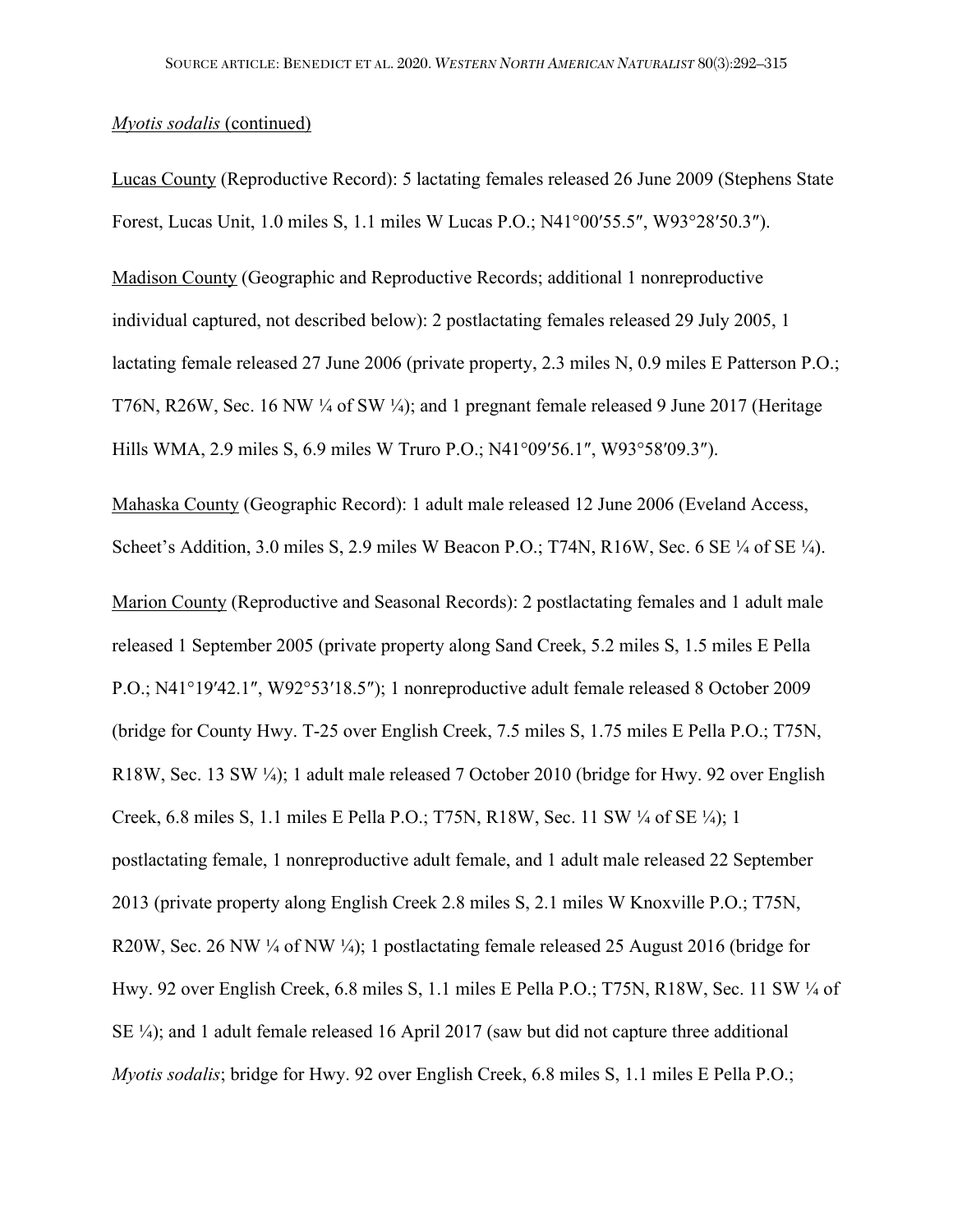### T75N, R18W, Sec. 11 SW ¼ of SE ¼).

Monroe County (Reproductive Records): 1 lactating female and 1 adult male released 18 July 2009, 1 juvenile female released 5 August 2009, 1 juvenile male released 8 August 2013 (private property, central location—2.0 miles S, 2.0 miles W Eddyville P.O.; N41°07′49.7″, W92°40′28.1″); and 2 postlactating females released 7 September 2009 (private property, 4.0) miles S, 4.5 miles W Eddyville P.O.; N41°06′19.5″, W92°43′41.4″).

Muscatine County (Geographic and Reproductive Record): 2 lactating females released 18 July 2018 (Richardson Wildlife Area, 8.3 miles S, 0.2 miles E Nichols P.O.; 41.35908, –91.30551).

Poweshiek County (Geographic and Reproductive Records): 1 adult male released 10 June 2008 (private property, 6 miles S, 1.6 miles W Grinnell P.O.; N41°39′27.2″, W92°45′16.1″); and 1 pregnant female and 1 lactating female released 16 June 2009, 2 adult males released 20 June 2009, and 1 adult male released 1 July 2009 (private property, 0.8 miles N, 2.5 miles W Montezuma P.O.; N41°35′59.2″, W92°34′15.0″).

Tama County (Geographic Record): 1 adult male released 19 July 2012 (private property, 3.2 miles N, 0.7 miles W Chelsea P.O.; N41°58′04.0″, W92°23′53.7″).

Van Buren County (Reproductive Records): 1 lactating female released 29 June 2006 (private property, 4.8 miles S, 1.6 miles W Birmingham. P.O; T69N, R10W, sec 2 Center); 2 lactating females and 2 juvenile males released 26 July 2006 (private property, 1.6 miles N, 4.0 miles W Douds P.O.; T70N, R11W, Sec. 18 NW ¼ SE ¼); 1 lactating female and 1 adult male released 5 July 2007 (private property, 4.8 miles S, 1.6 miles W Birmingham. P.O; T70N, R10 W, Sec. 34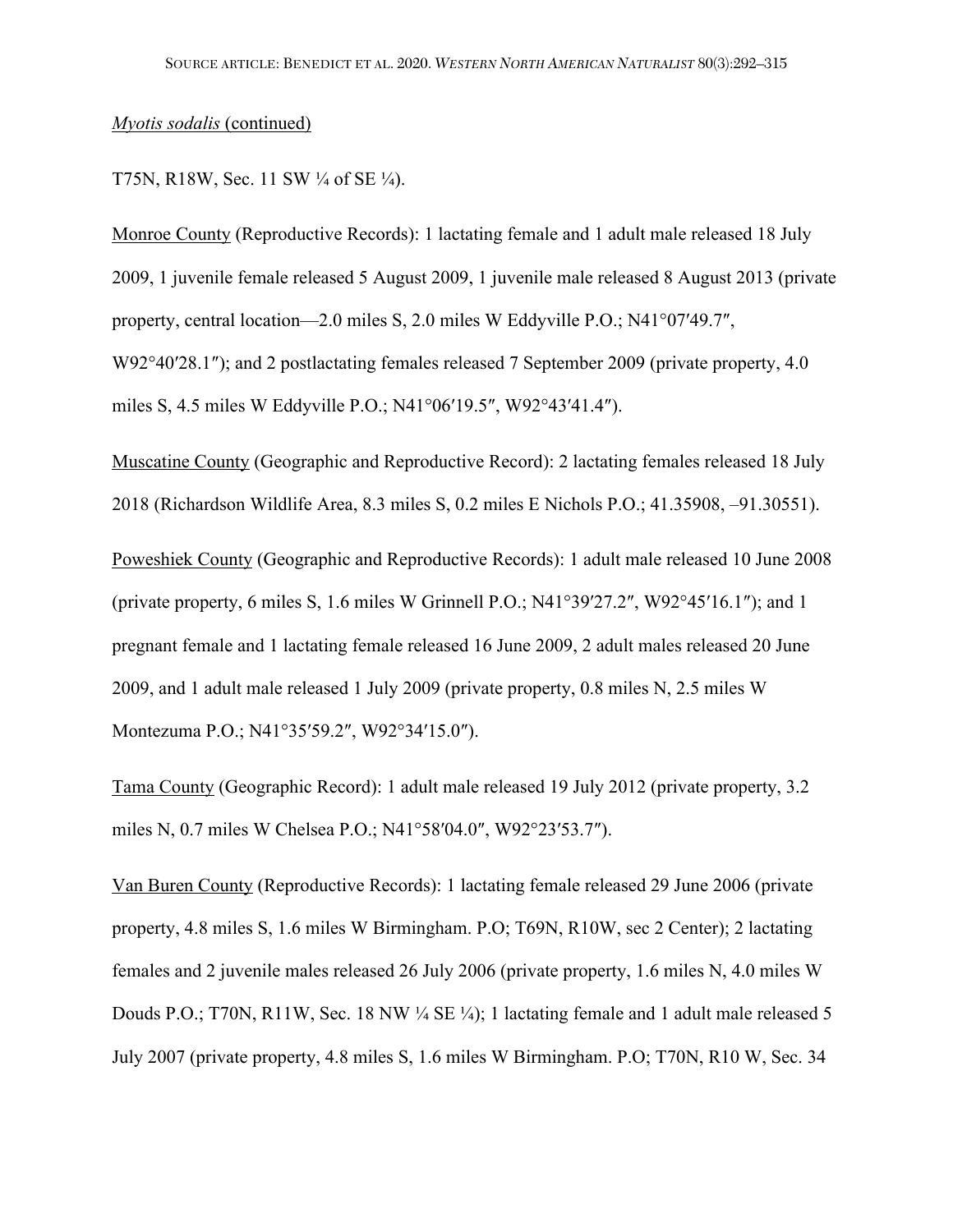SW ¼); 1 lactating female, 1 nonreproductive adult female, and 1 adult male released 16 July 2007 (private property, 1.6 miles N, 4.0 miles W Douds P.O.; T70N, R11W, Sec. 18 NW ¼ SE ¼); 3 juvenile females and 4 juvenile males released 18 July 2007 (bridge for Hwy. V64 over Chequest Creek, 4.8 miles S, 0.3 miles W Douds P.O.; N40°46′18.8″, W92°05′29.9″); 9 lactating females and 8 adult males released 28 June 2008,1 juvenile female, 1 juvenile male, and 1 adult male released 16 August 2013 (private property, 3.8 miles S, 2.8 miles W Birmingham P.O.; N40°49'21.0", W92°00'09.2"); and 5 postlactating females, 1 nonreproductive adult female, 2 juvenile females, and 1 adult male released 9 August 2008 (private property along Lick Creek, 4.8 miles S, 1.1 miles W Birmingham P.O.; N40°48′32.3″, W91°58′03.7″).

Wapello County (Reproductive and Seasonal Records): 3 lactating females and 1 adult male released 26 June 2012 (private property, 5.2 miles S, 0.5 miles E Ottumwa P.O.; N40°56′54.4″, W92°24′29.5″); 1 lactating female released 27 June 2012 (private property, 7.0 miles S, 0.5 miles E Ottumwa P.O.; N40°55′26.7″, W92°24′25.4″); 2 lactating female and 4 adult males released 2 July 2012 (Pioneer Ridge County Park, 7.8 miles S, 0.5 miles E Ottumwa P.O.; N40°54′30.5″, W92°24'30.2"); 1 postlactating female, 1 juvenile male, and 1 adult male released 5 July 2012 (private property, 4.7 miles S, 0.7 miles E Ottumwa P.O.; N40°57′21.1″, W92°24′13.0″); and 3 postlactating females released 6 July 2012 (private property, 7.2 miles S, 0.5 miles E Ottumwa P.O.; N40°55′09.6″, W92°24′26.5″).

Warren County (Geographic and Reproductive Record): 6 pregnant females released 16 June 2008 (private property, 2.7 miles S, 2.1 miles W Martensdale P.O.; T75N, R25W, Sec. 6 NW ¼ of NE ¼); and 4 pregnant females and 1 adult male released 18 June 2008 (private property, 1.65 miles N, 2.1 miles W Martensdale P.O.; T76N, R25W, Sec. 7 SW ¼ of SE ¼).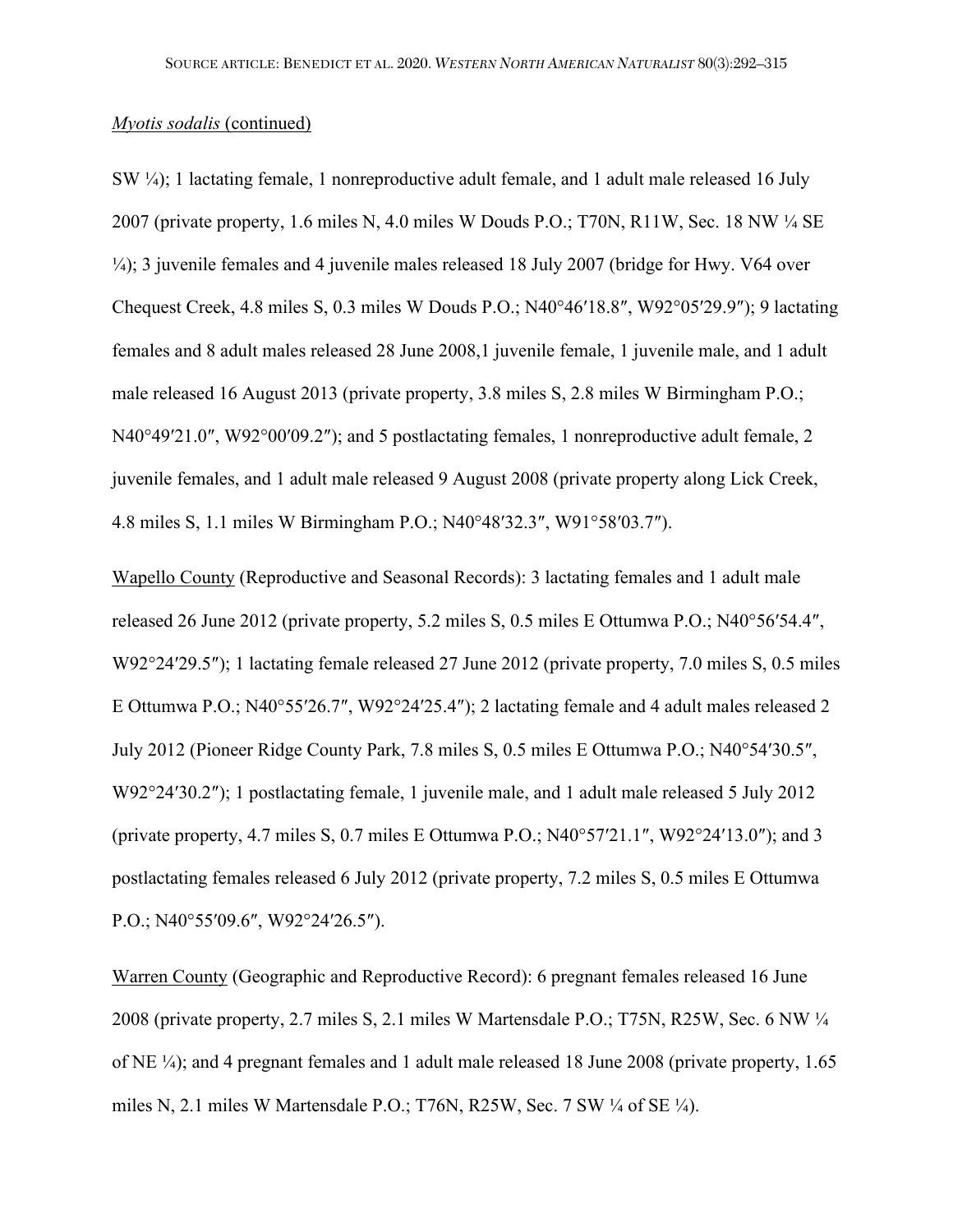### *Nycticeius humeralis*

Adams County (Geographic and Reproductive Records): 2 juvenile females released 22 July 2010 (private property along East Nodaway River, 1.7 miles S, 5.1 miles W Corning P.O.; N40°57′58.0″, W94°50′08.0″); and 1 juvenile male and 1 juvenile female released 26 July 2010 (private property, 5.9 miles S, 7.0 miles W Corning P.O.; N40°54′21.7″, W94°52′04.8″).

Clarke County (Geographic, Reproductive and Seasonal Records): total of 38 individuals released including 18 lactating females (including 4 on 19 June 2013 and 1 on 18 July 2013), 5 postlactating females, and 15 juveniles captured during 10 nights of netting in late July 2009, early August 2009, late June 2013, and mid-July 2013 (private property along Whitebreast Creek, central location—2.1 miles S, 1.9 miles W Osceola P.O.; N41°00′04.5″, W93°48′11.0″). Floyd County (Geographic, Reproductive and Seasonal Record): 1 lactating female released 18 July 2017 (Tosanak Recreation Area, 0.4 miles N, 1.8 miles W Marble Rock P.O.; N42°58′10.9″, W92°54′12.2″).

Fremont County (Geographic and Reproductive Records): 1 juvenile female released 15 July 2010 (Riverton Wildlife Management Area, 0.1 miles N, 0.6 miles W Riverton P.O.; N40°41′14.9″, W95°34′43.8″); 2 juvenile males and 3 juvenile females released 16 July 2010 (Riverton Wildlife Management Area, 0.7 miles N, 0.1 miles E Riverton P.O.; N40°41′48.8″, W95°34′01.1″).

Guthrie County (Geographic and Reproductive Record): 1 juvenile female released 5 August 2010 (Middle Raccoon River Wildlife Management Area, 2.8 miles S, 2.0 miles E Panora P.O.; N41°39′03.5″, W94°19′16.0″).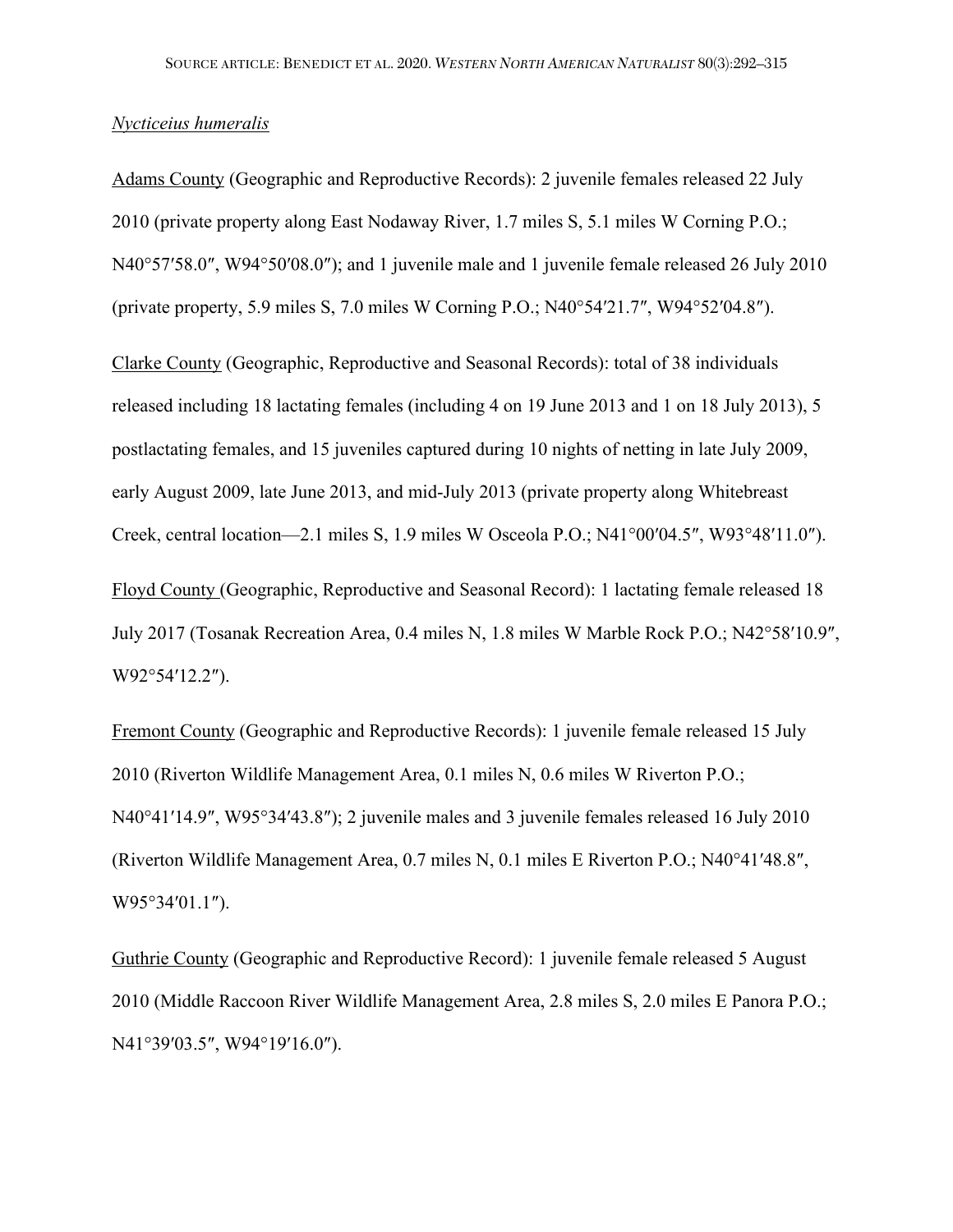#### *Nycticeius humeralis* (continued)

Jasper County (Geographic and Reproductive Records): 1 juvenile female released 17 August 2005 (Beyer's Bridge Wildlife Management Area, 0.7 miles N, 6.6 miles E Monroe P.O.; T78N, R18W, Sec. 30 NW ¼ of NE ¼); and 2 juvenile females released 29 July 2007 (private property, 0.6 miles N, 6.7 miles E Monroe P.O.; N41°31′42.6″, W92°58′14.5″).

Johnson County (Geographic and Reproductive Record): 1 juvenile male released 31 July 2011 (private property, 1.5 miles S, 1.8 miles E Solon P.O.; N41°47′35.6″ and W91°24′ 21.6″).

Louisa County (Geographic, Reproductive, and Seasonal Record): 1 postlactating female released 22 June 2012 (Indian Slough Wildlife Area, 2.0 miles N, 0.6 miles W Wapello P.O.; N41°12′33.6″, W91°11′59.5″).

Lucas County (Reproductive Record): 1 postlactating female released 13 August 2008 (Lake Morris, 0.3 miles S, 3.0 miles E Chariton P.O.; N41°00′41.6″, W93°15′07.4″).

Madison County (Reproductive Record): 1 postlactating female released 1 September 2011 (private property along North River, 3.8 miles N, 3.0 miles W Winterset P.O.; T76N, R28W, Sec. 10 NW  $\frac{1}{4}$  of SW  $\frac{1}{4}$ ).

Marion County (Reproductive and Seasonal Records): 1 adult female released 28 April 2004, 1 juvenile male and 1 juvenile female released 19 August 2005, 1 postlactating female and 1 juvenile male released 5 September 2013, and 2 adult females released 10 September 2017 (private property along Sand Creek, 5.2 miles S, 1.5 miles E Pella P.O.; N41°19′42.1″, W92°53′18.5″); 1 juvenile female released 8 July 2009 (Lake Red Rock, North Overlook Campground, 1.6 miles S, 2.6 miles W Pella P.O.; N41°22′51.4″, W92°58′07.9″); and 1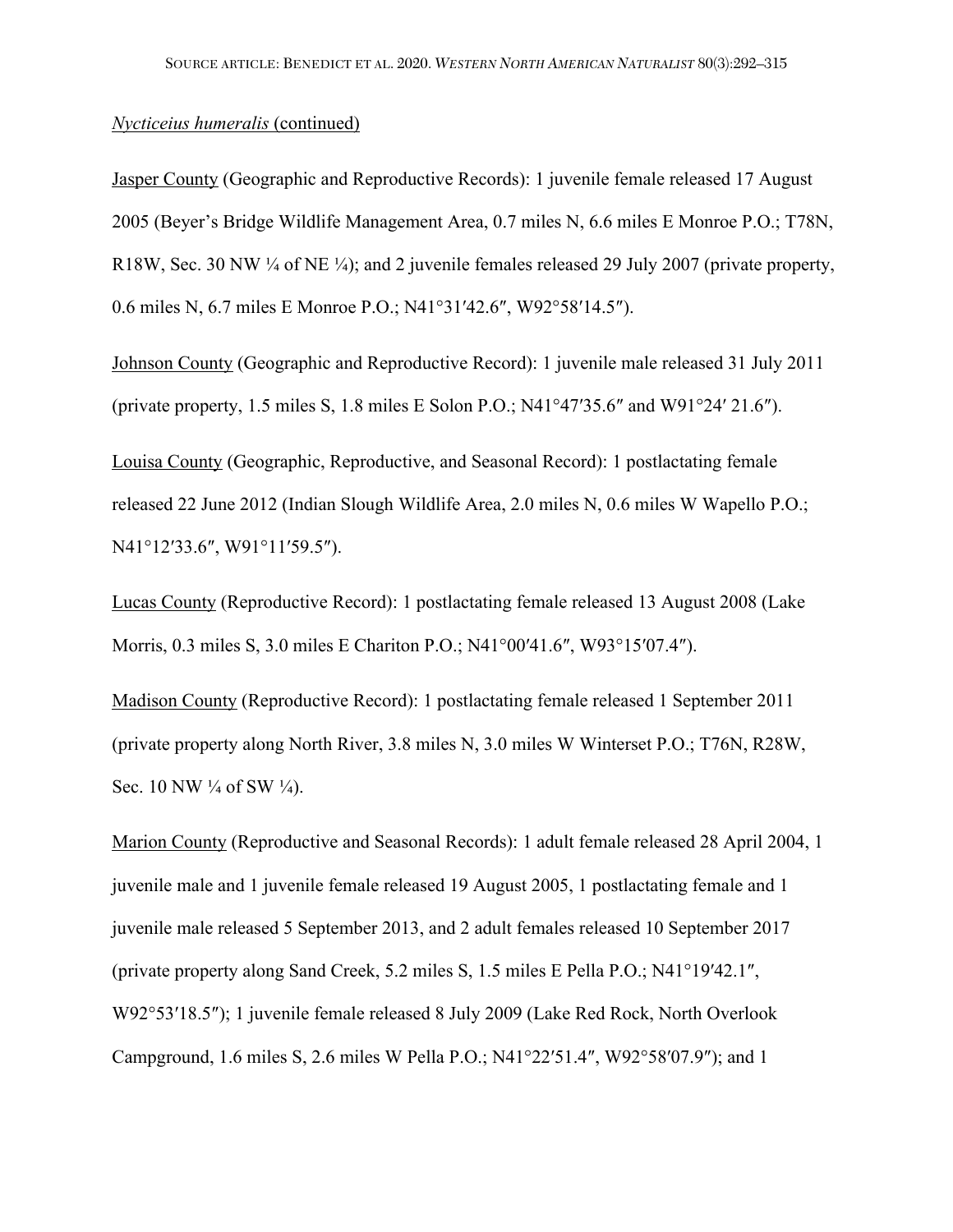## *Nycticeius humeralis* (continued)

postlactating female released 6 September 2013 (Central College Field Station, 2.4 miles S, 5.1 miles W Pella P.O.; N41°22′13.4,″ W93°01′01.1″).

Monroe County (Geographic and Reproductive Records): total of 15 individuals released including 2 postlactating females and 13 juveniles captured during 7 nights of netting in mid-July 2009, early August 2009, early August 2013 (private property, central location—2.0 miles S, 2.0 miles W Eddyville P.O.; N41°07′49.7″, W92°40′28.1″).

Muscatine County (Geographic and Reproductive Record): 1 juvenile male released 16 July 2018 (Saulsbury Bridge Recreation Area, 1.4 miles N, 7.3 miles E Nichols P.O.; 41.49789, −91.1675).

Polk County (Reproductive Records): 1 juvenile male and 1 juvenile female released 8 August 2010, and 1 juvenile male released on 9 August 2010 (property of City of Des Moines, 1.3 miles S, 2.1 miles E Des Moines P.O.; N41°33′58.1″, W93°34′44.0″).

Pottawattamie County (Geographic and Reproductive Record): 1 juvenile female released 13 July 2010 (private property along West Nishnabotna River, 1.2 miles N, 1.2 miles W Griswold P.O.; N41°15′16.3″, W95°09′58.6″).

Tama County (Geographic and Reproductive Records): 1 juvenile female released 17 July 2012, and 1 postlactating female released 20 July 2012 (private property along Salt Creek, 2.7 miles S Elberon P.O.; N41°57′59.1″, W92°19′02.3″).

Taylor County (Reproductive Records): 2 juvenile males and 1 juvenile female released 2 August 2010 (Lake of Three Fires State Park, 2.9 miles N, 1.5 miles E Bedford P.O;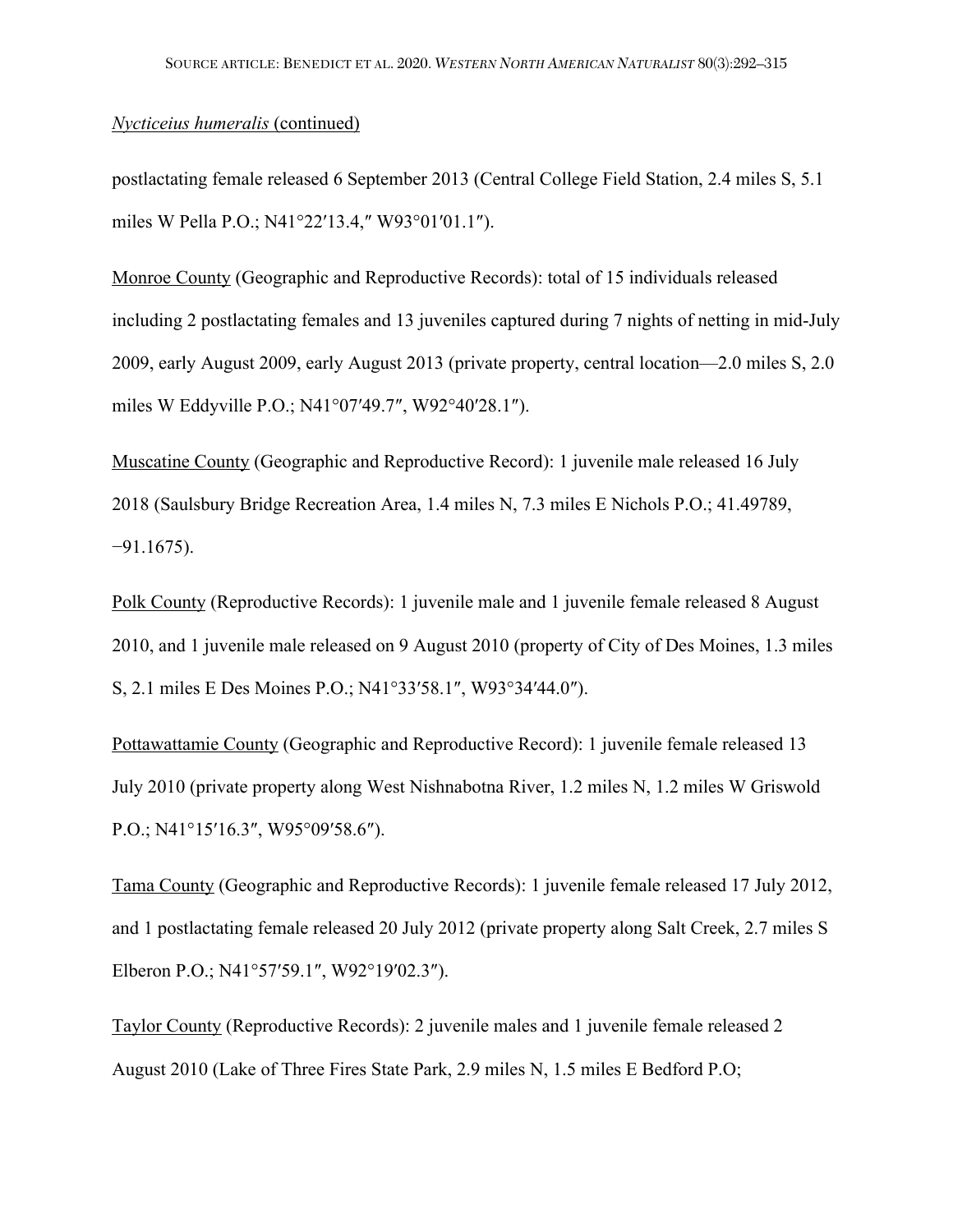### *Nycticeius humeralis* (continued)

N40°42′25.7″, W94°41′15.3″); and 2 juvenile females released 3 August 2010 (Sands Timber Recreation Area, 0.8 miles N, 1.4 miles W Blockton P.O.; N40°37′35.3″, W94°30′11.6″)

Van Buren County (Reproductive Records): 2 lactating females released 15 July 2008 (private property along Lick Creek, 1.8 miles S, 2.1 miles W Birmingham P.O.; N40°51′10.5″, W91°59′38.2″); and 1 postlactating female, 2 juvenile females, and 1 juvenile male released 9 August 2008 (private property along Lick Creek, 5.5 miles N, 0.3 miles W Keosauqua P.O.; N40°48′32.3″, W91°58′03.7″).

Wapello County (Geographic, Reproductive, and Seasonal Records): 1 postlactating female and 1 juvenile female released 28 June 2012 (private property, 6.1 miles S, 0.5 miles E Ottumwa P.O.; N40°56′09.0″, W92°24′24.3″); 1 lactating female released 5 July 2012 (private property, 3.8 miles S, 0.7 miles E Ottumwa P.O.; N40°58′05.1″, W92°24′09.7″); 1 juvenile female released 5 July 2012 (private property, 4.7 miles S, 0.7 miles E Ottumwa P.O.; N40°57′21.1″, W92°24′13.0″); 1 juvenile male released 7 July 2012 (Pioneer Ridge County Park, 8.2 miles S, 0.5 miles E Ottumwa P.O.; N40°54′14.9″, W92°24′27.8″); and 1 lactating female released 26 June 2014 (private property, 0.2 miles S, 0.2 miles E Chillicothe P.O.; N41°05′01.8″, W92°31′30.3″).

Museum Records (Geographic Records): **Davis County**, 6 miles SE Pulaski, 11 collected by Larry Watkins, 10 June 1971 (KU 127673–127683); **Monona County**, 3 miles S, 5.5 miles E Blencoe, 1 collected by John Bowles and R. Watts, 2 June 1982 (SUI 34112).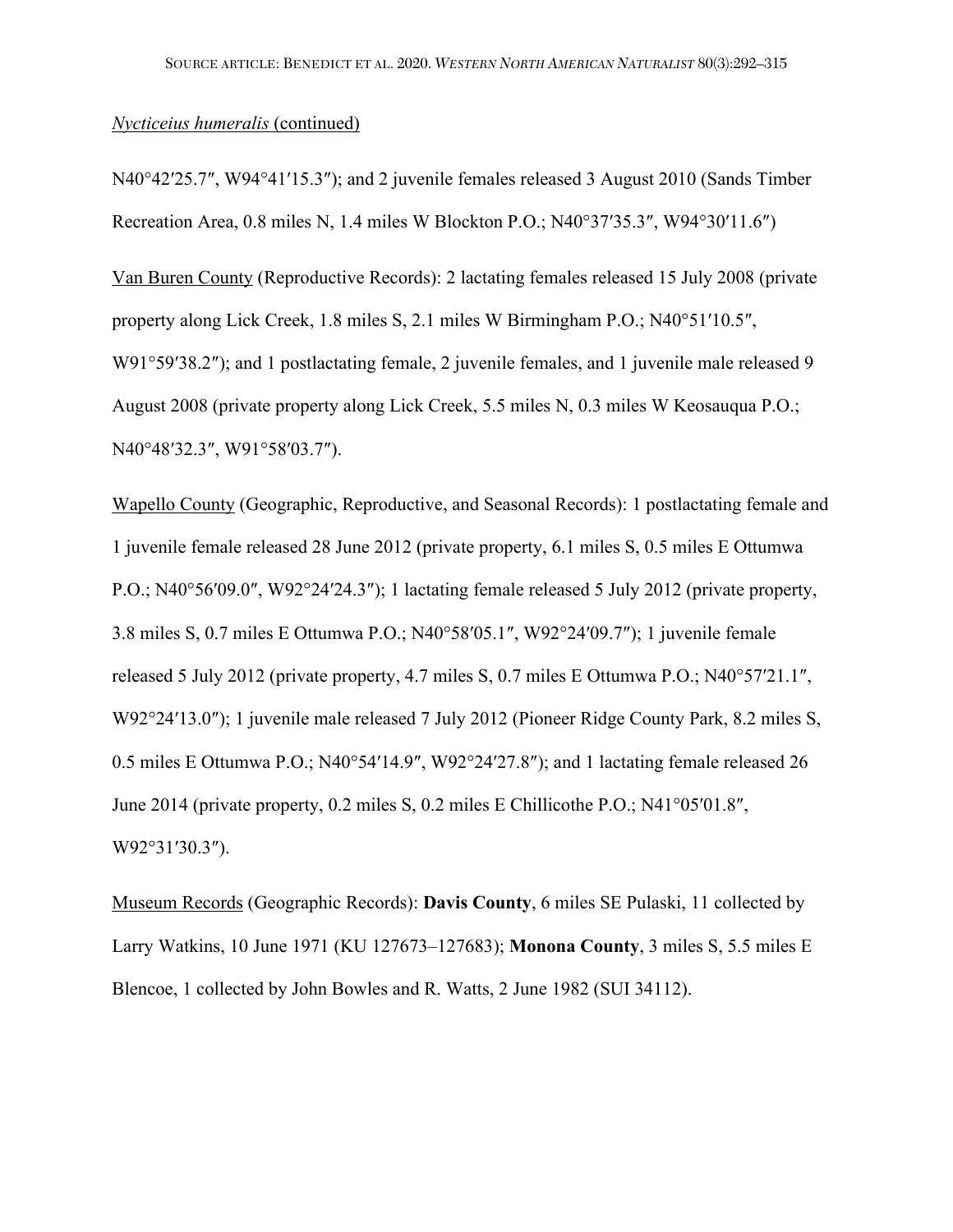### *Perimyotis subflavus*

Chickasaw County (Geographic and Reproductive Record): 1 pregnant female released 13 June 2017 (Upper Wapsi Access Area, 6.7 miles S, 2.0 miles W New Hampton P.O.; N42°57′52.0″, W92°21′25.8″).

Clarke County (Geographic and Reproductive Records): 1 juvenile male released 16 July 2013; 1 adult male released 18 July 2013 (private property along Whitebreast Creek, central location— 2.1 miles S, 1.9 miles W Osceola P.O.; N41°00′04.5″, W93°48′11.0″).

Davis County (Geographic, Reproductive, and Seasonal Record): 1 juvenile female released 11 July 2012 (private property, 10.0 miles N, 0.3 miles W Bloomfield P.O.; N40°53′56.0″, W92°24′28.2″).

Des Moines County (Geographic and Hibernation Records): 1 adult male released 13 June 2012 (private property, 1.5 miles N, 0.2 miles E West Burlington P.O.; N40°50′53.2″, W91°09′15.8″); 1 adult male released 13 June 2012 (private property on Knotty Creek, 2.1 miles N, 0.7 miles W West Burlington P.O.; N40°51′21.2″, W91°09′13.9″); 1 adult male released 14 June 2012 (private property, 2.7 miles N, 0.1 miles E West Burlington P.O.; N40°52′05.4″, W91°09′35.4″); and 8 bats observed hibernating 26 February 2015 (Starr's Hollow Cave, 2.5 miles N, 1.7 miles E West Burlington P.O.; N40°51′06.7″, W91°08′15.8″).

Guthrie County (Geographic and Reproductive Record): 1 juvenile male released 4 August 2010 (private property along Middle Raccoon River, 0.6 miles S, 1.4 miles W Linden P.O.; N41°37′56.6″, W94°17′57.6″).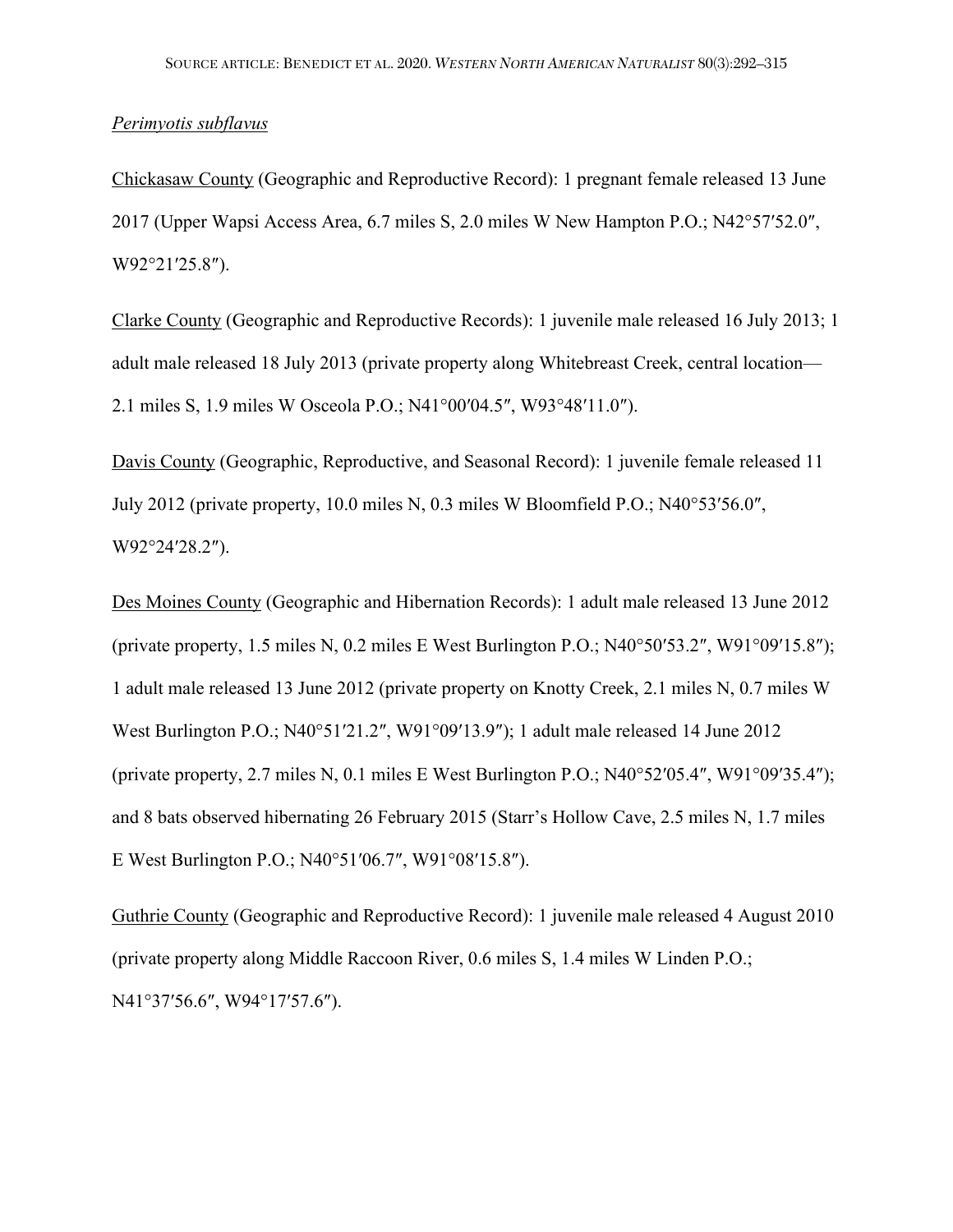## *Perimyotis subflavus* (continued)

Jasper County (Hibernation Records): 1 individual observed but not captured 6 October 2002, 2 individuals observed but not captured 4 March 2015 (Newton, 0.6 miles N Newton P.O.; T80N, R19W, Sec. 27 SW ¼).

Madison County (Geographic and Reproductive Records): 5 adult males released 27 August 2005, and 2 postlactating females, 2 juvenile (?) females, and 2 adult males released 1 September 2011 (private property along North River, 3.8 miles N, 3.0 miles W Winterset P.O.; T76N, R28W, Sec. 10 NW  $\frac{1}{4}$  of SW  $\frac{1}{4}$ ).

Marion County (Seasonal Records): 1 individual released 29 April 2013, 1 postlactating female released 14 July 2018 (private property along Sand Creek, 5.2 miles S, 1.5 miles E Pella P.O.; N41°19'42.1", W92°53'18.5"); and 1 adult male released 22 September 2013 (private property along English Creek, 2.8 miles S, 2.1 miles W Knoxville P.O.; T75N, R20W, Sec. 26 NW ¼ of NW ¼).

Monroe County (Geographic and Reproductive Record): 1 juvenile male released 9 August 2013 (private property along Miller Creek, 1.6 miles S and 1.0 miles W Eddyville; N41°07.919′, W92°39.157′).

Palo Alto County (Geographic Record): 1 adult male released 29 June 2016 (Basswood Recreation Area, 1.5 miles N, 1 mile W Emmetsburg P.O.; N43°07′57.8″, W94°42′15.9″).

Poweshiek County (Geographic Record): 1 adult male released 20 June 2009 (private property, 0.8 miles N, 2.5 miles W Montezuma P.O.; N41°35′59.2″, W92°34′15.0″).